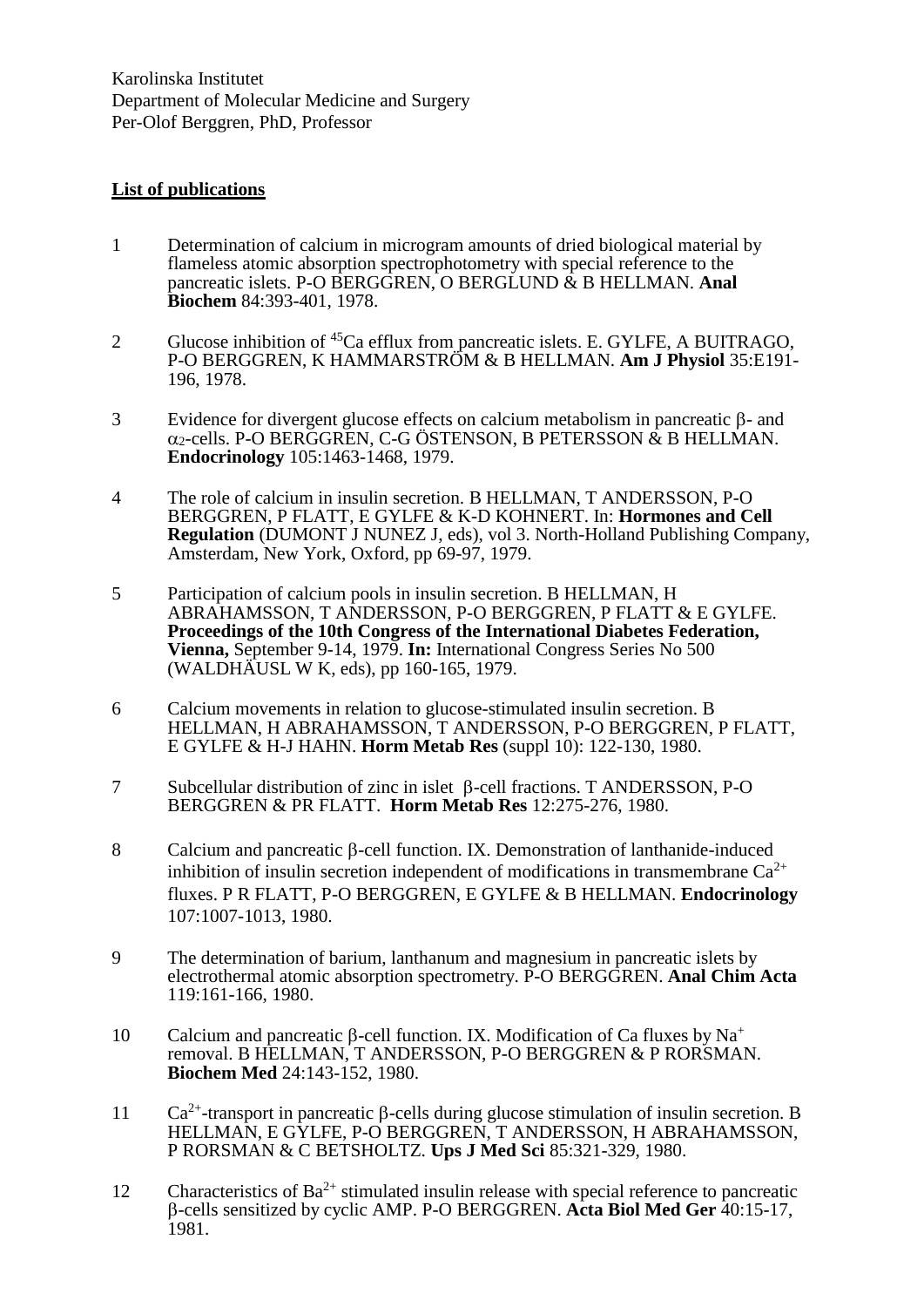- 13 Effects of glucose on the calcium content of intact  $\beta$ -cells and cellular organelles. T ANDERSSON, P-O BERGGREN & E GYLFE. **Ups J Med Sci** 86:165-170, 1981.
- 14 Insulin antibody production in guinea pigs is accompanied by disturbances in pancreatic islet morphology and glucagon secretion. C-G ÖSTENSON, I SWENNE, P R FLATT & P-O BERGGREN. **Diabete Metab** 8:241-247, 1982.
- 15 Amounts and distribution of intracellular magnesium and calcium in pancreatic  $\beta$ cells. T ANDERSSON, P-O BERGGREN, E GYLFE & B HELLMAN. **Acta Physiol Scand** 114:235-241, 1982.
- 16 Manganese accumulation in pancreatic  $\beta$ -cells and its stimulation by glucose. P RORSMAN, P-O BERGGREN & B HELLMAN. **Biochem J** 202:435-444, 1982.
- 17 Calcium, magnesium and zinc content in subcellular organelles of prostatic origin in human seminal plasma. B STEGMAYR, P-O BERGGREN, G RONOUIST & B HELLMAN. **Scand J Urol nephrol** 16:199-203, 1982.
- 18 Is Mg<sup>2+</sup> important for the secretory function of the pancreatic  $\beta$ -cells? P BERGSTEN, P-O BERGGREN, R LARSSON & E GYLFE. **Acta Biol Med Germ** 41:1225-1228, 1982.
- 19 Stimulation of the insulin secretory mechanism following barium accumulation in pancreatic β-cells. P-O BERGGREN, B ANDERSSON & B HELLMAN. Biochim **Biophys Acta** 720:320-328, 1982.
- 20 Direct determination of manganese in microgram amounts of pancreatic tissue by electrothermal atomic absorption spectrometry. P RORSMAN & P-O BERGGREN. **Anal Chim Acta** 140:325-329, 1982.
- 21 The significance of calcium for the function of the pancreatic islet B- and  $A_2$ -cells: BERGGREN. **Acta Universitatis Upsaliensis**, abstracts of Uppsala Dissertations from the Faculty of Medicine 420, 1982 Studies employing electrothermal atomic absorption spectrometry. P-O from the Faculty of Medicine, 420, 1982.
- 22 The interaction between barium and calcium in  $\beta$ -cell-rich pancreatic islets. P-O BERGGREN, T ANDERSSON & B HELLMAN. **Biomed Res** 4:129-138, 1983.
- 23 Interactions between magnesium and calcium in  $\beta$ -cell-rich pancreatic islets. P-O BERGGREN, P BERGSTEN, E GYLFE, R LARSSON & B HELLMAN. **Am J Physiol** 244:E541-547, 1983.
- 24 Reduction of the cytosolic calcium activity in clonal insulin-releasing cells exposed to glucose. P RORSMAN, P-O BERGGREN, E GYLFE & B HELLMAN. **Biosci Rep** 3:939-946, 1983.
- 25 Distribution of chromium in the tissues of normal and genetically diabetic mice. R FLATT & P-O BERGGREN. **Biochem Soc Trans** 11:722, 1983.
- 26 The determination of cadmium in microgram amounts of pancreatic tissue by electrothermal atomic absorption spectrometry. T NILSSON & P-O BERGGREN. **Anal Chim Acta** 159:381-385, 1984
- 27 Electrical field-induced fusion to create giant insulin-producing  $\beta$ -cells. P-O BERGGREN. **Biomed Res** 5:445-450, 1984.
- 28 Application of light guides for enhancement of signal to noise ratios at low levels of luminescence detectability. S E BROLIN, P-O BERGGREN & P NAESER. In  **Analytical Applications of Bioluminescence and Chemiluminescence** (Kricka, L.J., Stanley, PE:, Thorpe, G.H.G. & Whitehead, T.P., eds). Academic Press, New York, pp 479-482, 1984.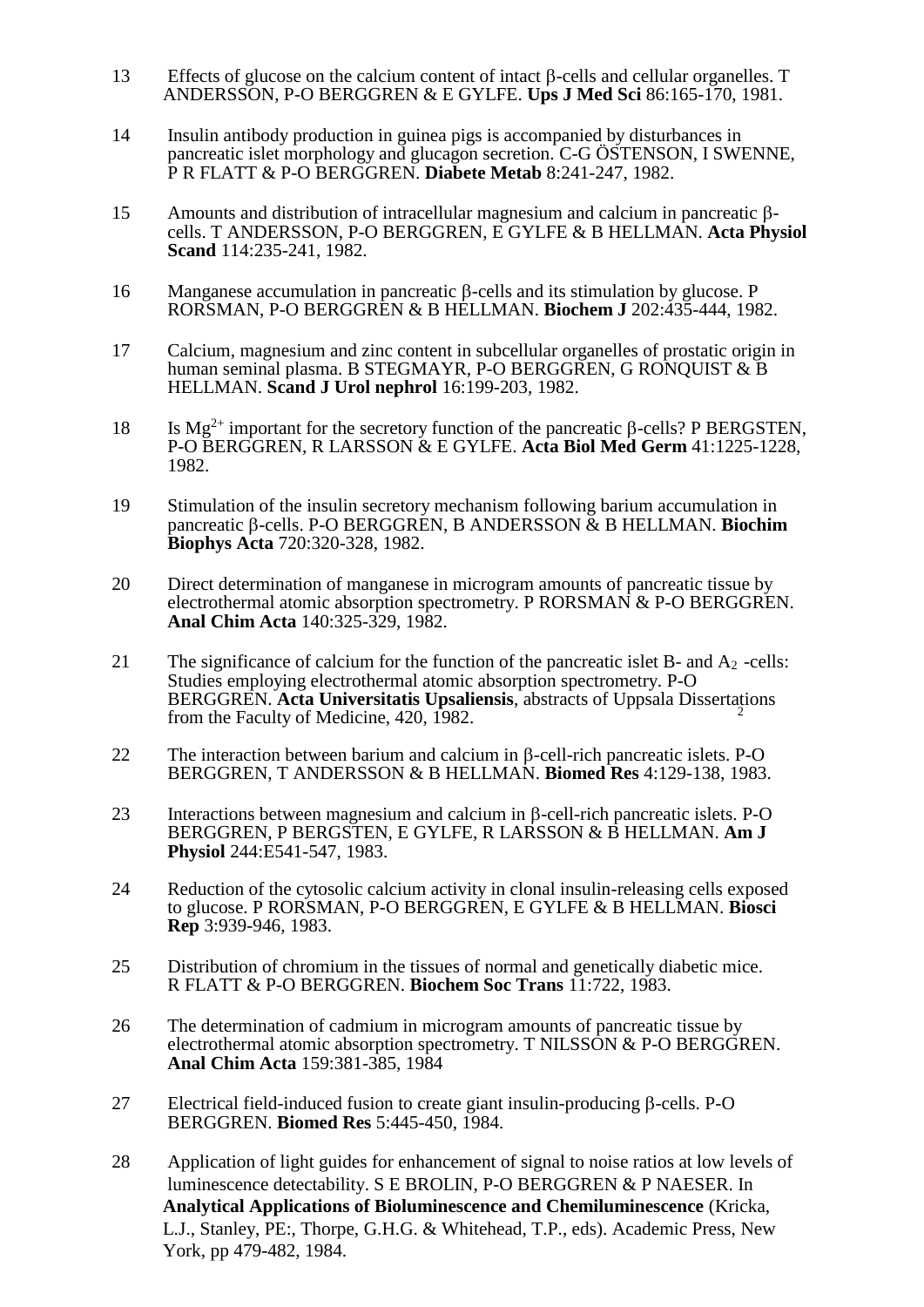- 29 The sorbitol dehydrogenase reaction in bioluminescence assay. S E BROLIN, P NAESER & P-O BERGGREN. In **Analytical Applications of Bioluminescence and Chemiluminescence** (Kricka L.J., Stanley, P.E., Thorpe, G.H.G., & Whitehead, T.P., eds). Academic Press, New York, pp 515-519, 1984.
- 30 Mobilization of <sup>45</sup>Ca from insulin-producing RINm5F cells attached to microcarriers. H ABRAHAMSSON, P-O BERGGREN & B HELLMAN. **Am J Physiol** 247:E719- E725, 1984.
- 31 Proton microprobe analysis of pancreatic  $\beta$ -cells. U LINDH, L JUNTTI-BERGGREN, P-O BERGGREN & B HELLMAN. **Biomed Biochim Acta** 44:55-62, 1985.
- 32 Effects of glucose deprivation and altered  $Ca^{2+}$  concentrations on clonal insulinproducing cells (RINm5F). V HOFTIEZER, P-O BERGGREN & B HELLMAN. **Biomed Biochim Acta** 44:77-84, 1985.
- 33 Effects of trivalent chromium administration on endogenous chromium stores in lean and obese hyperglycaemic (ob/ob) mice. P-O BERGGREN & P R FLATT. **Nutr Rep Int** 31:213-218. 1985.
- 34 Endogenous chromium in tissues and body fluids of normal and genetically diabetic (db/db) mice. P-O BERGGREN & P R FLATT. **Horm Metabol Res** 17:164-165, 1985.
- 35 Oscillatory membrane movements of hemolysing electrofused red blood cells. AMM ZADE-OPPEN & P-O BERGGREN. **Acta Physiol Scand** 124:150, 1985.
- 36 Recordings of membrane potentials in single insulin producing cells. P-O BERGGREN & M SOHTELL. **Acta Physiol Scand** 124:160, 1985.
- 37 Effects of altered  $Ca^{2+}$  and  $Mg^{2+}$  concentrations on proliferation and functional differentiation of the clonal insulin-producing cells RINm5F. V HOFTIEZER, P-O BERGGREN & B HELLMAN. **Cancer Lett** 27:7-14, 1985.
- 38 Isolation of a purified mitochondrial fraction from viable clonal insulin-producing cells (RINm5F) by percoll density gradient centrifugation. H ABRAHAMSSON, T ANDERSSON, P-O BERGGREN & H PERTOFT. **In Vitro Cell Develop Biol** 21:415-420, 1985.
- 39 Direct measurements of increased free cytoplasmic  $Ca^{2+}$  in mouse pancreatic  $\beta$ -cells following stimulation by hypoglycemic sulfonylureas. H ABRAHAMSSON, P-O BERGGREN & P RORSMAN. **FEBS Lett** 190:21-24, 1985.
- 40 Effects of zinc during culture of an insulin-producing rat cell line (RINm5F). V HOFTIEZER, P-O BERGGREN & B HELLMAN. **Cancer Lett** 29:15-22, 1985.
- 41 Measurements of cytoplasmic pH in insulin releasing cells with intracellularly trapped phenol red. E GYLFE, P-O BERGGREN & P RORSMAN. **Biomed Res** 7(3):139-144, 1986.
- 42 Direct evidence for opposite effects of D-glucose and D-glyceraldehyde on cytoplasmic pH of mouse pancreatic  $\beta$ -cells. P ARKHAMMAR, P-O BERGGREN & P RORSMAN. **Biosci Rep** 6(4):355-361, 1986.
- 43 Evidence for bidirectional glucose control of the cytoplasmic calcium regulating insulin release. B HELLMAN, P ARKHAMMAR, P-O BERGGREN, P BERGSTEN, E GYLFE, T NILSSON, F RORSMAN, P RORSMAN, G TRUBE & N WESSLEN. In **Diabetes 1985** (Serrano-Rios, ML & Lefebvre, PJ, eds). Elsevier Science Publishers BV, pp 177-180, 1986.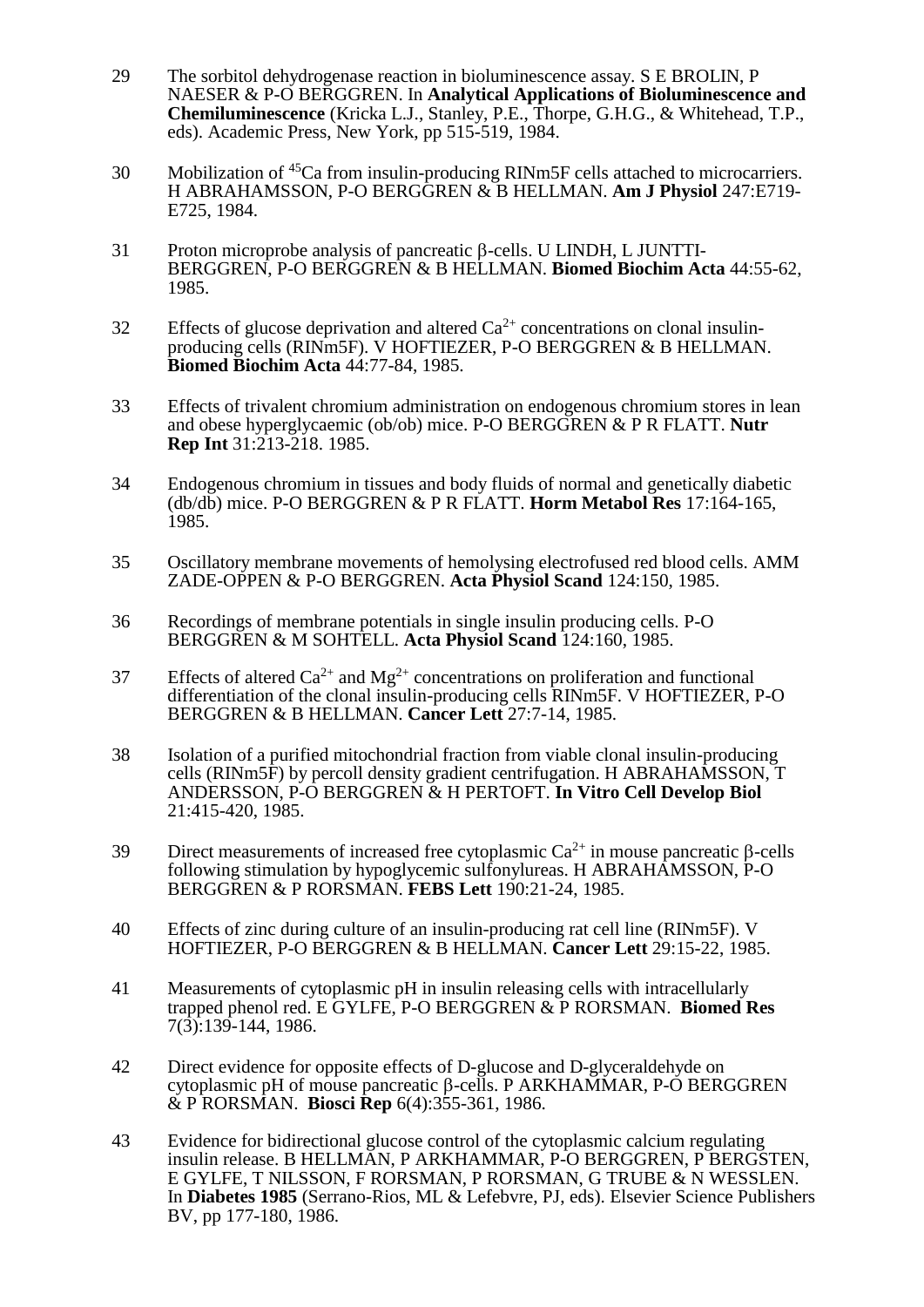- 44 Stimulation of insulin release by the phorbol ester 12-0-tetradecanoylphorbol 13 acetate in the clonal cell line RINm5F despite a lowering of the free cytoplasmic  $Ca^{2+}$ concentration. P ARKHAMMAR, T NILSSON & P-O BERGGREN. **Biochim Biophys Acta** 887:236-241, 1986.
- $45$  Microelectrode studies of D-glucose and K<sup>+</sup>-induced changes in membrane potential of electrofused insulin-producing cells. P-O BERGGREN & M SOHTELL. **FEBS Lett** 202:367-373, 1986.
- 46 Accumulation of cadmium in pancreatic  $\beta$  cells is similar to that of calcium in being stimulated by both glucose and high potassium. T NILSSON, F RORSMAN, P-O BERGGREN & B HELLMAN. **Biochim Biophys Acta** 888:270-277, 1986.
- 47 Galanin inhibits glucose-stimulated insulin release by a mechanism involving hyperpolarization and lowering of cytoplasmic free  $\text{Ca}^{2+}$  concentration. B AHREN, P ARKHAMMAR, P-O BERGGREN & T NILSSON. **Biochem Biophys Res Commun** 140:1059-1063, 1986.
- 48 Voltage activated Na<sup>+</sup> currents and their suppression by phorbol ester in the clonal insulin-producing RINm5F cells. P RORSMAN, P ARKHAMMAR & P-O BERGGREN. **Amer J Physiol** 251:C912-C919, 1986.
- 49 Evidence for the presence of virus in clonal insulin-producing RINm5F cells. V HOFTIEZER, P W BANKSTON & P-O BERGGREN. **Experientia** 43:420-421, 1987.
- 50 Cadmium-induced insulin release does not involve changes in intracellular handling of calcium. T NILSSON, P-O BERGGREN & B HELLMAN. **Biochim Biophys Acta** 929:81-87, 1987.
- 51 Proton microprobe analysis of 15 elements in pancreatic B cells and exocrine pancreas in diabetic chinese hamsters. L JUNTTI-BERGGREN, U LINDH, P-O BERGGREN & BJ FRANKEL. **Biosci Rep** 7:33-41, 1987.
- 52 Enzymatic oxidation of alcohols, a way for biological studies of aldehyde formation. S E BROLIN, P-O BERGGREN & P NAESER. **Bioluminescence - New Perspectives** (Schölmerich J, Andreesen R, Kapp A, Ernst M & Woods WG, eds), John Wiley & Sons LTD, Chichester, England 519-522, 1987.
- 53 Inhibition of ATP-regulated  $K^+$  channels precedes depolarization-induced increase in cytoplasmic free  $Ca^{2+}$  concentration in pancreatic  $\beta$ -cells. P ARKHAMMAR, T NILSSON, P RORSMAN & P-O BERGGREN. **J Biol Chem** 262:5448-5454, 1987.
- 54 Characterization of the inositol 1,4,5-trisphosphate-induced  $Ca^{2+}$  release in normal pancreatic  $\beta$ -cells. T NILSSON, P ARKHAMMAR, A HALLBERG, B HELLMAN & P-O BERGGREN. **Biochem J** 248:329-336, 1987.
- 55 Extracellular Ca<sup>2+</sup> induces a rapid increase in cytoplasmic free Ca<sup>2+</sup> in pancreatic  $\beta$ cells. T NILSSON, P ARKHAMMAR & P-O BERGGREN. **Biochim Biophys Res Commun** 149:152-158, 1987.
- 56 The sorbitol shunt in the retina and the optic nerve of mice with inherited and STZ induced diabetes. P NAESER, S E BROLIN & P-O BERGGREN. **Acta Ophthalmol (Copenh)** 65:693-698, 1987.
- 57 Heparin inhibits triphosphate-induced calcium release from permeabilized rat liver cells. T D HILL, P-O BERGGREN & A L BOYNTON. **Biochem Biophys Res Commun** 149:897-901, 1987.
- 58 Stimulation of pancreatic islet beta-cell replication by oncogenes. M WELSH, N WELSH, T NILSSON, P ARKHAMMAR, R BLAKE PEPINSKY, D F STEINER & P-O BERGGREN. **Proc Natl Acad Sci USA** 85:116-120, 1988.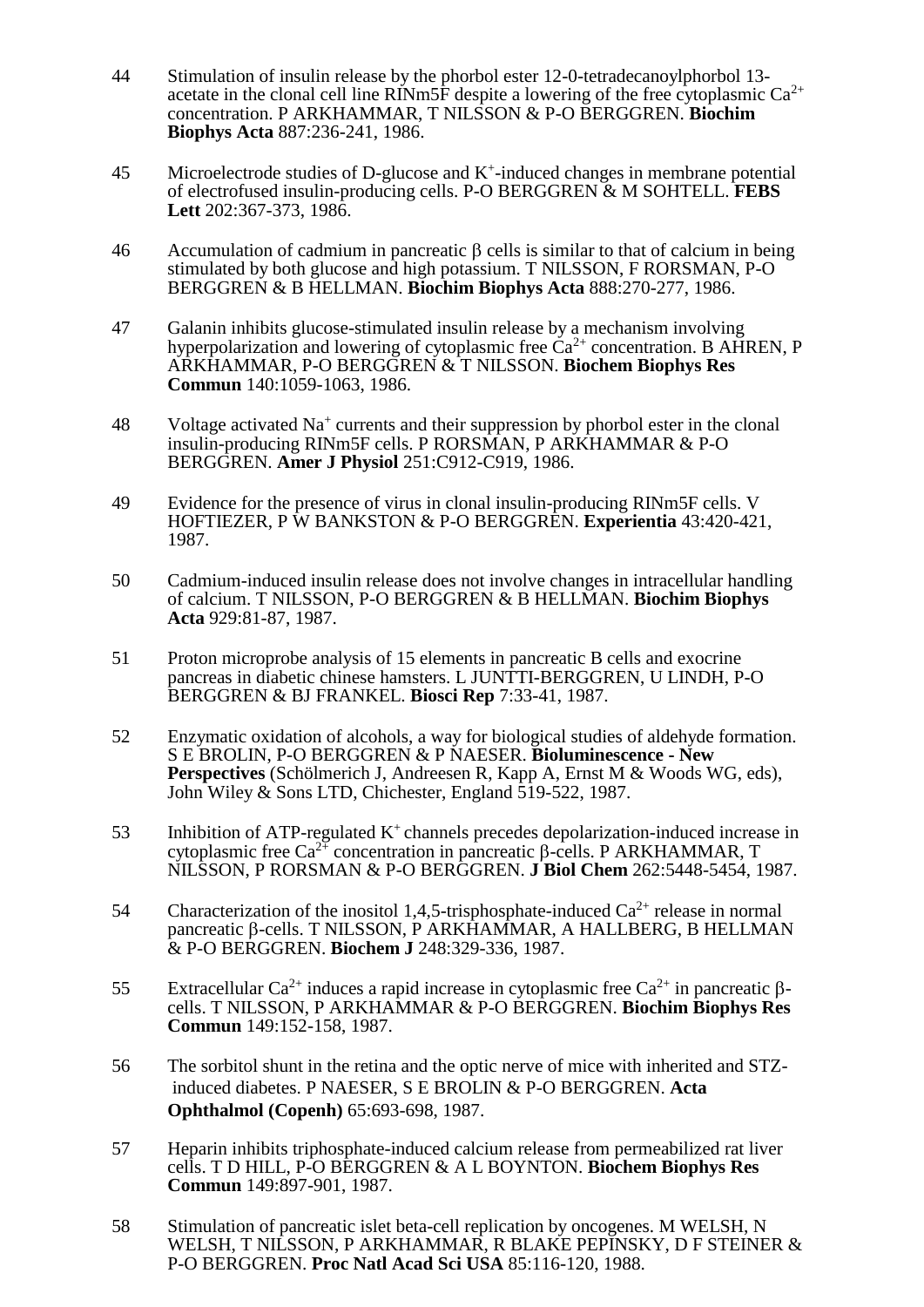- 59 Heparin inhibits IP3-induced  $Ca^{2+}$  release from permeabilized pancreatic  $\beta$ -cells. T NILSSON, J ZWILLER, A L BOYNTON & P-O BERGGREN. **FEBS Lett** 229:211- 214, 1988.
- 60 Galanin and the endocrine pancreas. B AHREN, P RORSMAN & P-O BERGGREN. **FEBS Lett** 229:233-237, 1988.
- 61 Inhibition of glucose-stimulated insulin release by  $\alpha_2$ -adrenoceptor activation is parallelled with both a repolarization and a reduction in cytoplasmic free  $Ca^{2+}$ concentration. T NILSSON, P ARKHAMMAR, P RORSMAN & P-O BERGGREN. **J Biol Chem** 263:1855-1860, 1988.
- 62 Effects of chronic sympathectomy on muscle fibre composition 1S0-myosin patterns, protein synthesis and calcium content in canine gracilis muscle. J KARLSSON, P CUMMINS, H J SMITH, P-O BERGGREN & T SAARTOK. **Clin Physiol** 8:181- 191, 1988.
- 63 Direct determination of selenium in solid biological materials by graphite furnace atomic absorption spectrometry. I LINDBERG, E LUNDBERG, P ARKHAMMAR & P-O BERGGREN. **J Anat At Spectrom** 3:497-501, 1988.
- 64 Fluorimetric determination of aldose reductase in small tissue samples. S E BROLIN, P-O BERGGREN & P NAESER. **Anal Chim Acta** 206:357-361, 1988.
- 65 Dual effects of glucose on cytoplasmic free  $Ca^{2+}$  concentration and insulin release reflects the  $\beta$ -cell being deprived of fuel. T NILSSON, P ARKHAMMAR & P-O BERGGREN. **Biochem Biophys Res Commun** 153:984-991, 1988.
- 66 Measurements of membrane potential, transmembrane <sup>45</sup>Ca fluxes, cytoplasmic free  $Ca<sup>2+</sup>$  concentration and insulin release by transplantable rat insulinoma cells maintianed in tissue culture. P R FLATT, H ABRAHAMSSON, P ARKHAMMAR, P-O BERGGREN, P RORSMAN & S K SWANSTON-FLATT. **Br J Cancer** 58:22- 29, 1988.
- 67 Expression of K channels in *Xenopus leavis* oocytes injected with poly (A<sup>+</sup>) mRNA from the insulin-secreting  $\beta$ -cell line, HIT T15. F M ASHCROFT, S J H ASHCROFT, P-O BERGGREN, C BETZHOLTZ, P RORSMAN, G TRUBE & M WELSH. **FEBS Lett** 239:185-189, 1989.
- 68 Glucose-induced changes in cytoplasmic free  $Ca^{2+}$  concentration and the significance for the regulation of insulin release. Measurements with fura 2 in suspensions and single aggregates of mouse pancreatic  $\beta$ -cells. P ARKHAMMAR, T NILSSON & P-O BERGGREN. **Cell Calcium** 10:17-27, 1989.
- 69 Suppression of insulin release by galanin and somatostatin is mediated by a Gprotein; An effect involving repolarization and a reduction in cytoplasmic free  $Ca^{2+}$ concentration. T NILSSON, P ARKHAMMAR, P RORSMAN & P-O BERGGREN. **J Biol Chem** 264:973-980, 1989.
- 70 Glucose-stimulated efflux of Fura-2 in pancreatic  $\beta$ -cells is prevented by probenicid. P ARKHAMMAR, T NILSSON & P-O BERGGREN. **Biochem Biophys Res Commun** 159:223-228, 1989.
- 71 Transfection of insulin-producing cells with transforming c-Ha-ras oncogene stimulates phospholipase C activity. P-O BERGGREN, A HALLBERG, N WELSH, P ARKHAMMAR, T NILSSON & M WELSH. **Biochem J** 259:701-707, 1989.
- 72 Ontogeny of differentiation, growth and function of the pancreatic B-cell. N WELSH, Å SJÖHOLM, M WELSH, I SWENNE, P-O BERGGREN, P RORSMAN & C HELLERSTRÖM. **In Cellular and Biochemical Aspects of the Beta cell.** (Larkins R, Zimmet P & Chisholm D, eds). Elsevier Science Publishers BV (Biomedical Division) **Diabetes 1988.** 383-386, 1989.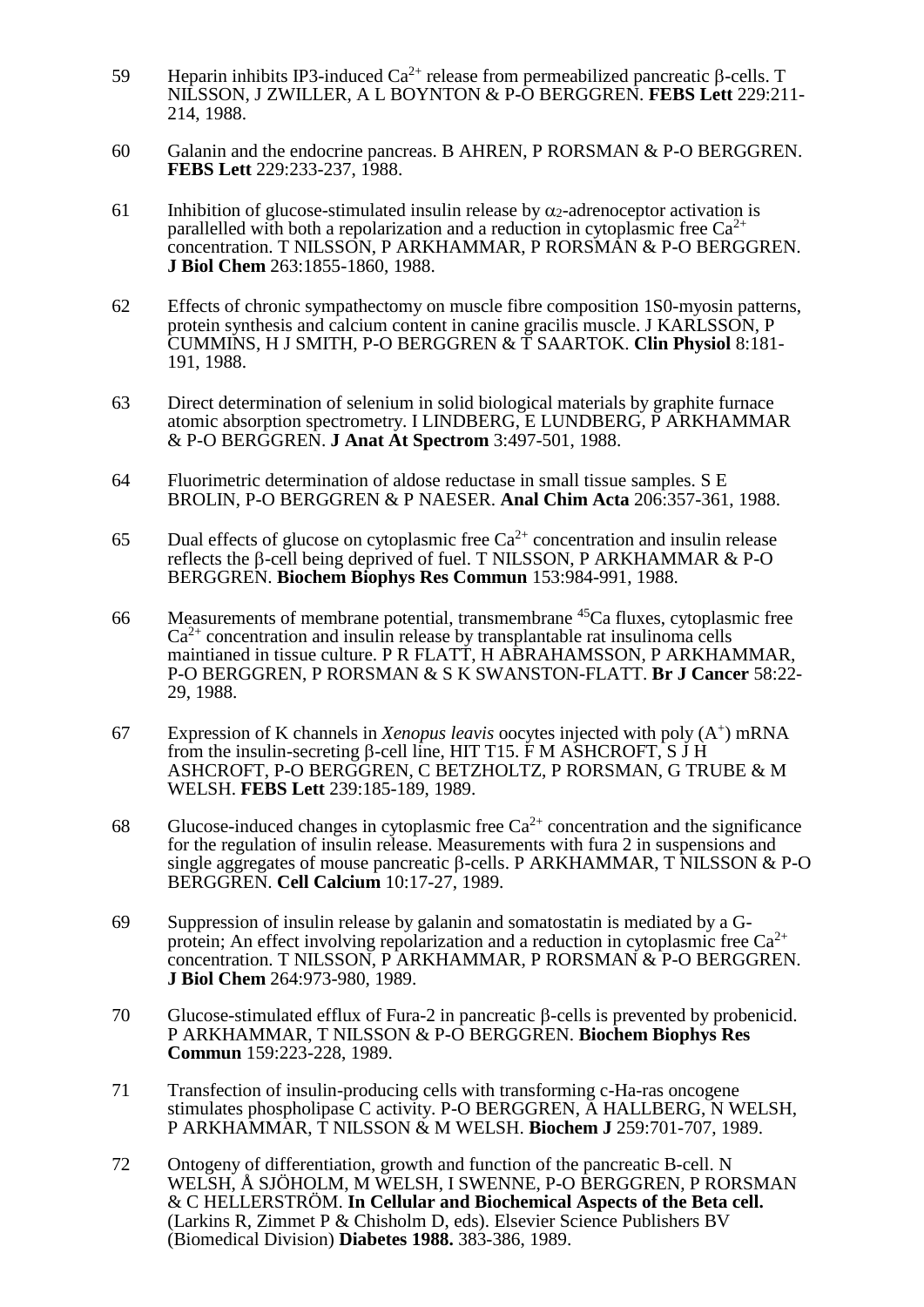- 73 Effects of dietary inorganic trivalent chromium  $(Cr^{3+})$  on the development of glucose homeostatis in rats. P R FLATT, L JUNTTI-BERGGREN, P-O BERGGREN, B J GOULD & S K SWANSTON-FLATT. **Diab Metab (Paris)** 15:93-97, 1989.
- 74 Extracellular  $Ca^{2+}$  and cell cycle transitions: Effect of protein kinase C and InsP<sub>3</sub>. A L BOYNTON, J ZWILLER, T D HILL, T NILSSON, P ARKHAMMAR & P-O BERGGREN. **Cell Calcium Metabolism** (FISKUM G, ed). Plenum Publishing Corporation 273-282, 1989.
- 75 Extracellular ATP mobilizes intracellular  $Ca^{2+}$  in T51B rat liver epitelial cells: a study involving single cell measurements. A L BOYNTON, R COONEY, T D HILL, T NILSSON & P-O BERGGREN. **Exp Cell Res** 181:245-255, 1989.
- 76 Does galanin inhibit insulin secretion by opening of the ATP-regulated  $K^+$ -channel in the β-cell? B AHREN, P-O BERGGREN, K BOKVIST & RORSMAN. **Peptides** 10:453-457, 1989.
- 77 Failure of glucose to elicit a normal secretory response in fetal pancreatic beta cells results from glucose insensitivity of the ATP-regulated  $K^+$  channels. P RORSMAN, P ARKHAMMAR, K BOKVIST, C HELLERSTRÖM, T NILSSON, M WELSH, N WELSH & P-O BERGGREN. **Proc Natl Acad Sci USA** 86:4505-4509, 1989.
- 78 Failure of glucose tolerance factor-containing brewer's yeast to ameliorate spontaneous diabetes in C57BL/KsJ db/db mice. P R FLATT, L JUNTTI-BERGGREN, P-O BERGGREN, B J GOULD & S K SWANSTON-FLATT. **Diabetes Res** 10:147-151, 1989.
- 79 Mechanisms of action of calcitonin on secretion in rat submandibular gland. G-B SAGULIN, R N MULLER, A WESTLIND, T NILSSON, P-O BERGGREN & G M ROOMANS. **Acta Physiol Scand** 136:435-442, 1989.
- 80 Human interleukin 1 $\beta$  stimulates islet insulin release by a mechanism not dependent on changes in phospholipase C and protein kinase C activities or  $Ca^{2+}$  handling. N WELSH, T NILSSON, A HALLBERG, P ARKHAMMAR, P-O BERGGREN, M WELSH & S SANDLER. **Acta Endocrinol (Copenh)** 121:698-704, 1989.
- 81 Effects of protein kinase C activation on the regulation of the stimulus-secretion coupling in pancreatic  $\beta$ -cells. P ARKHAMMAR, T NILSSON, M WELSH, N WELSH & P-O BERGGREN. **Biochem J** 264:207-215, 1989.
- 82 Activation of protein kinase C assists insulin producing cells in recovery from raised cytoplasmic  $\text{Ca}^{2+}$  by stimulating  $\text{Ca}^{2+}$  efflux. P-O BERGGREN, P ARKHAMMAR & T NILSSON. **Biochem Biophys Res Commun** 165:416-421, 1989.
- 83 Glucose-inhibition of glucagon secretion involves activation of GABA<sub>A</sub> -receptor chloride channels. P RORSMAN, P-O BERGGREN, K BOKVIST, H ERICSON, H MÖHLER, C-G ÖSTENSON & PA SMITH. **Nature** 341:233-236, 1989.
- 84 Mechanisms of action of entero-insular hormones and neural input on the insulin secretory process. P-O BERGGREN, P RORSMAN, P ARKHAMMAR & T NILSSON. **Biochem Soc Trans** 18:119-122, 1989.
- 85 Extracellular ATP increases cytoplasmic free  $Ca^{2+}$  concentration in clonal insulinproducing RINm5F cells. A mechanism involving direct interaction with both release and refilling of the inositol 1,4,5-trisphosphate-sensitive  $Ca^{2+}$  pool. P ARKHAMMAR, A HALLBERG, H KINDMARK, T NILSSON, P RORSMAN & P-O BERGGREN. **Biochem J** 265:203-211, 1990.
- 86 Glucose in glucagon release. P RORSMAN, P-O BERGGREN & P A SMITH. **Nature** 344:716, 1990.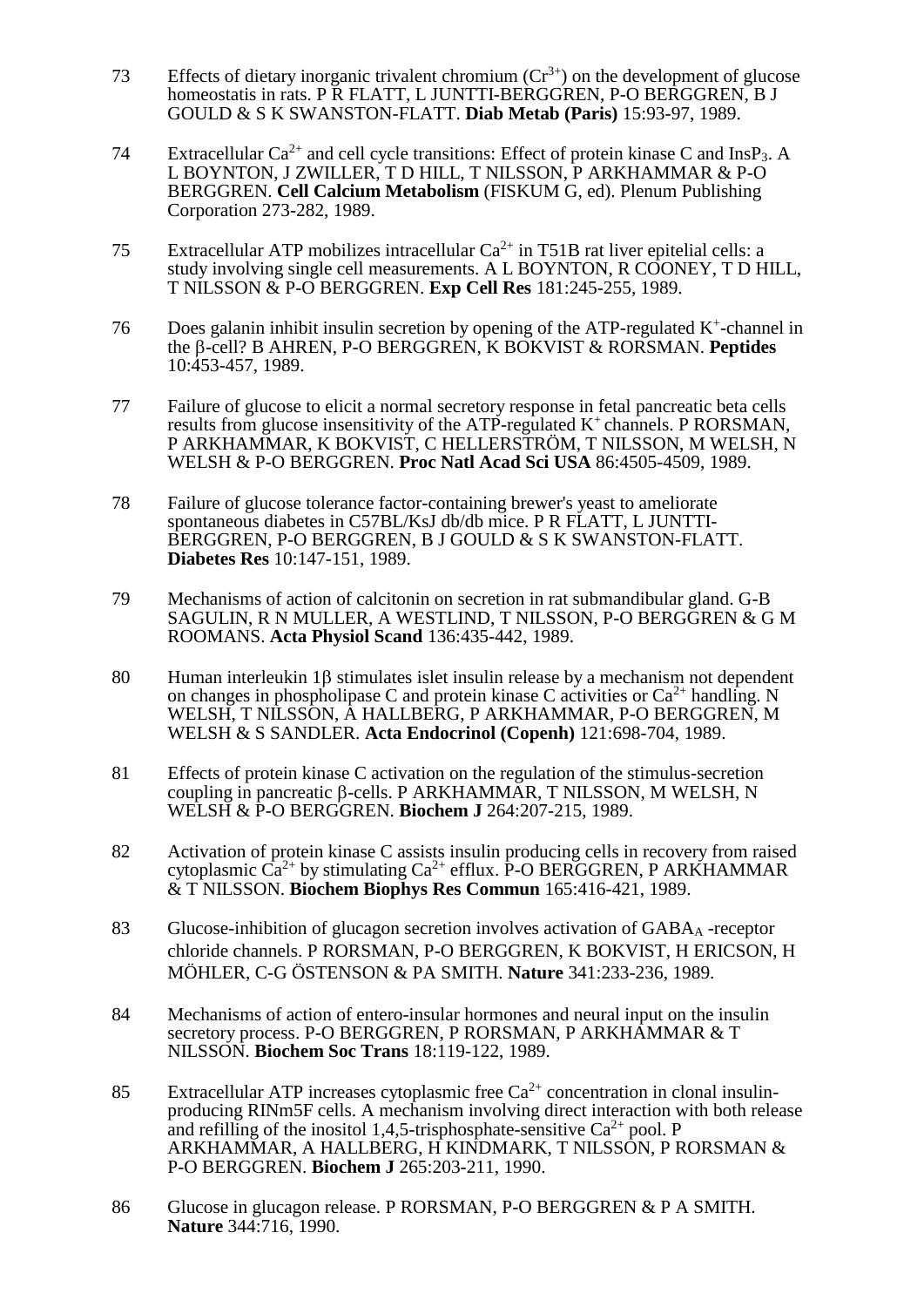- 87 ATP-regulated K<sup>+</sup>-channels and diabetes. P ROSMAN, P-O BERGGREN, K BOKVIST & S EFENDIC. **News in Physiol Sci** 5:143-147, 1990.
- 88 Delayed rectifying and calcium-activated  $K^+$ -channels and their significance for action potential repolarization in mouse pancreatic  $\beta$ -cells. P A SMITH, K BOKVIST, P ARKHAMMAR, P-O BERGGREN & P RORSMAN. **J Gen Physiol** 95:1041-1059, 1990.
- 89 Glucose cycling is markedly enhanced in pancreatic islets of obese hyperglycemic mice. A KHAN, V CHANDRAMOULI, C-G ÖSTENSON, P-O BERGGREN, H LÖW, BR LANDAU & S EFENDIC. **Endocrinology** 126:2413-2416, 1990.
- 90 Expression of voltage-gated  $K^+$  channels in insulin-producing cells: Analysis by polymerase chain reaction. C BETSHOLTZ, A BAUMANN, S KENNA, F M ASHCROFT, S J H ASHCROFT, P-O BERGGREN, A GRUPE, O PONGS, P RORSMAN, J SANDBLOM & M WELSH. **FEBS Lett** 263:121-126, 1990.
- 91 An inositol 1,4,5-trisphosphate-sensitive  $Ca^{2+}$  pool in liver nuclei. P NICOTERA, S ORRENIUS, T NILSSON & P-O BERGGREN. **Proc Natl Acad Sci USA** 87:6858- 6862, 1990.
- 92 Glucose-stimulated efflux of indo-1 from pancreatic  $\beta$ -cells is reduced by probenecid. P ARKHAMMAR, T NILSSON & P-O BERGGREN. **FEBS Lett** 273:182-184, 1990.
- 93 Coexpression of the platelet-derived growth factor (PDGF) B chain and PDGF B chain and the PDGF  $\beta$  receptor in isolated pancreatic islet cells stimulates DNA synthesis. M WELSH, L CLAESSON-WELSH, A HALLBERG, N WELSH, C BETSHOLTZ, P ARKHAMMAR, T NILSSON, C-H HELDIN & P-O BERGGREN. **Proc Natl Acad Sci USA** 87:5807-5811, 1990.
- 94 Diabetes is not associated with a change in the elemental composition of the pancreatic B-cell in diabetic C57BL KsJ-*db/b* mice. L JUNTTI-BERGGREN, U LINDH, P-O BERGGREN, O BERGLUND & BJ FRANKEL. **Biosci Rep** 10:217- 223, 1990.
- 95 Interaction with the inositol 1,4,5-trisphosphate receptor promotes  $Ca^{2+}$  sequestration in permeabilised insulin-secreting cells. Md S ISLAM, T NILSSON, P RORSMAN & P-O BERGGREN. **FEBS Lett** 288:27-29, 1991.
- 96 Measurements of cytoplasmic free  $Ca^{2+}$  concentration in human pancreatic islets and insulinoma cells. H KINDMARK, M KÖHLER, T NILSSON, P ARKHAMMAR, K-L WIECHEL, P RORSMAN, S EFENDIC & P-O BERGGREN. **FEBS Lett** 91:310- 314, 1991.
- 97 Activation by adrenaline of a low-conductance G protein-dependent  $K^+$ -channel in mouse pancreatic β-cells. P RORSMAN, K BOKVIST, C ÄMMÄLÄ, P ARKHAMMAR, P-O BERGGREN, O LARSSON & K WÅHLANDER. **Nature** 349:77-79, 1991.
- 98 Inositol trisphosphate-dependent periodic activation a  $Ca^{2+}$ -activated K<sup>+</sup> conductance in glucose-stimulated pancreatic  $\hat{\beta}$ -cells. C ÄMMÄLÄ, O LARSSON, P-O BERGGREN, K BOKVIST, L JUNTTI-BERGGREN, H KINDMARK & P RORSMAN. **Nature** 353:849-852, 1991.
- 99 Mechanisms involved in the regulation of the insulin secretory process. S EFENDIC, H KINDMARK & P-O BERGGREN. **J Internal Med** 229:9-22, 1991.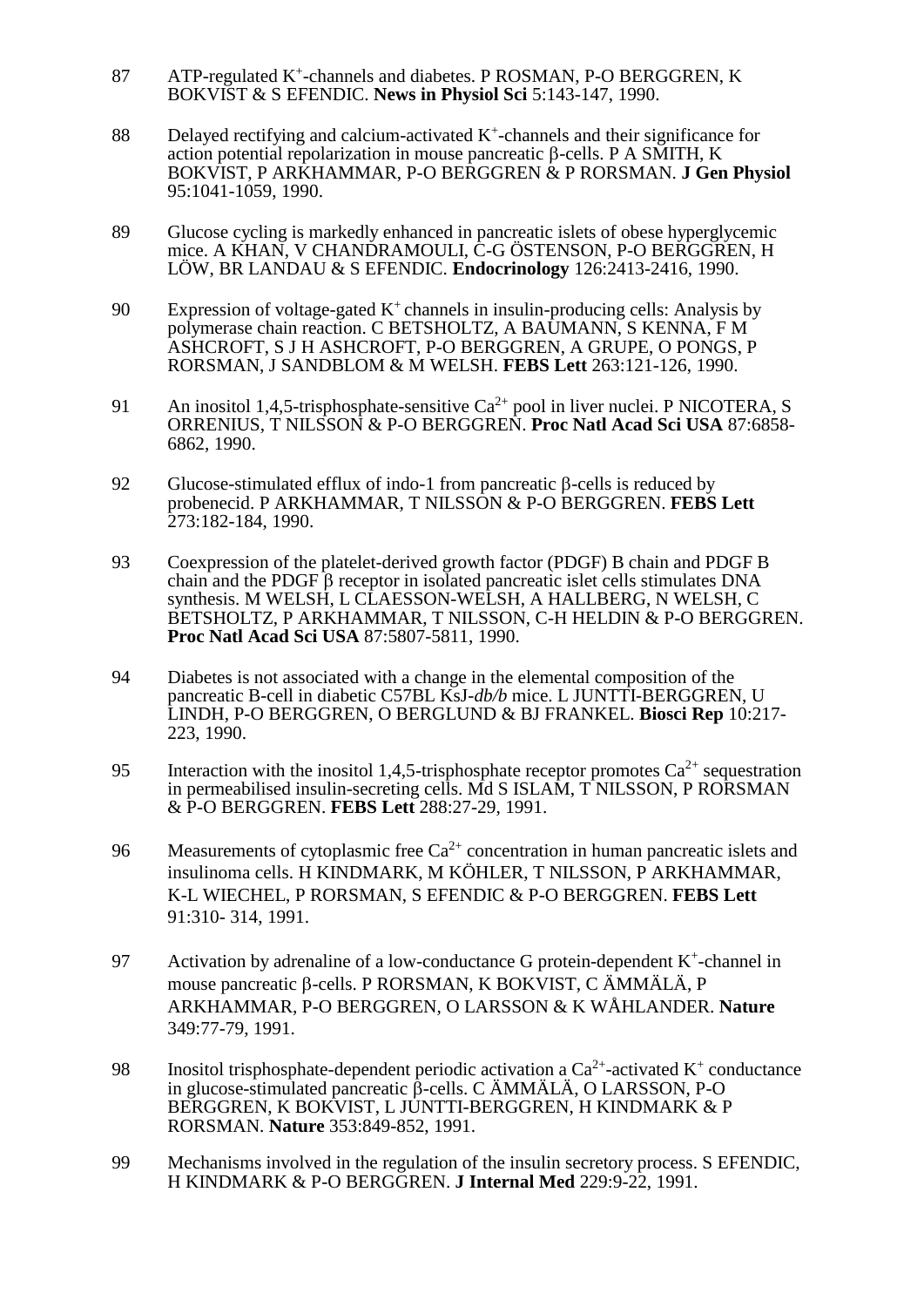- 100 Glucose-induced increase in cytoplasmic pH in pancreatic  $\beta$ -cells is mediated by Na<sup>+</sup>/H<sup>+</sup> exchange, an effect not dependent on protein kinase C. L JUNTTI-BERGGREN, P ARKHAMMAR, T NILSSON, P RORSMAN & P-O BERGGREN. **J Biol Chem** 266:23537-23541, 1991.
- 101 Galanin inhibits  $\beta$ -cell electrical activity by a G-protein-regulated sulphonylureainsensitive mechanism. K WÅHLANDER, C ÄMMÄLÄ, P-O BERGGREN, K BOKVIST, L JUNTTI-BERGGREN & P RORSMAN. **In:** (T Hökfelt, ed) **Wenner-Gren International Symposium Series.** Chapter 17:237-245, 1991.
- 102 Nuclear microscopy and the application to diabetes research. U LINDH, T SUNDE, L JUNTTI-BERGGREN, P-O BERGGREN & E PÅLSGÅRD. **Nuclear Instruments and Methods in Physics Research** B56/57:1279-1283, 1991.
- 103 Neuropeptides in the regulation of islet hormone secretion localization, effects and mode of action. **In: The nervous system and fuel homeostasis.** B AHREN, P-O BERGGREN, P RORSMAN, C-G ÖSTENSON & S EFENDIC. 1st Toronto-Stockholm symposium on Perspectives in Diabetes Research. (Vranic M, Efendic S and Hollenberg CH, eds), New York, Raven Press. 129-142, 1991.
- 104 Regulation of insulin release: studies employing the patch-clamp technique and fluorescent probes. P-O BERGGREN & P RORSMAN. Reprinted from **Cell Signalling:** Experimental Strategies (E Reid, GMW Cook & JP Luzio, eds) Royal Society of Chemistry Redwood Press Limited, Melksham, Wiltshire, Great Britain 233-246, 1991.
- 105 Aspects of insulin release in NIDDM. S EFENDIC, P-O BERGGREN, A KHAN & C-G ÖSTENSON. In: (H Rifkin, JA Colwell & SI Taylor eds). **Diabetes 1991.** Elesevier Science Publishers B.V. 169-172, 1991.
- 106 Influence of phenytoin on cytoplasmic free  $Ca^{2+}$  level in human gingival fibroblasts. T MODEER, G BRUNIUS, C MENDEZ, L JUNTTI-BERGGREN & P-O BERGGREN. **Scand J Dent Res** 99:310-315, 1991.
- 107 Separate processes mediate nucleotide-induced inhibiton and stimulation of the ATPregulated  $K^+$ -channels in mouse pancreatic  $\beta$ -cells. K BOKVIST, C ÄMMÄLÄ, F ASHCROFT, P-O BERGGREN, O LARSSON & P RORSMAN. **Proc R Soc Lond B** 243:139-144, 1991.
- 108 Regulation of glucagon release from pancreatic A-cells. P RORSMAN, FM ASHCROFT & P-O BERGGREN. **Biomed Pharmacol** 41:1783-1790, 1991.
- 109 Characterization of the solubilized glibenclamide receptor in a hamster pancreatic  $\beta$ cell line, HIT T15. I NIKI, M WELSH, P-O BERGGREN, P HUBBARD & SJH ASHCROFT. **Biochem J** 277:619-624, 1991.
- 110 Somatostatin promotes accumulation of phospholipids in regenerating liver tissue of rats. C MILIN, B RADOSEVIC-STASIC, M KIRGIN, V HINIC, D RUKAVINA, P-O BERGGREN & S EFENDIC. **Biosci Rep** 11:1-6, 1991.
- 111 Starvation is associated with changes in elemental composition of the pancreatic  $\beta$ cell. L JUNTTI-BERGGREN, U LINDH & P-O BERGGREN. **Biosci Rep** 11:73-84, 1991.
- 112 Quantification of glucose cycling and the extent of equilibration of glucose 6 phosphate with fructose 6-phosphate in islets from ob/ob mice. V CHANDRAMOULI, A KHAN, C-G ÖSTENSON, P-O BERGGREN, H LÖW, BR LANDAU & S EFENDIC. **Biochem J** 278:353-359, 1991.
- 113 Alpha2-adrenoreceptor stimulation does not inhibit L-type calcium channels in mouse pancreatic  $\hat{\beta}$ -cells. K BOKVIST, C ÄMMÄLÄ, P-O BERGGREN, P RORSMAN & K WÅHLANDER. **Biosci Rep** 11:147-157, 1991.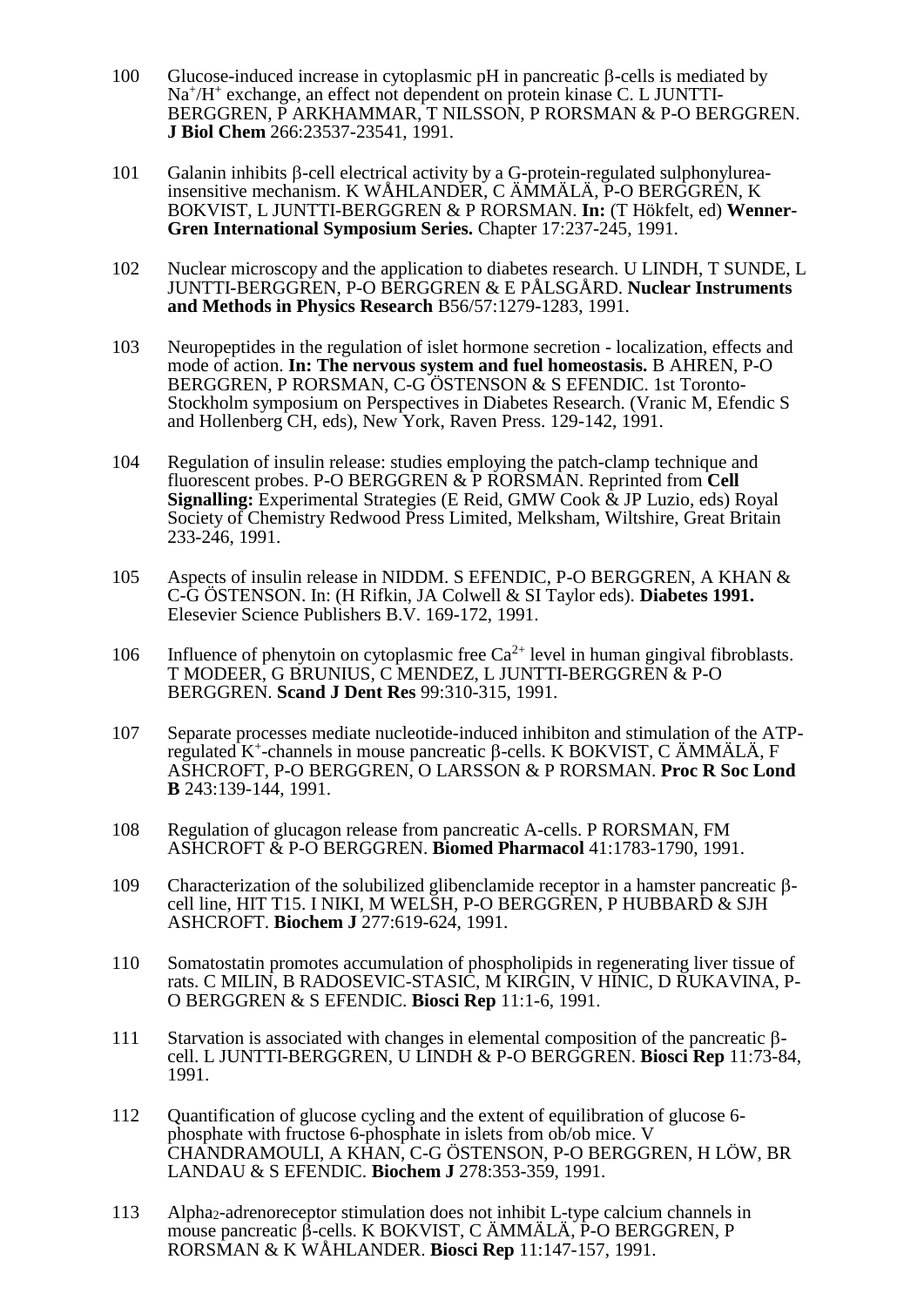- 114 Elemental composition in the pancreatic B cell is normal in the prediabetic chinese hamster. L JUNTTI-BERGGREN, U LINDH, P-O BERGGREN & BJ FRANKEL. **Pancreas** 7:11-14, 1992.
- 115 Protein kinase C activity affects glucose-induced oscillations in cytoplasmic free  $Ca<sup>2+</sup>$  in the pancreatic B-cell. H KINDMARK, M KÖHLER, S EFENDIC, P RORSMAN, O LARSSON & P-O BERGGREN. **FEBS Lett** 303:85-90, 1992.
- 116 Inhibition of L-type calcium channels by internal GTP [ $\gamma S$ ] in mouse pancreatic  $\beta$ cells. C ÄMMÄLÄ, P-O BERGGREN, K BOKVIST & P RORSMAN. **Pflügers Arch** 420:72-77, 1992.
- 117 Mechanisms of action of entero-insular hormones and neural input on the insulin secretory process. P-O BERGGREN, P RORSMAN, S EFENDIC, C-G ÖSTENSON, P FLATT, T NILSSON, P ARKHAMMAR & L JUNTTI-BERGGREN In: (PR Flatt, ed) **Nutrient regulation of insulin secretion.** Portland Press. Chapter 14:289-318, 1992.
- 118 Defective insulin secretion in diabetes and insulinoma. PR FLATT, CJ BAILEY, P-O BERGGREN, L HERBERG & SK FLATT. In: (PR Flatt, ed) **Nutient regulation of insulin secretion.** Portland Press. Chapter 16:341-386, 1992.
- 119 Ca<sup>2+</sup>-induced Ca<sup>2+</sup> release in insulin-secreting cells. Md S ISLAM, P RORSMAN & P-O BERGGREN. **FEBS Lett** 296:287-291, 1992.
- 120 Reglering av insulinsekretionen. P-O BERGGREN & C HELLERSTRÖM. In: (C-D Agardh, C Berne & J Östman, eds). **Diabetes**. Almqvist & Wiksell Förlag AB. Chapter 4:38-49, 1992.
- 121 Intracellular pH and the stimulus-secretion coupling in insulin-producing RINm5F cells. L JUNTTI-BERGGREN, P RORSMAN, W SIFFERT & P-O BERGGREN. **Biochem J** 287:59-66, 1992.
- 122 Electrical bursting in islet B-cells. P RORSMAN & P-O BERGGREN. **Nature** 357:28, 1992.
- 123 Novel calcium-binding proteins: Fundamental and clinical implication. CW Heizmann ed. Springer Verlag; Berlin. P-O BERGGREN. **FEBS Lett** 303:97-98, 1992.
- 124 Cytoplasmic calcium transients due to single action potentials and voltage-clamp depolarization in mouse pancreatic B-cells. P RORSMAN, C ÄMMÄLÄ, P-O BERGGREN, K BOKVIST & O LARSSON. **EMBO J** 11:2877-2884, 1992.
- 125 Bradykinin induces B2 receptor-mediated calcium signal linked to prostanoid formation in human gingival fibroblasts *in vitro*. U H LERNER, G BRUNIUS, I ANDUREN, P-O BERGGREN, L JUNTTI-BERGGREN & T MODEER. **Agents Action** 37:44-52, 1992.
- 126 Glucocorticoid increases glucose cycling and inhibits insulin release in pancreatic islets of ob/ob mice. A KHAN, C-G ÖSTENSON, P-O BERGGREN & S EFENDIC. **Am J Physiol** 263:E663-E666, 1992.
- 127 Induction of intracellular adhesion molecule-1 (CD54) on isolated mouse pancreatic  $\beta$ cells by inflammatory cytokines. J PRIETO, EE KAAYA, L JUNTTI-BERGGREN, P-O BERGGREN, S SANDLER, P BIBERFELD & M PATARROYO. **Clin Immunol Immunopathol** 65:247-253, 1992.
- 128 Mobilization of  $Ca^{2+}$  by thapsigargin and 2,5-di-(t-butyl)-1,4-benzohydroquinone in permeabilized insulin-secreting RINm5F cells: evidence for separate uptake and release compartments in inositol 1,4,5-trisphosphate-sensitive  $Ca^{2+}$  pool. Md S ISLAM & P-O BERGGREN. **Biochem J** 293:423-429, 1993.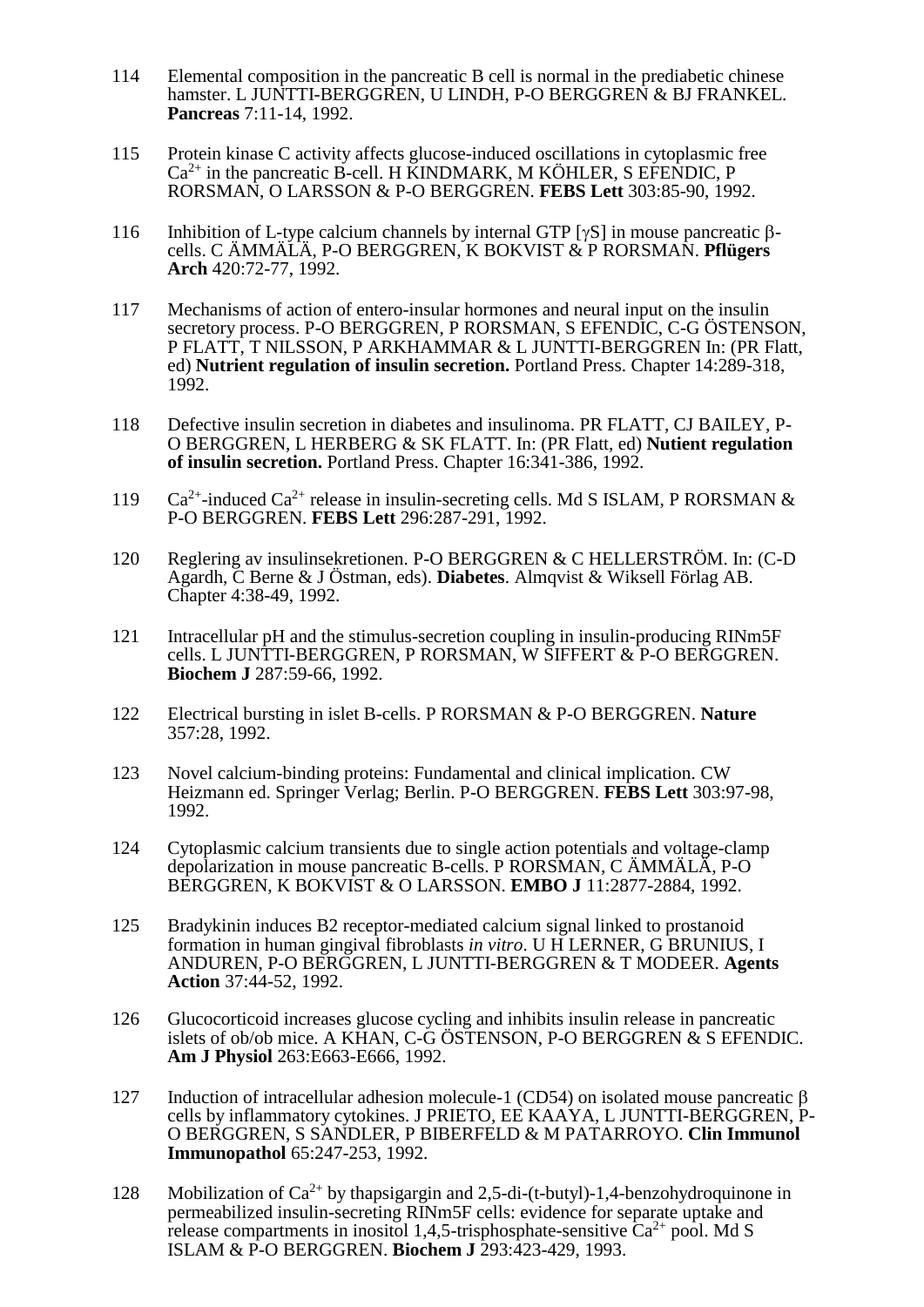- 129 Increased activity of L-type  $Ca^{2+}$ -channels exposed to serum from patients with type 1 diabetes. L JUNTTI-BERGGREN, O LARSSON, P RORSMAN, C ÄMMÄLÄ, K BOKVIST, K WÅHLANDER, P NICOTERA, J DYPBUKT, S ORRENIUS, A HALLBERG & P-O BERGGREN. **Science** 261:86-90, 1993.
- 130 Enhanced stimulus-secretion coupling in polyamine-depleted rat insulinoma cells. An effect involving increased cytoplasmic  $Ca^{2+}$ , inositol phosphate generation and phorbol ester sensitivity. Å SJÖHOLM, P ARKHAMMAR, N WELSH, K BOKVIST, P RORSMAN, A HALLBERG, T NILSSON, M WELSH & P-O BERGGREN. **J Clin Invest** 92:1910-1917, 1993.
- 131 Regulation of cytoplasmic free  $Ca^{2+}$  in insulin-secreting cells. P-O BERGGREN, P ARKHAMMAR, Md S ISLAM, L JUNTTI-BERGGREN, A KHAN, H KINDMARK, M KÖHLER, K LARSSON, O LARSSON, T NILSSON, Å SJÖHOLM, J SZECOWKA & Q ZHANG. In New Concepts in the pathogenesis of NIDDM - 2nd Toronto-Stockholm symposium in Diabetes Research (Östenson C-G, Efendic S & Vranic M eds) **Adv Exp Med Biol** 334:24-45, 1993 Plenum Press, New York.
- 132 Cyclic ADP-ribose in  $\beta$ -cells. Md S ISLAM, O LARSSON & P-O BERGGREN. **Science** 262:584-585, 1993.
- 133 Cyclic ADP-ribose and pancreatic  $\beta$ -cells. Md S ISLAM, O LARSSON & P-O BERGGREN. **Science** 262:1497, 1993.
- 134 Characterization of serine/threonine protein phosphatases in RINm5F insulinoma cells. Å SJÖHOLM, R E HONKANEN & P-O BERGGREN. **Biosci Rep** 13:349- 358, 1993.
- 135 Sulfhydryl oxidation induces rapid and reversible closure of the ATP-regulated K<sup>+</sup> channel in the pancreatic  $\beta$ -cell. MS ISLAM, P-O BERGGREN & O LARSSON. **FEBS Lett** 319:128-132, 1993.
- 136 Polyaminer vid hälsa och sjukdom. Å SJÖHOLM & P-O BERGGREN. **Läkartidningen** 90:1651-1654, 1993.
- 137 Demonstration of a novel apamine-insensitive calcium-activated  $K^+$  channel in mouse pancreatic B-cells. C ÄMMÄLÄ, P-O BERGGREN, K BOKVIST, O LARSSON & P RORSMAN. **Pflügers Arch** 422:443-448, 1993.
- 138 Modifications of  $Ca^{2+}$  signaling by inorganic mercury in PC12 cells. AD ROSSI, O LARSSON, L MANZO, S ORRENIUS, M VAHTER, P-O BERGGREN & P NICOTERA. **FASEB J** 7:1507-1514, 1993.
- 139 Simultaneous oscillations of cytoplasmic free  $Ca^{2+}$  concentration and Ins  $(1,4,5)P_3$ 3 concentration in mouse pancreatic  $\beta$ -cells. C J BARKER, T NILSSON, C J KIRK, R H MICHELL & P-O BERGGREN. **Biochem J** 297:265-268, 1994.
- 140 Protein kinase C modulates the insulin secretory process by maintaining a proper function of the  $\beta$ -cell voltage-activated Ca<sup>2+</sup> channels. P ARKHAMMAR, L JUNTTI-BERGGREN, O LARSSON, M WELSH, E NÅNBERG, Å SJÖHOLM, M KÖHLER & P-O BERGGREN. **J Biol Chem** 269:2743-2749, 1994.
- 141 Inhibition of serine/threonine protein phosphatases promotes opening of voltageactivated L-type  $Ca^{2+}$  channels in insulin-secreting cells. C HABY, O LARSSON, Md S ISLAM, D AUNIS, P-O BERGGREN & J ZWILLER. **Biochem J** 298:341- 346, 1994.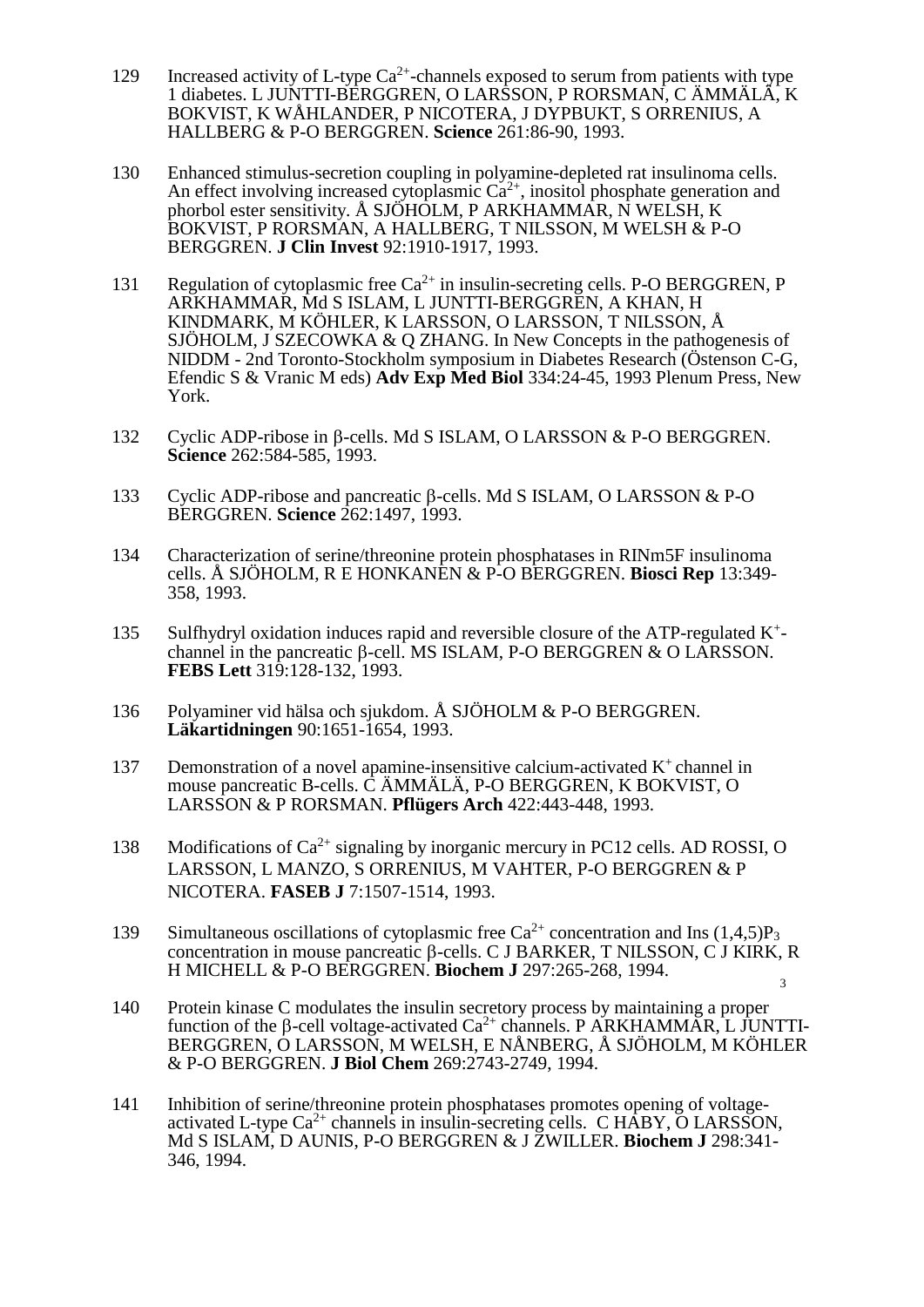- 142 Ca2+ and pancreatic B-cell function. P-O BERGGREN & O LARSSON. **Biochem Soc Trans** 22:12-18, 1994.
- 143 Receptor-mediated  $Mn^{2+}$  influx in rat hepatocytes: comparison of cells loaded with Fura-2 ester and cells microinjected with Fura-2 salt. GEN KASS, D-L WEBB, SC CHOW, J LLOPIS & P-O BERGGREN. **Biochem J** 302:5-9, 1994.
- 144 Two separate plasma membrane  $Ca^{2+}$  carriers participate in receptor-mediated  $Ca^{2+}$ influx in rat hepatocytes. GEN KASS, SC CHOW, A GAHM, D-L WEBB, P-O BERGGREN, J LLOPIS & S ORRENIUS. **Biochim Biophys Acta** 1223:226-233, 1994.
- 145 The imidazoline derivate calmidazolium inhibits voltage-gated  $Ca^{2+}$ -channels and insulin release but has no effect on the phospholipase C system in insulin producing RINm5F-cells. H KINDMARK, M KÖHLER, P GERWINS, O LARSSON, A KHAN, A WAHL & P-O BERGGREN. **Biosci Rep** 14:145-158, 1994
- 146 Oscillations in cytoplasmic free calcium concentration in human pancreatic islets from subjects with normal and impaired glucose tolerance. H KINDMARK, M KÖHLER, P ARKHAMMAR, S EFENDIC, O LARSSON, S LINDER, T NILSSON & P-O BERGGREN. **Diabetologia** 37:1121-1131, 1994.
- 147 New perspectives on the actions of sulphonylureas and hyperglycaemic sulphonamides on the pancreatic  $\beta$ -cell. PR FLATT, O SHIBIER, J SZECOWKA & P-O BERGGREN. **Diabete & Metabolisme (Paris)** 20:157-162, 1994.
- 148 Activation of protein kinases and inhibition of protein phosphatases play a central role in the regulation of exocytosis in mouse pancreatic  $\beta$ -cells. C AMMALA, L ELIASON, K BOKVIST, P-O BERGGREN, RE HONKANEN, Å SJÖHOLM & P RORSMAN. **Proc Natl Acad Sci USA** 91:4343-4347, 1994.
- 149 Glucose-stimulated increase in cytoplasmic pH precedes increase in free  $Ca^{2+}$  in pancreatic  $\beta$ -cells. A possible role for pyruvate. L JUNTTI-BERGGREN, VN CIVELEK, P-O BERGGREN, V SCHULTZ, BE CORKEY & K TORNHEIM. **J Biol Chem** 269:14391-14395, 1994.
- 150 Identification of synaptic proteins and their isoform mRNAs in compartments of pancreatic endocrine cells. G JACOBSSON, AJ BEAN, RH SCHELLER, L JUNTTI-BERGGREN, JT DEENEY, P-O BERGGREN & B MEISTER. **Proc Natl Acad Sci USA** 91:12487-12491, 1994.
- 151 Regulation of intracellular pH in the pancreatic B-cell. L JUNTTI-BERGGREN, M KÖHLER, BE CORKEY, K TORNHEIM & P-O BERGGREN. In: **Insulin Secretion and Pancreatic B-cell Research** (FLATT PR & LENZEN S eds). Smith-Gordon, UK, pp.145-151, 1994.
- 152 Molecular mechanisms involved in regulating cytoplasmic free  $Ca^{2+}$  concentration in pancreatic B-cells. P-O BERGGREN, P ARKHAMMAR, Md S ISLAM, L JUNTTI-BERGGREN, H KINDMARK, M KÖHLER, O LARSSON, T NILSSON, J SZECOWKA & Q ZHANG. In: **Insulin Secretion and Pancreatic B-cell Research**  (FLATT PR & LENZEN S eds). Smith-Gordon UK, pp. 201-211, 1994.
- 153 Proton-induced and electron-induced X-ray microanalysis of insulin-secreting cells. E PÅLSGÅRD, U LINDH, L JUNTTI-BERGGREN, P-O BERGGREN, GM ROOMANS & GW GRIME. **Scanning Microscopy Supplement** 8: 325-333, 1994.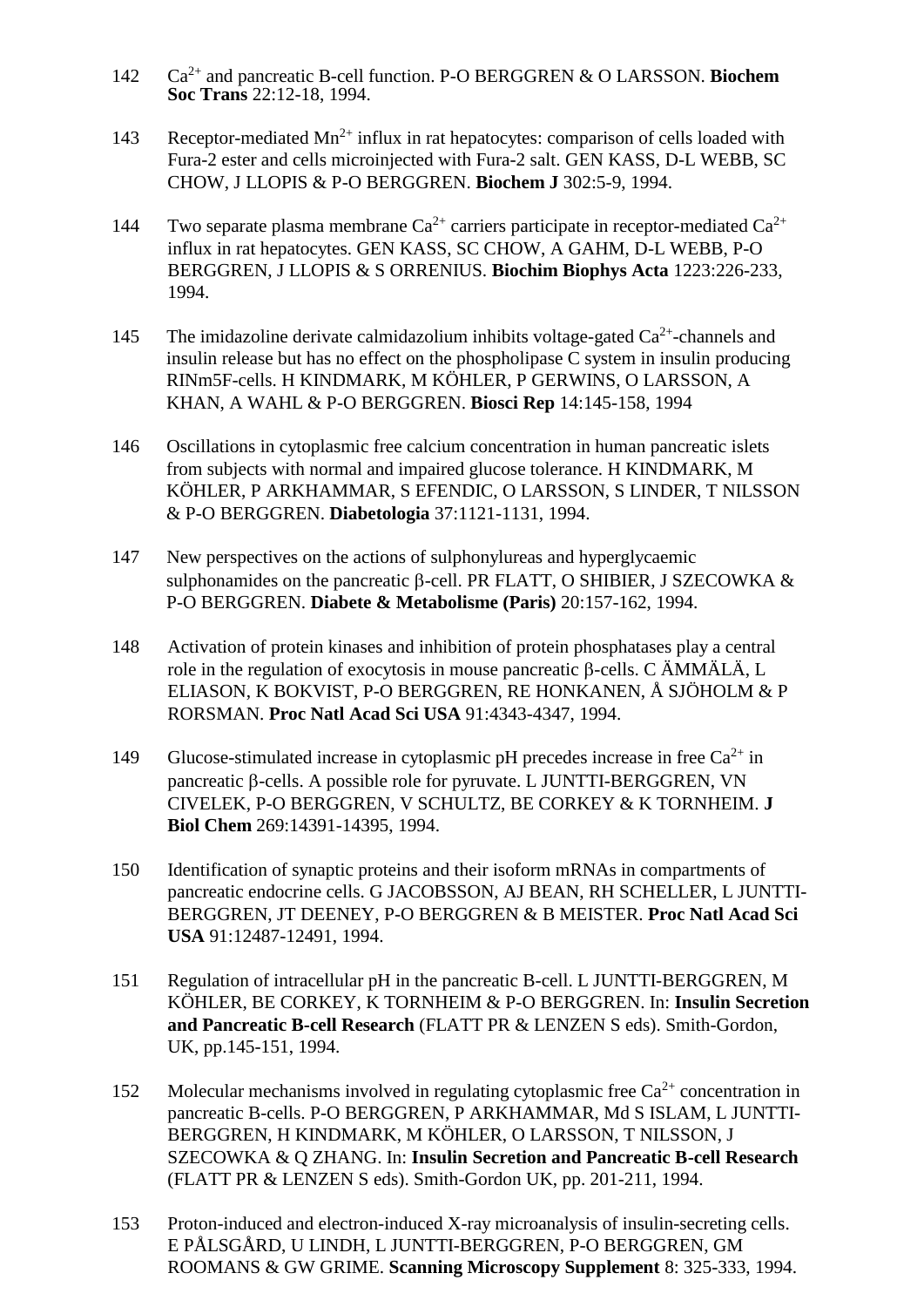- 154 Inositol 1,2,3-trisphosphate and inositol 1,2- and/or 2,3-bisphosphate are normal constituents of mammalian cells. CJ BARKER, PJ FRENCH, AJ MOORE, T NILSSON, P-O BERGGREN, CM BUNCE, CJ KIRK & RH MICHELL. **Biochem J** 306:557-564, 1995.
- 155 Effects of K<sup>+</sup> -induced depolarization and purinergic receptor activation on elemental content in insulin-producing RINm5F-cells. E PÅLSGÅRD, U LIND, L JUNTTI-BERGGREN, P-O BERGGREN & GM ROOMANS. **Cell Biol Int** 19:25-34, 1995.
- 156 Effects of caffeine on cytoplasmic free  $Ca^{2+}$  concentration in pancreatic  $\beta$ -cells are mediated by interaction with ATP-sensitive  $K^+$ -channels and L-type voltage-gated  $Ca<sup>2+</sup>$ -channels but not the ryanodine receptor. Md S ISLAM, O LARSSON, T NILSSON & P-O BERGGREN. **Biochem J** 306:679-686, 1995.
- $157$  Interleukin 1 $\beta$ -induced stimulation of insulin release in mouse pancreatic islets is related to diacylglycerol production and protein kinase C activation. DL EIZIRIK, S SANDLER, N WELSH, L JUNTTI-BERGGREN & P-O BERGGREN. **Mol Cell Endocrinol** 111:159-165, 1995.
- 158 Dissociation between exocytosis and Ca<sup>2+</sup>-channel activity in mouse pancreatic  $\beta$ cells stimulated with calmidazolium (compound R24571). H KINDMARK, M KÖHLER, O LARSSON, A KHAN & P-O BERGGREN. **FEBS Lett** 369:315-320, 1995.
- 159 Products of  $\gamma$ -tocopherol reaction with NO<sub>2</sub> and their formation in rat insulinoma (RINm5F) cells. RV COONEY, PJ HARWOOD, AA FRANKE, K NARALA, A-K SUNDSTRÖM, P-O BERGGREN & LJ MORDAN. **Free Rad Biol Med** 19:259- 269, 1995.
- 160 Inhibition of serine/threonine protein phosphatases by secretagogues in insulinsecreting cells. Å SJÖHOLM, RE HONKANEN & P-O BERGGREN.  **Endocrinology** 136:3391-3397, 1995.
- 161 Dissociation between changes in cytoplasmic free  $Ca^{2+}$  concentration and insulin secretion as evidenced from measurements in single mouse pancreatic islet. SV ZAITSEV, S EFENDIC, P ARKHAMMAR, AM BERTORELLO & P-O BERGGREN. **Proc Natl Acad Sci USA** 92:9712-9716, 1995.
- 162 A sensitive method for measurements of luminiscence in single cells. M KÖHLER, S NORGREN, BB FREDHOLM, O LARSSON, H LUTHMAN & P-O BERGGREN. **Zoological Studies** 34:191-194, 1995.
- 163 Temporal patterns of changes in ATP/ADP ratio, glucose-6-phosphate and cytoplasmic free  $Ca^{2+}$  in glucose-stimulated pancreatic  $\beta$ -cells. T NILSSON, V SCHULTZ, P-O BERGGREN, BE CORKEY & K TORNHEIM. **Biochem J** 314:91- 94, 1996.
- 164 PKC-dependent stimulation of exocytosis by sulfonylureas in voltage-clamped pancreatic  $\beta$ -cells. L ELIASSON, E RENSTRÖM, C ÄMMÄLÄ, P-O BERGGREN, AM BERTORELLO, K BOKVIST, A CHIBALIN, JT DEENEY, PR FLATT, J GÄBEL, J GROMADA, O LARSSON, P LINDSTRÖM, CJ RHODES & P RORSMAN. **Science** 271:813-815, 1996.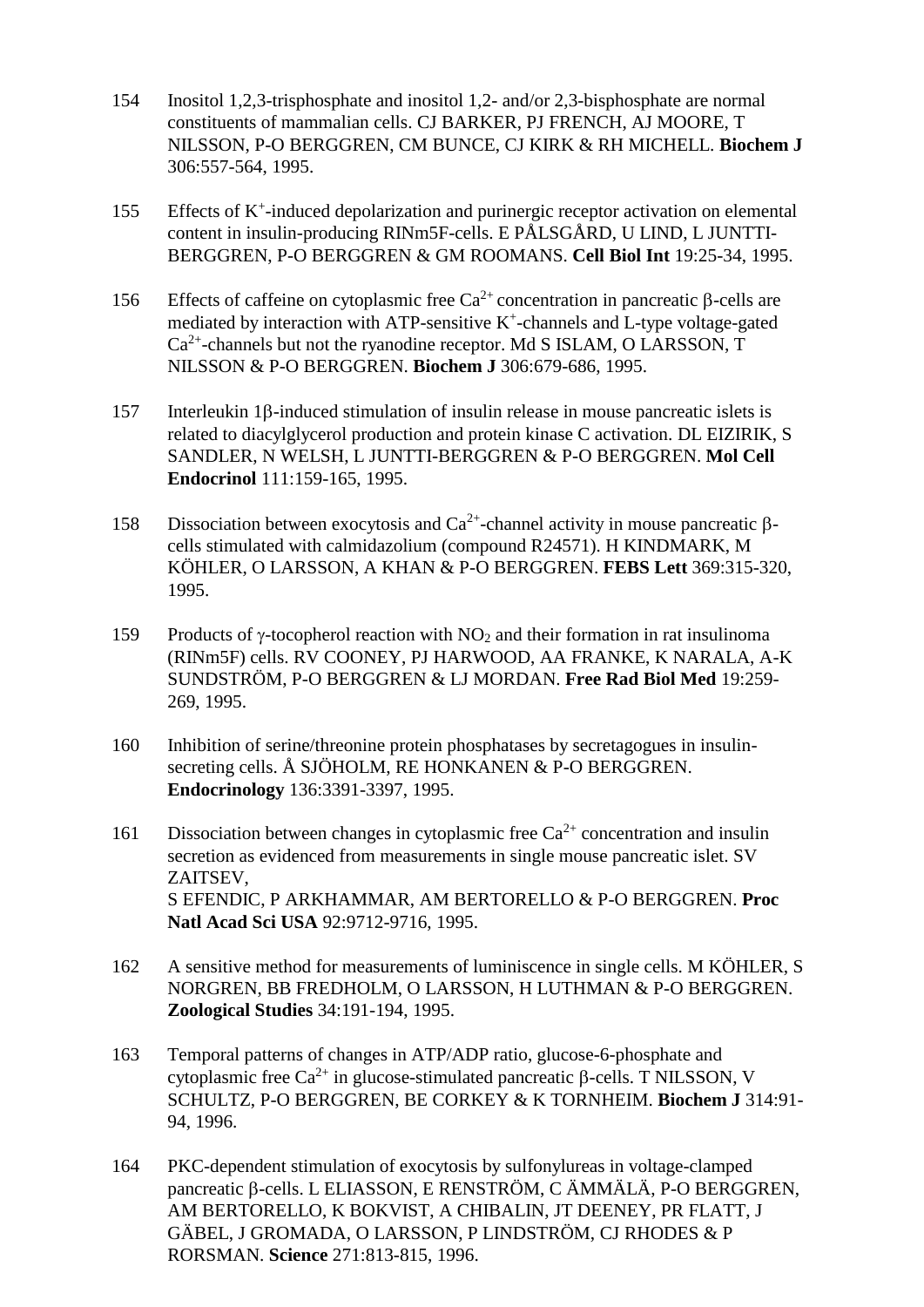- 165 Activation of the ATP-sensitive  $K^+$  channel by long chain Acyl CoA: A role in modulation of pancreatic  $\beta$ -cell glucose sensitivity. O LARSSON, JT DEENEY, R BRÄNSTRÖM, P-O BERGGREN & BE CORKEY. **J Biol Chem** 271:10623-10626, 1996.
- 166 A fatty acid-induced decrease in pyruvate dehydrogenase activity is an important determinant of  $\beta$ -cell dysfunction in the obese diabetic db/db mouse. Y-P ZHOU, P-O BERGGREN & V GRILL. **Diabetes** 45:580-586**,** 1996.
- 167 Oscillations in  $K_{ATP}$  channel activity promote oscillations in cytoplasmic free  $Ca^{2+}$ concentration in the pancreatic  $\beta$ -cell. O LARSSON, H KINDMARK, R BRÄNSTRÖM, B FREDHOLM & P-O BERGGREN. **Proc Natl Acad Sci USA**  93:5161-5165, 1996.
- 168 Fluorescence-activated cell sorted rat islet cells and studies of the insulin secretory process. K JOSEFSEN, JP STENVANG, H KINDMARK, P-O BERGGREN, T HORN, T KJAER & K BUSCHARD. **J Endocrinol** 149:145-154, 1996.
- 169 Impaired coupling of glucose signal to the exocytotic machinery in diabetik GK rats; a defect ameliorated by cAMP. SM ABDEL-HALIM, A GUENIFI, A KHAN, O LARSSON, P-O BERGGREN, C-G ÖSTENSON & S EFENDIC. **Diabetes**  45:934940, 1996.
- 170 Reversible Ca<sup>2+</sup>-dependent translocation of protein kinase C and glucose-induced insulin release. JT DEENEY, BA CUNNINGHAM, S CHHEDA, K BOKVIST, L JUNTTI-BERGGREN, K LAM, HM KORCHAK, BE CORKEY & P-O BERGGREN. **J Biol Chem** 271:18154-18160, 1996.
- 171 Insulin exocytosis and glucose-mediated increase in cytoplasmic free  $Ca^{2+}$ concentration in the pancreatic  $\beta$ -cell are independent of cyclic ADP ribose. D-L WEBB, Md. S ISLAM, AM EFANOV, G BROWN, M KÖHLER, O LARSSON & P-O BERGGREN. **J Biol Chem** 271:19074-19079, 1996.
- 172 Imidazoline compounds stimulated insulin release by inhibition of  $K_{ATP}$  channels and interaction with the exocytotic machinery. SV ZAITSEV, AM EFANOV, IB EFANOVA, O LARSSON, C-G ÖSTENSON, G GOLD, P-O BERGGREN & S EFENDIC. **Diabetes** 45:1610-1618, 1996
- 173 Morphological and functional characteristics of the different cell types in the stria vascularis: a comparison between cells obtained from fresh tissue preparations and cells cultured in vitro. C ÅGRUP, P-O BERGGREN, M KÖHLER, M-L SPÅNGBERG & D BAGGER-SJÖBÄCK. **Hearing Research** 102:155-166, 1996.
- 174 Thiol oxidation by 2,2´-dithiodipyridine causes a reversible increase in cytoplasmic free  $Ca^{2+}$  concentration in pancreatic  $\beta$ -cells. Md S ISLAM, H KINDMARK, O LARSSON & P-O BERGGREN. **Biochem J** 321:347-353, 1997.
- 175 Inositol hexakisphosphate stimulates non-Ca<sup>2+</sup>-mediated and primes  $Ca^{2+}$ -mediated exocytosis of insulin by activation of protein kinase C. AM EFANOV, SV ZAITSEV & P-O BERGGREN. **Proc Natl Acad Sci USA**. 94:4435-4439, 1997.
- 176 Galparan, a powerful insulin releasing chimeric peptide acting at a novel site. C-G ÖSTENSON, S ZAITSEV, P-O BERGGREN & S EFENDIC. **Endocrinology**  138:3308-3313, 1997.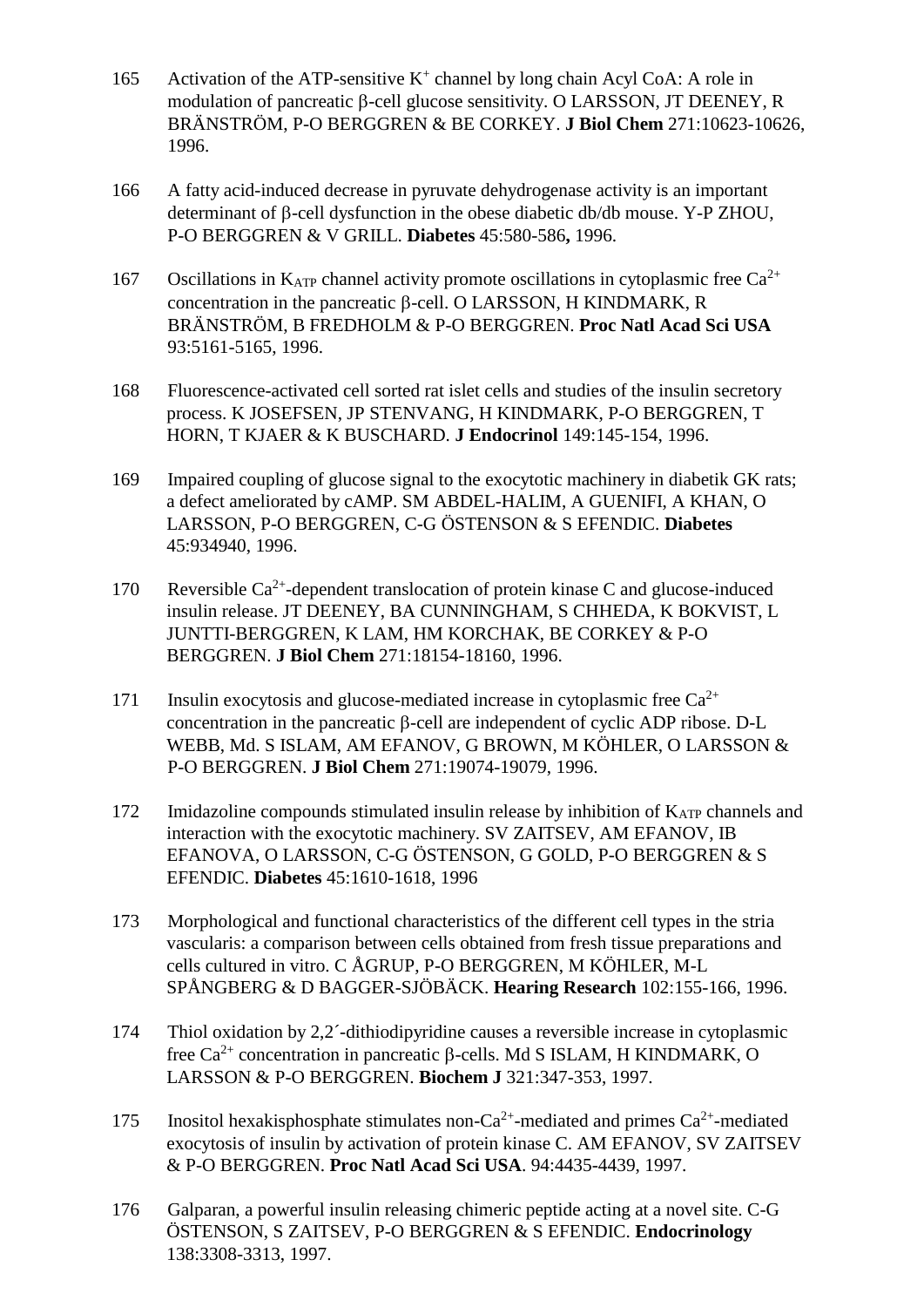- 177 Insulin-like growth factor II signalling through the insulin-like growth factor II/mannose-6-phosphate receptor promotes exocytosis in insulin-secreting cells. Q ZHANG, M TALLY, O LARSSON, RT KENNEDY, L HUANG, K HALL & P-O BERGGREN. **Proc Natl Acad Sci USA** 94:6232-6237, 1997.
- 178 Parallel changes in nuclear and cytosolic calcium in mouse pancreatic  $\beta$ -cells. GR BROWN, M KÖHLER & P-O BERGGREN. **Biochem J** 325:0771-0778, 1997.
- 179 RIN14B: a pancreatic  $\delta$ -cell line that maintains functional ATP-dependent K<sup>+</sup> channels and capability to secrete insulin under conditions where it no longer secretes somatostatin. R BRÄNSTRÖM, A HÖÖG, MA WAHL, P-O BERGGREN & O LARSSON. **FEBS Lett** 411:301-307, 1997.
- 180 Evidence for a unique long chain acyl-CoA ester binding site on the ATP-regulated potassium channel in mouse pancreatic beta cells. R BRÄNSTRÖM, BE CORKEY, P-O BERGGREN & O LARSSON. **J Biol Chem** 272:17390-17394, 1997.
- 181 Glucose increases both the plasma membrane number and phosphorylation of insulin-like growth factor II/Mannose 6-phosphate receptors. Q ZHANG, P-O BERGGREN & M TALLY. **J Biol Chem** 272:23703-23706, 1997.
- 182 Inhibition of phosphatases and increased  $Ca^{2+}$  channel activity by inositol hexakisphosphate. O LARSSON, CJ BARKER, Å SJÖHOLM, H CARLQVIST, RH MICHELL, A BERTORELLO, T NILSSON, RE HONKANEN, GW MAYR, J ZWILLER & P-O BERGGREN. **Science** 278:471-474, 1997.
- 183 Perorala antidiabetikas verkningsmekanism: Sulphonylureapreparat stänger ATPreglerad kaliumkanal. O LARSSON, H KINDMARK, R BRÄNSTRÖM & P-O BERGGREN. **Läkartidningen** 94:4473-4476, 1997.
- 184 Delayed  $Ca^{2+}$  response to glucose in diabetic GK rat. S ZAITSEV, I EFANOVA, C-G ÖSTENSON, S EFENDIC & P-O BERGGREN. **Biochem Biophys Res Commun** 239:129-133, 1997.
- $185$  Ca<sup>2+</sup> channel blockers verapamil and nifedipine inhibit apoptosis induced by 25hydroxycholesterol in human aortic smooth muscle cells. MPS ARES, MI PÖRN-ARES, J THYBERG, L JUNTTI-BERGGREN, P-O BERGGREN, U DICZFALUSY, B KALLIN, I BJÖRKHEM, S ORRENIUS & J NILSSON. **J Lipid Res** 38:2049- 2061, 1997.
- 186 Cyclic ADP-ribose and the pancreatic beta cell: where do we stand? MS ISLAM & P-O BERGGREN. **Diabetologia** 40:1480-1484, 1997.
- 187 Receptor-mediated inhibition of renal Na<sup>+</sup>-K<sup>+</sup>-ATPase is associated with endocytosis of its  $\alpha$ - and  $\beta$ -subunits. AV CHIBALIN, AI KATZ, P-O BERGGREN & AM BERTORELLO. **Am J Physiol** 273 (Cell Physiol 42): C1458-1465, 1997.
- 188 Mechanisms of insulin secretion and action. P-O BERGGREN. **Clinical Courier** 16: no 27, 14-15, 1997.
- 189 Evidence against a direct effect of leptin on glucose transport in skeletal muscle and adipocytes. R ZIERATH, EU FREVERT, JW RYDER, P-O BERGGREN & BB KAHN. **Diabetes** 47:1-4, 1998.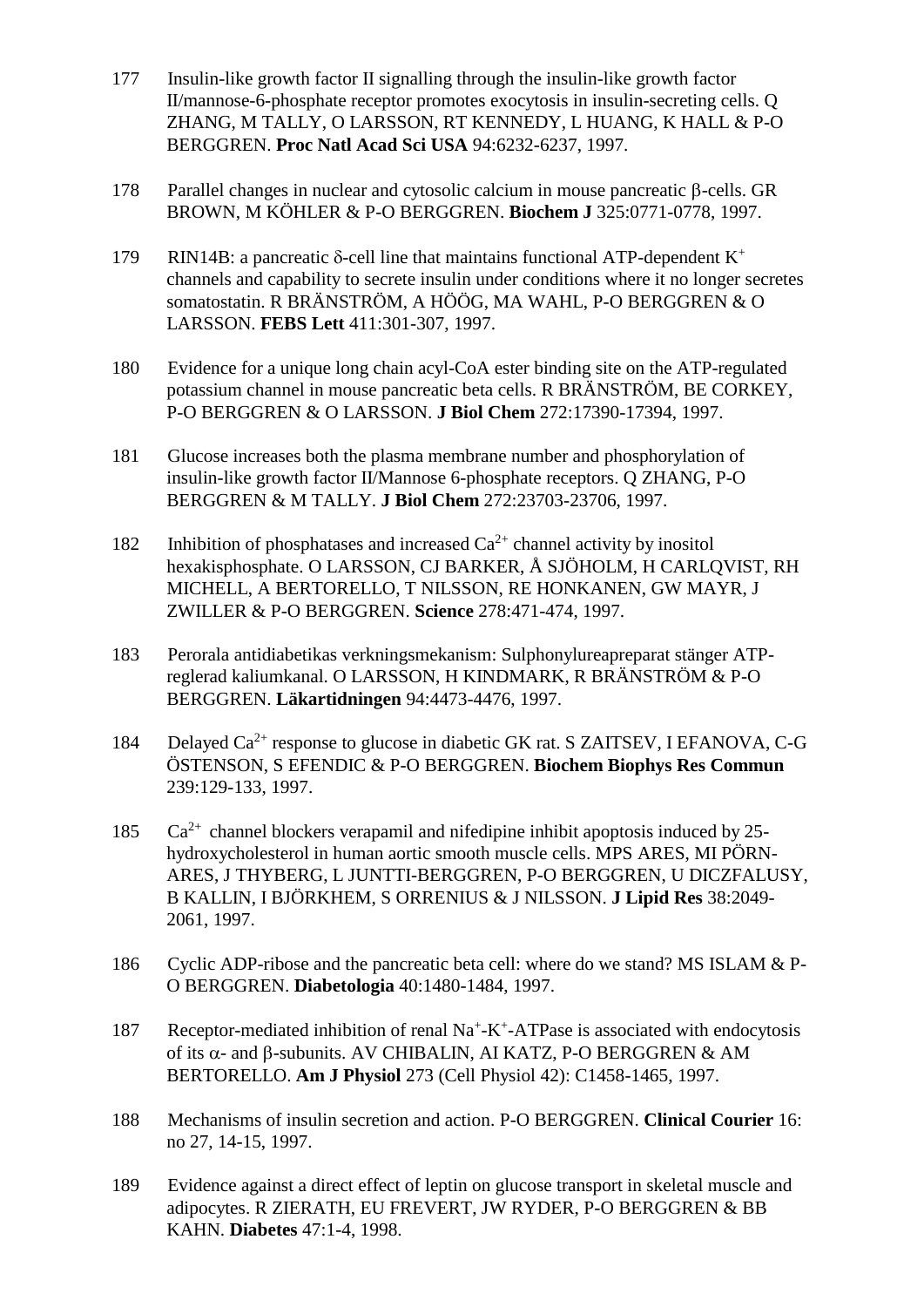- 190 RX871024 induces  $Ca^{2+}$  mobilization from thapsigargin-sensitive stores in mouse pancreatic  $\beta$ -cells. IB EFANOVA, SV ZAITSEV, G BROWN, P-O BERGGREN & S EFENDIC. **Diabetes** 47:211-218, 1998.
- 191 Insulin-like growth factor II inhibits glucose-induced insulin exocytosis. Q ZHANG, P-O BERGGREN, O LARSSON, K HALL, & M TALLY. **Biochem Biophys Res Commun** 243:117-121, 1998.
- 192 Phosphorylation of the catalyic  $\alpha$ -subunit constitutes a triggering signal for N<sup>+</sup>, K<sup>+</sup>-ATPase endocytosis. AV CHIBALIN, CH PEDEMONTE, AI KATZ, E FÉRAILLE, P-O BERGGREN & AM BERTORELLO. **J Biol Chem** 273:8814-8819, 1998.
- 193 *In situ* activation of the type 2 ryanodine receptor in pancreatic beta cells requires cAMP-dependent phosphorylation. Md ISLAM, I LEIBIGER, B LEIBIGER, D ROSSI, V SORRENTINO, TJ EKSTRÖM, H WESTERBLAD, FH ANDRADE & P-O BERGGREN. **Proc Natl Acad Sci USA** 95:6145-6150, 1998.
- 194 Phosphatidylinositol 3-kinase-mediated endocytosis of renal Na<sup>+</sup>, K<sup>+</sup>-ATPase  $\alpha$ subunit in response to dopamine. AV CHIBALIN, JR ZIERATH, AI KATS, P-O BERGGREN & AM BERTORELLO. **Mol Biol Cell** 9:1209-1220, 1998.
- 195 Direct inhibition of the pancreatic  $\beta$ -cell ATP-regulated potassium channel by  $\alpha$ ketoisocaproate. R BRÄNSTRÖM, S EFENDIC, P-O BERGGREN & O LARSSON. **J Biol Chem** 273:14113-14118, 1998.
- 196 Exocytosis of insulin promotes insulin gene transcription via the insulin receptor/PI-3 kinase/p70 s6 kinase and CaM kinase pathways. IB LEIBIGER, B LEIBIGER, T MOEDE & P-O BERGGREN. **Mol Cell** 1:933-938, 1998.
- 197 Short-term regulation of insulin gene transcription by glucose. B LEIBIGER, T MOEDE, T SCHWARZ, GR BROWN, M KÖHLER, IB LEIBIGER & P-O BERGGREN. **Proc Natl Acad Sci USA** 95:9307-9312, 1998.
- 198 Cell signaling by the type IV pili of pathogenetic neisseria. H KÄLLSTRÖM, Md S ISLAM, P-O BERGGREN & A-B JONSSON. **J Biol Chem** 273:21777-21782, 1998.
- 199 Signaling and sites of interaction for RX-871024 and sulfonylurea in the stimulation of insulin release. AM EFANOV, SV ZAITSEV, IB EFANOVA, S ZHU, C-G ÖSTENSON, P-O BERGGREN & S EFENDIC. **Am J Physiol** 274:E751-E757, 1998.
- 200 Cysteine string protein (CSP) is and insulin secretory granule-associated protein regulating β-cell exocytosis. H BROWN, O LARSSON, R BRÄNSTRÖM, S-N YANG, B LEIBIGER, I LEIBIGER, G FRIED, T MOEDE, JT DEENEY, GR BROWN, G JACOBSSON, CJ RHODES, JEA BRAUN, RH SCHELLER, BE CORKEY, P-O BERGGREN & B MEISTER. **EMBO J** 17:5048-5058, 1998.
- 201 Long chain coenzyme A esters activate the pore forming subunit (Kir6.2) of the ATPregulated potassium channel. R BRÄNSTRÖM, IB LEIBIGER, B LEIBIGER, BE CORKEY, P-O BERGGREN & O LARSSON**. J Biol Chem** 273:31395-31400, 1998.
- 202 Effects of imidazoline derivative RX871024 on insulin, glucagon, and somatostatin secretion from isolated perfused rat pancreas. IB EFANOVA, SV ZAITSEV, AM EFANOV, C-G ÖSTENSON, A RAAP, H-J MEST, P-O BERGGREN & S EFENDIC. **Biochem Biophys Res Commun** 252:162-165, 1998.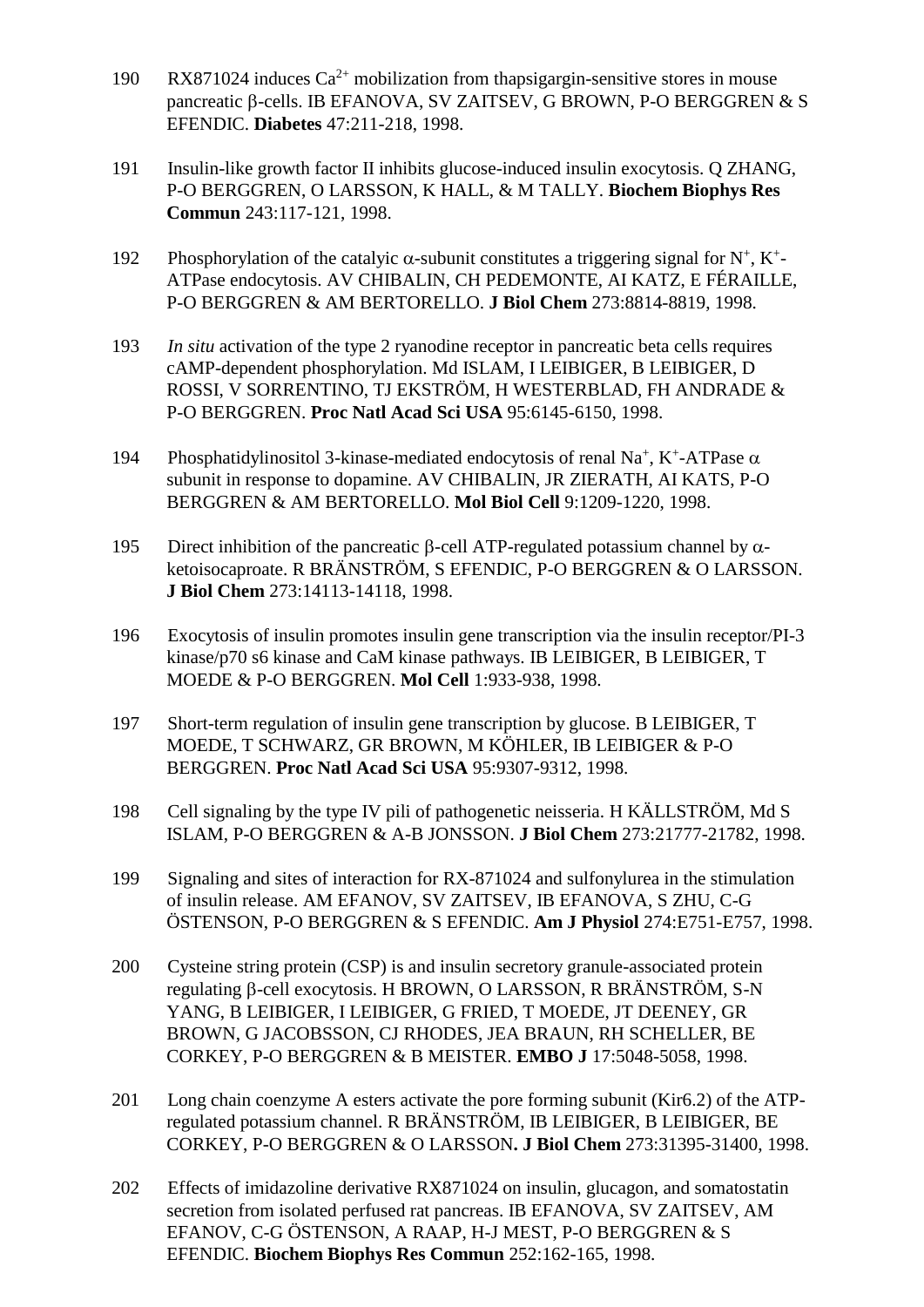- 203 An endogenous peptide isolated from the gut, NK-lysin, stimulates insulin secretion without changes in cytosolic free  $Ca^{2+}$  concentration. SV ZAITSEV, M ANDERSSON, AM EFANOV, P-O BERGGREN, V MUTT & S EFENDIC. **FEBS Lett** 439:267-270, 1998.
- 204 X-ray microanalysis of in situ and isolated pancreatic islets. R WRÓBLEWSKI, E PÅLSGÅRD, L JUNTTI-BERGGREN, P-O BERGGREN & GM ROOMANS. **Pancreas** 16:134-140, 1998.
- 205 Glucose and tolbutamide induce apoptosis in mouse pancreatic  $\beta$ -cells; a process dependent on intracellular  $Ca^{2+}$  concentration. IB EFANOVA, SV ZAITSEV, B ZHIVOTOVSKY, M KÖHLER, S EFENDIC, S ORRENIUS & P-O BERGGREN. **J Biol Chem** 273:33501-33507, 1998.
- 206 Changes in cytoplasmic ATP concentration parallels changes in ATP-regulated K<sup>+</sup>channel activity in insulin-secreting cells. M KÖHLER, S NORGREN, P-O BERGGREN, BB FREDHOLM, O LARSSON, CJ RHODES, TP HERBERG & H LUTHMAN. **FEBS Lett** 441:97-102, 1998.
- 207 Insulin-like growth factor-I-induced DNA synthesis in insulin secreting cell line RINm5F is associated with phosphorylation of the insulin-like growth factor-1 receptor and the insulin receptor substrate-2. Q ZHANG, P-O BERGGREN, A HANSSON & M TALLY. **J Endocrinol** 156:573-581, 1998.
- 208 Dopamine-induced endocytosis of  $Na^+$ ,  $K^+$ -ATPase is initiated by phosphorylation of Ser-18 in the rat  $\alpha$  subunit and is responsible for the decreased activity in epithelial cells. AV CHIBALIN, G OGIMOTO, CH PEDEMONTE, TA PRESSLEY, AI KATZ, E FÉRAILLE, P-O BERGGREN & AM BERTORELLO**. J Biol Chem** 274:1920-1927, 1999.
- 209 Glucose decreases  $\text{Na}^+$ , K<sup>+</sup>-ATPase activity in pancreatic  $\beta$ -cells. An effect mediated via  $Ca^{2+}$ -independent phospholipase A<sub>2</sub> and protein kinase C-dependent phosphorylation of the  $\alpha$ -subunit. S OWADA, O LARSSON, P ARKHAMMAR, AI KATZ, AV CHIBALIN, P-O BERGGREN & AM BERTORELLO. **J Biol Chem** 274:2000-2008, 1999.
- 210 A low voltage-activated  $Ca^{2+}$  current mediates cytokine-induced pancreatic  $\beta$ -cell death. L WANG, A BHATTACHARJEE, Z ZUO, F HU, RE HONKANEN, P-O BERGGREN & M LI. **Endocrinology** 140:1200-1204, 1999.
- 211 The stimulatory action of tolbutamide on  $Ca^{2+}$ -dependent exocytosis in pancreatic  $\beta$ cells is mediated by a 65-kDa mdr-like P-glycoprotein. S BARG, E RENSTRÖM, P-O BERGGREN, A BERTORELLO, K BOKVIST, M BRAUN, L ELIASSON, WE HOLMES, M KÖHLER, P RORSMAN & F THÉVENOD. **Proc Natl Acad Sci USA** 96:5539-5544, 1999.
- 212  $\text{Ca}^{2+}$  an important signal in the insulin-secretory process. P-O BERGGREN & M KÖHLER. **Parameter News** no 1: 7 and 13, 1999.
- 213 Effects of dynorphins on free cytoplasmic calcium concentration and insulin release in ob/ob mouse pancreatic  $\beta$ -cells. SV ZAITSEV, IB EFANOVA, AM EFANOV & P-O BERGGREN. In: **Peptides Science – Present and Future** (SHIMONISHI Y, ed), Kluwer Academic Publishers, Great Britain, pp 183-184, 1999.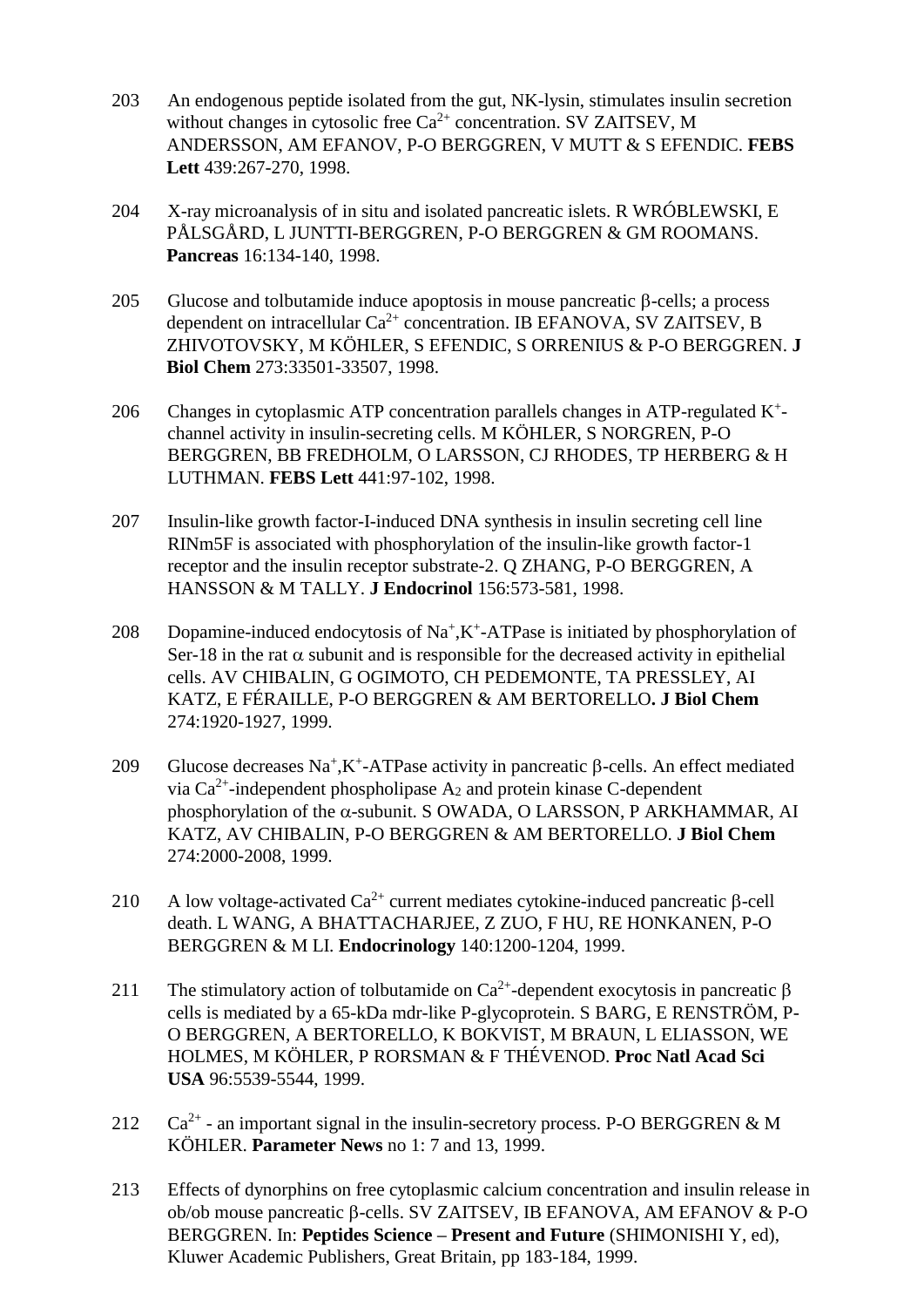- 214 Syntaxin 1 interacts with the  $L_D$  subtype of voltage-gated  $Ca^{2+}$  channels in pancreatic cells. S-N YANG, O LARSSON, R BRÄNSTRÖM, AM BERTORELLO, B LEIBIGER, IB LEIBIGER, T MOEDE, M KÖHLER, B MEISTER & P-O BERGGREN. **Proc Natl Acad Sci USA** 96:10164-10169, 1999.
- 215 Different modes of action of the imidazoline compound RX871024 in pancreatic  $\beta$ cells. SV ZAITSEV, AM EFANOV, A RAAP, IB EFANOVA, J SCHLOSS, B STECKEL-HAMANN, O LARSSON, C-G ÖSTENSON, P-O BERGGREN, H-J MEST & S EFENDIC. In: **Imidazoline Receptors and Their Endogenous Ligands**. Annals of the New York Academy of Sciences 881:241-252, 1999.
- 216 Inositol hexakisphosphate and  $\beta$ -cell stimulus-secretion coupling. CJ BARKER & P-O BERGGREN. **Anticancer Res** 19:3737-3742, 1999.
- 217 Identification of a nuclear localization signal, RRMKWKK, in the homeodomain transcription factor PDX-1. T MOEDE, B LEIBIGER, H GHANAAT POUR, P-O BERGGREN & IB LEIBIGER. **FEBS Lett** 461:229-234, 1999.
- 218 Cloning of a T-type  $Ca^{2+}$  channel isoform in insulin-secreting cells. H ZHUNG, A BHATTACHARJEE, F HU, M ZHANG T GOSWAMI, L WANG, S WU, P-O BERGGREN & M LI. **Diabetes** 49:59-64, 2000.
- 219 Acute stimulation with long chain acyl-CoA enhances exocytosis in insulin-secreting cells (HIT T-15 and NMRI  $\beta$ -cells). JT DEENEY, J GROMADA, M HØY, HL OLSEN, CJ RHODES, M PRENTKI, P-O BERGGREN & BE CORKEY. **J Biol Chem** 275: 9363-9368, 2000.
- 220 Synaptotagmin III isoform is compartmentalized in pancreatic  $\beta$ -cells and has a functional role in exocytosis. H BROWN, B MEISTER, J DEENEY, BE CORKEY, S-N YANG, O LARSSON, CJ RHODES, S SEINO, P-O BERGGREN & G FRIED. **Diabetes** 49:383-391, 2000.
- 221 G protein-coupled receptors regulate  $Na^+$ -K<sup>+</sup>-ATPase activity and endocytosis by modulating the recruitment of adaptor protein 2 and clathrin. G OGIMOTO, GA YUDOWSKI, CJ BARKER, M KÖHLER, AI KATZ, E FÉRAILLE, CH PEDEMONTE, P-O BERGGREN & AM BERTORELLO. **Proc Natl Acad Sci USA** 97:3242-3247, 2000.
- 222 Phosphoinositide-3 kinase binds to a proline-rich motif in the Na<sup>+</sup>, K<sup>+</sup>-ATPase  $\alpha$ subunit and regulates its trafficking. GA YUDOWSKI, R EFENDIEV, CH PEDEMONTE, AI KATZ, P-O BERGGREN & AM BERTORELLO. **Proc Natl Acad Sci USA** 97:6556-6561, 2000.
- 223 Rapid Ca<sup>2+</sup> influx and diacylglycerol synthesis in growth hormone-mediated islet  $\beta$ cell mitogenesis. Å SJÖHOLM, Q ZHANG, N WELSH, A HANSSON, O LARSSON, M TALLY & P-O BERGGREN. **J Biol Chem** 275:21033-21040, 2000.
- 224 Glucose-stimulated insulin biosynthesis depends on insulin-stimulated insulin gene transcription. B LEIBIGER, K WÅHLANDER, P-O BERGGREN & IB LEIBIGER. **J Biol Chem** 275:30153-30156, 2000.
- 225  $\gamma$ -Tocopherol partially protects insulin-secreting cells against functional inhibition by nitric oxide. Å SJÖHOLM, P-O BERGGREN & RV COONEY. **Biochem Biophys Res Commun** 277:334-340, 2000.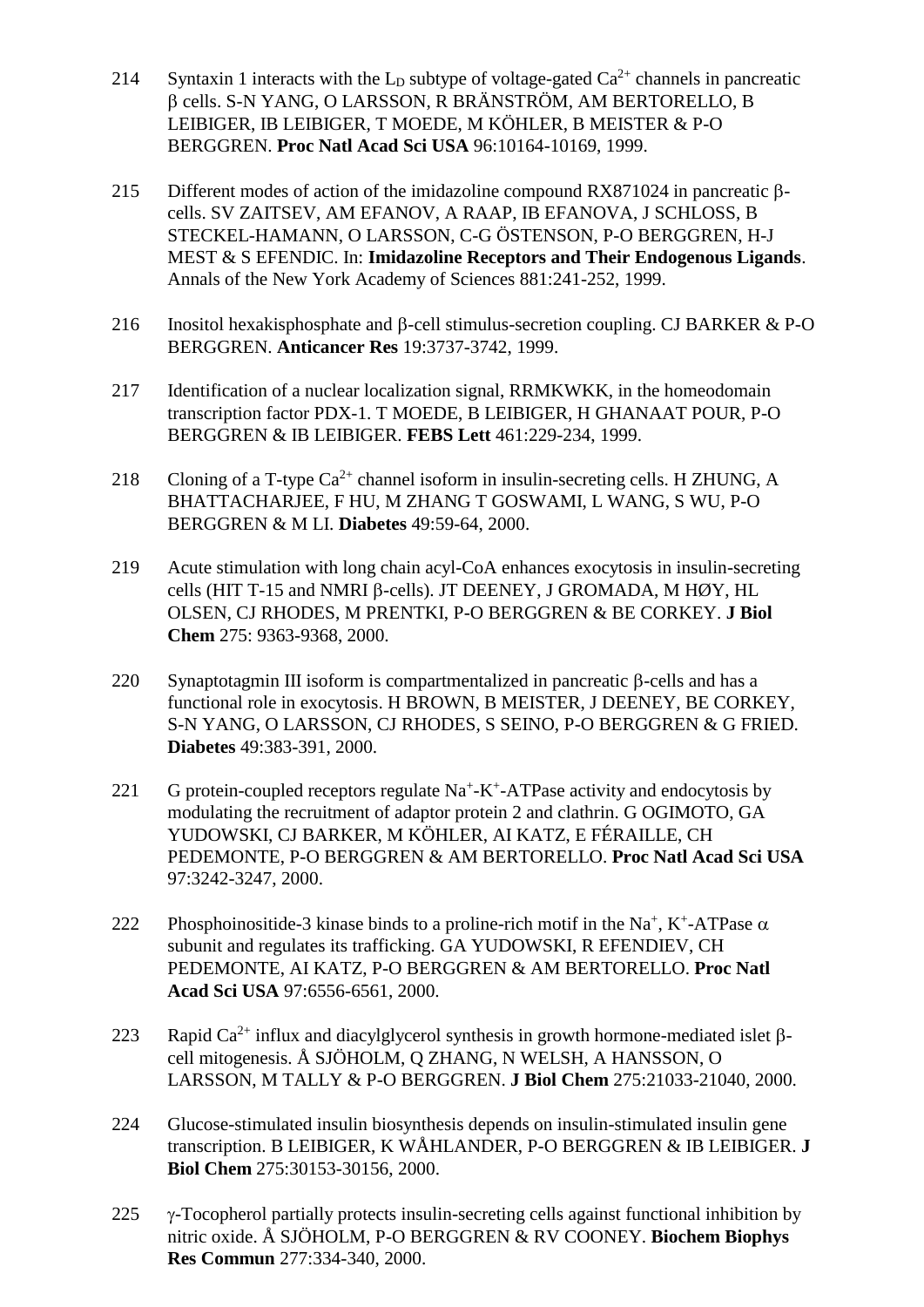- 226 Phosphatidylinositol 4,5-bisphosphate and ATP-sensitive potassium channel regulation. O LARSSON, CJ BARKER & P-O BERGGREN. **Diabetes** 49:1409-1412, 2000.
- $227$  Impaired insulin secretion and  $\beta$ -cell loss in tissue-specific knockout mice with mitochondrial diabetes. JP SILVA, M KÖHLER, C GRAFF, A OLDFORS, MA MAGNUSSON, P-O BERGGREN & N-G LARSSON. **Nature Genetics** 26:336-340, 2000.
- 228 7 $\beta$ -Hydroxycholesterol induces Ca<sup>2+</sup> oscillations, MAP kinase activation and apoptosis in human aortic smooth muscle cells. MPS ARES, MI PÖRN-ARES, S MOSES, J THYBERG, L JUNTTI-BERGGREN, P-O BERGGREN, A HULTGÅRDH-NILSSON, B KALLIN & J NILSSON. **Atherosclerosis** 153:23-35, 2000.
- 229 Munc-18 associates with syntaxin and serves as a negative regulator of exocytosis in the pancreatic B-cell. W ZHANG, A EFANOV, S-N YANG, G FRIED, S KÖLARE, H BROWN, S ZAITSEV, P-O BERGGREN & B MEISTER. **J Biol Chem** 275:41521-41527, 2000.
- 230 Phentolamine inhibits exocytosis of glucagon by Gi2 protein-dependent activation of calcineurin in rat pancreatic  $\alpha$ -cells. M HØJ, K BOKVIST, W XIAO-GANG, J HANSEN, K JUHL, P-O BERGGREN, K BUSCHARD & J GROMADA. **J Biol Chem** 276:924-930, 2001.
- 231 Polyamines in pancreatic islets of obese-hyperglycemic *(ob/ob)* mice of different ages. Å SJÖHOLM, P ARKHAMMAR, P-O BERGGREN & A ANDERSSON. **Am J Physiol Cell Physiol** 280:C317-C323, 2001.
- 232 Online monitoring of stimulus-induced gene expression in pancreatic  $\beta$ -cells. T MOEDE, B LEIBIGER, P-O BERGGREN & IB LEIBIGER. **Diabetes** 50:S15-19, 2001.
- 233 Role of apoptosis in pancreatic  $\beta$ -cell death in diabetes. J CHANDRA, B ZHIVOTOVSKY, S ZAITSEV, L JUNTTI-BERGGREN, P-O BERGGREN & S ORRENIUS. **Diabetes** 50:S44-S47, 2001.
- 234 Imidazoline compounds protect against interleukin  $1\beta$ -induced  $\beta$ cell apoptosis. SV ZAITSEV, IB APPELSKOG, IL KAPELIOUKH, S-N YANG, M KÖHLER, S EFENDIC & P-O BERGGREN. **Diabetes** 50:S70-S76, 2001.
- 235 Effects of serum from patients with type 1 diabetes on primary cerebellar granule cells. J CHANDRA, S-N YANG, M KÖHLER, S ZAITSEV, L JUNTTI-BERGGREN, P-O BERGGREN, B ZHIVOTOVSKY & S ORRENIUS. **Diabetes** 50:S77-S81, 2001.
- 236 Imidazoline RX871024 raises diacylglycerol levels in rat pancreatic islets. AM EFANOV, SV ZAITSEV, P-O BERGGREN, H-J MEST & S EFENDIC. **Biochem Biophys Res Commun** 281:1070-1073, 2001.
- 237 Selective insulin signaling through A and B insulin receptors regulates transcription of insulin- and glucokinase-genes in pancreatic  $\beta$ -cells. B LEIBIGER, IB LEIBIGER, T MOEDE, S KEMPER, RN KULKARNI, CR KAHN, L MOITOS DE VARGAS & P-O BERGGREN. **Mol Cell** 7:559-570, 2001.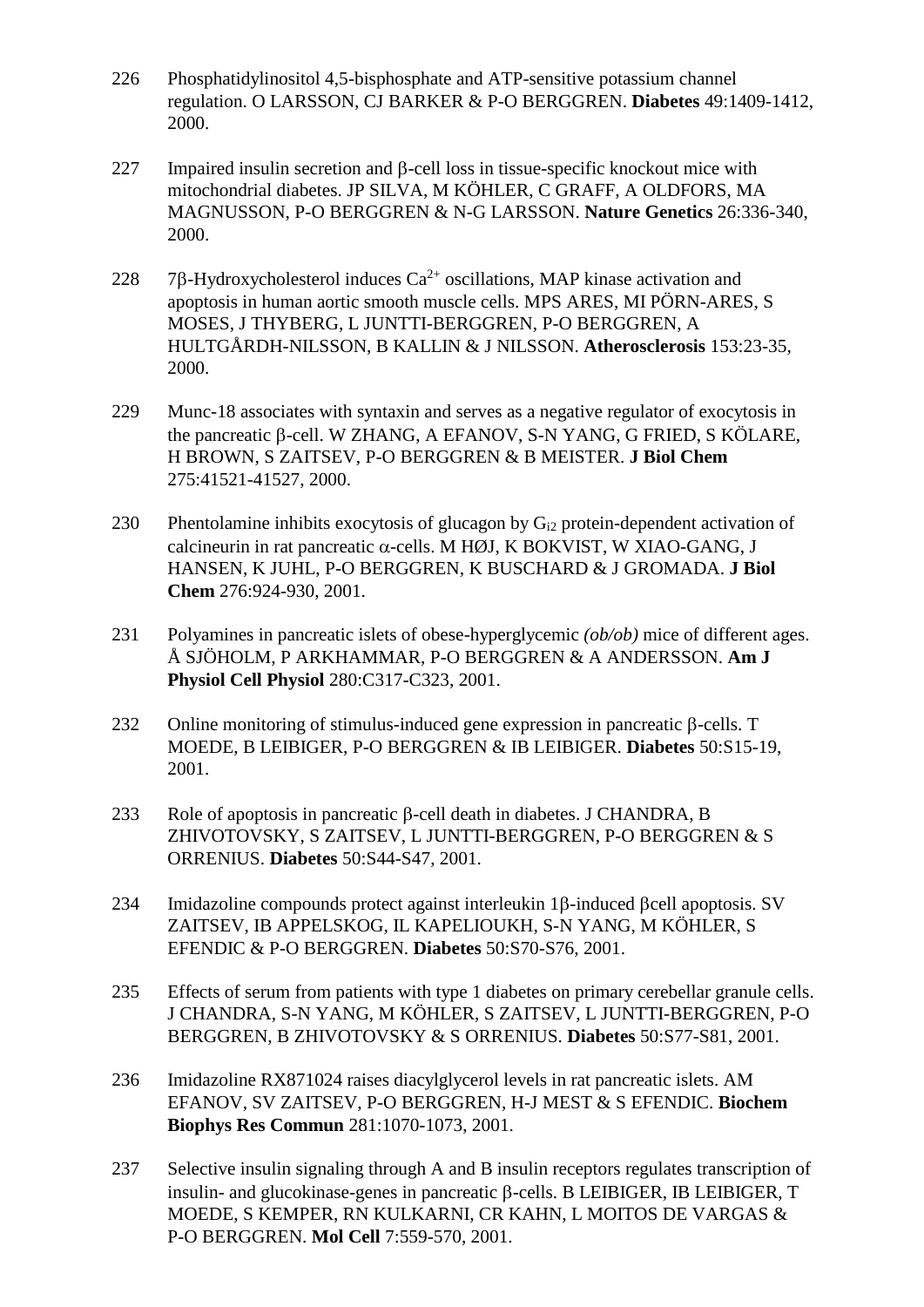- 238 Ca<sup>2+</sup>-induced Ca<sup>2+</sup> release from the endoplasmic reticulum amplifies the Ca<sup>2+</sup> signal mediated by activation of voltage-gated L-type  $Ca^{2+}$  channels in pancreatic  $\beta$ -cell. R LEMMENS, O LARSSON, P-O BERGGREN & Md. S ISLAM. **J Biol Chem** 276:9971-9977, 2001.
- 239 The novel imidazoline compound BL11282 potentiates glucose-induced insulin secretion in pancreatic  $\beta$ -cells in the absence of modulation of  $K_{ATP}$  channel activity. AM EFANOV, SV ZAITSEV, H-J MEST, A RAAP, IB APPELSKOG, O LARSSON P-O BERGGREN & S EFENDIC. **Diabetes** 50:797-802, 2001.
- 240 Overexpression of rat neuronal calcium sensor-1 in rodent NG108-15 cells enhances synapse formation and transmission. X-L CHEN, Z-G ZHONG, S YOKOYAMA, C BARK, B MEISTER, P-O BERGGREN, J RODER, H HIGASHIDA & A JEROMIN. **J Physiol** 532.3:649-659, 2001.
- 241 Effects of second messengers on serine/threonine protein phosphatases in insulinsecreting cells. Å SJÖHOLM, P-O BERGGREN & RE HONKANEN. **Biochem Biophys Res Commun** 283:364-368, 2001.
- 242 Inositol hexakisphosphate increases L-type  $Ca^{2+}$  channel activity by stimulation of adenylyl cyclase. S-N YANG, J YU, GW MAYR, F HOFMANN, O LARSSON & P-O BERGGREN. **FASEB J** 15:1753-1763, 2001.
- 243 The imidazoline RX871024 stimulates insulin secretion in pancreatic  $\beta$ -cells from mice deficient in  $K_{ATP}$  channel function. AM EFANOV, M HØY, R BRÄNSTRÖM, SV ZAITSEV, MA MAGNUSON, S EFENDIC, J GROMADA & P-O BERGGREN. **Biochem Biophys Res Commun** 284:918-922, 2001.
- 244 Glucose-induced oscillations in cytoplasmic free  $Ca^{2+}$  concentration precede oscillations in mitochondrial membrane potential in the pancreatic  $\beta$ -cell. H KINDMARK, M KÖHLER, G BROWN, R BRÄNSTRÖM, O LARSSON & P-O BERGGREN. **J Biol Chem** 276:34530-34536, 2001.
- 245 Cyclin-dependent kinase 5 promotes insulin exocytosis. L LILJA, S-N YANG, D-L WEBB, L JUNTTI-BERGGREN, P-O BERGGREN & C BARK. **J Biol Chem** 276:34199-34205, 2001.
- 246 Glucose-induced metabolic oscillations parallel those of  $Ca^{2+}$  and insulin release in clonal insulin-secreting cells. JT DEENEY, M KÖHLER, K KUBIK, G BROWN, V SCHULTZ, K TORNHEIM, BE CORKEY & P-O BERGGREN. **J Biol Chem** 276:36946-36950, 2001.
- 247 Defective nephrin trafficking caused by missense mutations in the NPHS1 gene: insight into the mechanisms of congenital nephrotic syndrome. L LIU, S COTTA DONÉ, J KHOSHNOODI, A BERTORELLO, J WARTIOVAARA, P-O BERGGREN & K TRYGGVASON. **Hum Mol Genet** 10:2637-2644, 2001.
- 248 Altered dopaminergic transmission in the anorexic anx/anx mouse striatum. JE JOHANSEN, V LUCAS TEIXEIRA, C JOHANSSON, P SERRÃO, P-O BERGGREN, P SOARES-DA-SILVA, M SCHALLING & AM BERTORELLO. **Neuro Report** 12: 2737-2741, 2001.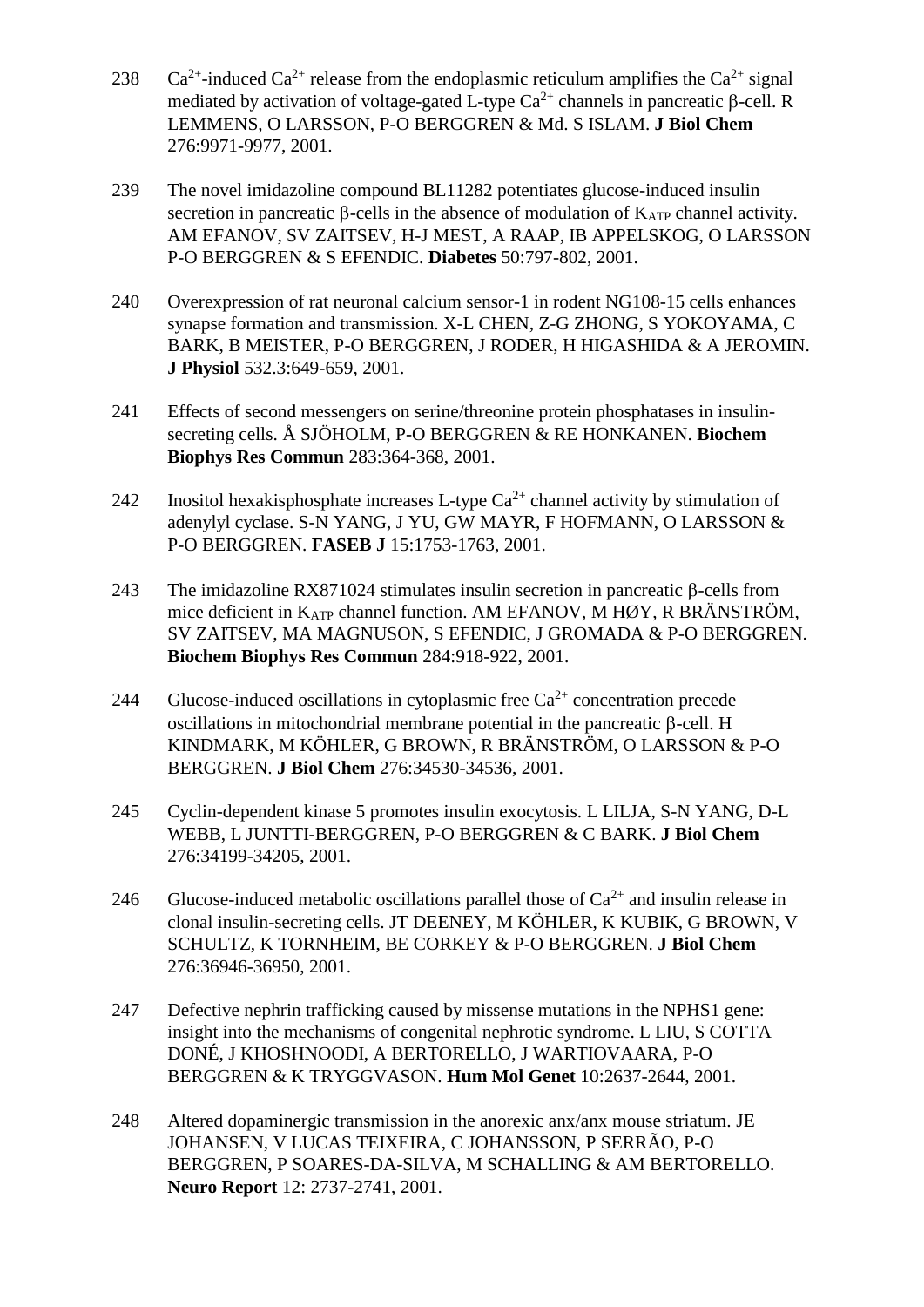- 249 Insulinotropic activity of the imidazoline derivative RX871024 in the diabetic GK rat. AM EFANOV, IB APPELSKOG, SM ABDEL-HALIM, A KHAN, R BRÄNSTRÖM, O LARSSON, C-G ÖSTENSON, H-J MEST, P-O BERGGREN, S EFENDIC & SV ZAITSEV. **Am J Physiol Endocrinol Metab** 282:E117-E124, 2002.
- 250 Short-term regulation of insulin gene transcription. B LEIBIGER, T MOEDE, S UHLES, P-O BERGGREN & IB LEIBIGER. **Biochem Soc Trans** 30:312-317, 2002.
- 251 Down-regulated expression of exocytotic proteins in pancreatic islets of diabetic GK rats, W ZHANG, A KHAN, C-G ÖSTENSON, P-O BERGGREN, S EFENDIC, B MEISTER. **Biochem Biophys Res Commun** 291:1038-1044, 2002.
- 252 Tyrosine 537 within the Na<sup>+</sup>, K<sup>+</sup>-ATPase  $\alpha$ -subunit is essential for AP-2 binding and clathrin-dependent endocytosis. S COTTA DONÉ, IB LEIBIGER, R EFENDIEV, AI KATZ, B LEIBIGER, P-O BERGGREN, CH PEDEMONTE & AM BERTORELLO. **J Biol Chem** 277: 17108-1711, 2002.
- 253 Inositol hexakisphosphate promotes dynamin I-mediated endocytosis. M HØJ, AM EFANOV, AM BERTORELLO, SV ZAITSEV, HL OLSEN, K BOKVIST, B LEIBIGER. IB LEIBIGER, J ZWILLER, P-O BERGGREN & J GROMADA. **Proc Natl Acad Sci USA** 99: 6773-6777, 2002.
- 254 Modulation of L-type  $Ca^{2+}$  channels by distinct domains within SNAP-25. J JI, S-N YANG, X HUANG, X LI, L SHEU, N DIAMANT, P-O BERGGREN & HY GAISANO. **Diabetes** 51: 1425-1436, 2002.
- 255 Sulfonylurea receptor type 1 knock-out mice have intact feeding-stimulated insulin secretion despite marked impairment in their response to glucose. C SHIOTA, O LARSSON, KD SHELTON, M SHIOTA, AM EFANOV, M HÖY, J LINDNER, S KOOPTIWUT, L JUNTTI-BERGGREN, J GROMADA, P-O BERGGREN & MA MAGNUSON. **J Biol Chem** 277: 37176-37183, 2002.
- 256 Proinsulin C-peptide and its analogues induce intracellular  $Ca^{2+}$  increases in human renal tubular cells. J SHAFQAT, L JUNTTI-BERGGREN, Z ZHONG, K EKBERG, M KÖHLER, P-O BERGGREN, J JOHANSSON, J WAHREN & H JÖRNVALL. **Cell Mol Life Sci** 59: 1185-1189, 2002.
- 257 Relevance of dopamine signals anchoring dynamin-2 to the plasma membrane during Na<sup>+</sup> , K<sup>+</sup> -ATPase endocytosis. R EFENDIEV, GA YUDOWSKI, J ZWILLER, B LEIBIGER, AI KATZ, P-O BERGGREN, CH PEDEMONTE, IB LEIBIGER & A BERTORELLO. **J Biol Chem** 277: 44108-44114, 2002.
- 258 Phosphorylated inositol compounds in beta cell stimulus-response coupling. CJ BARKER, IB LEIBIGER, B LEIBIGER & P-O BERGGREN. **Am J Physiol Endocrinol Metab** 283: E1113-E1122, 2002.
- $259$  Increase in cellular glutamate levels stimulates exocytosis in pancreatic  $\beta$ -cells. M HØY, P MAECHLER, AM EFANOV, CB WOLLHEIM, P-O BERGGREN & J GROMADA. **FEBS Lett** 531: 199-203, 2002.
- 260 Insulin feedback action on pancreatic  $\beta$ -cell function. IB LEIBIGER, B LEIBIGER & P-O BERGGREN. **FEBS Lett** 532: 1-6, 2002.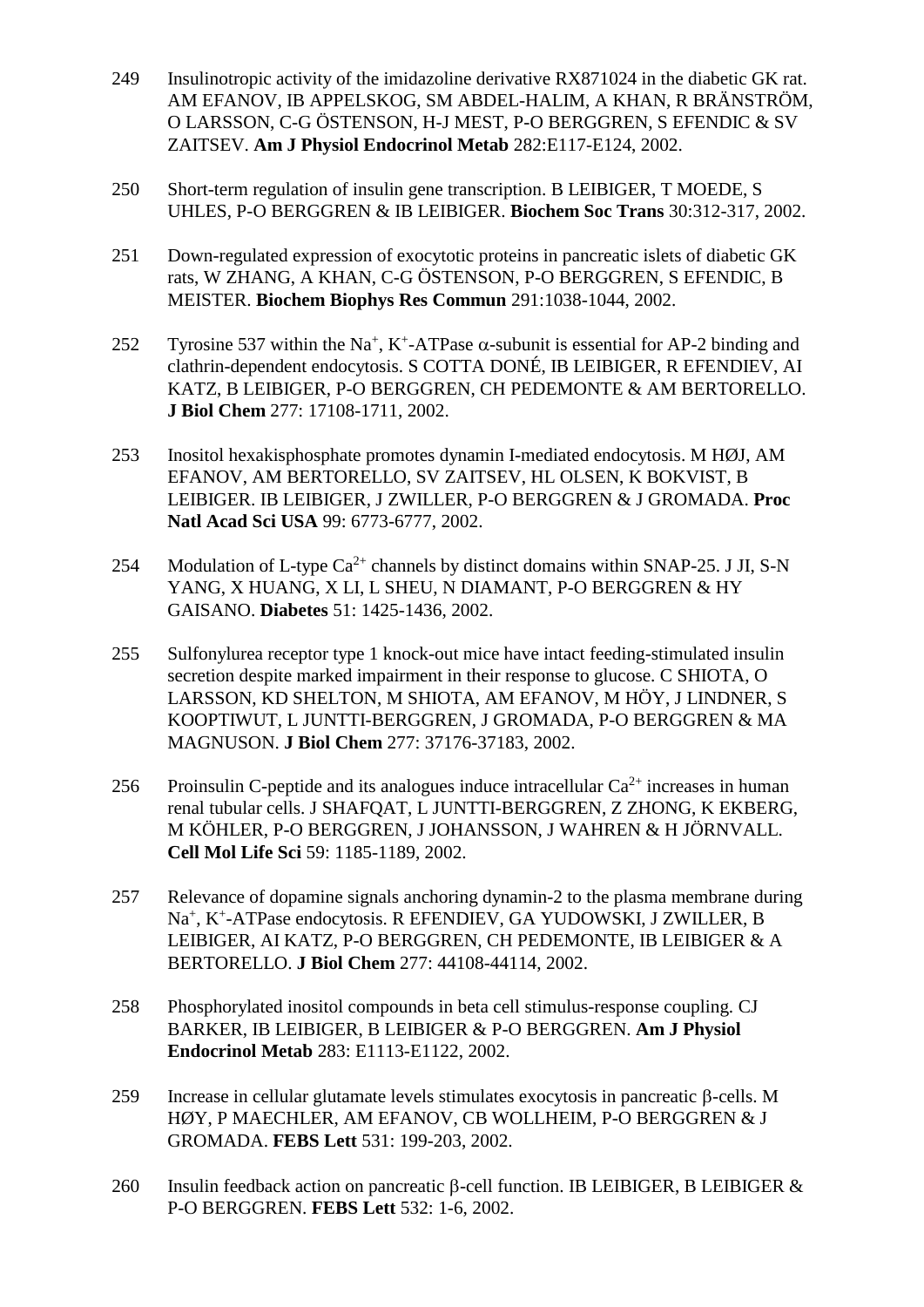- 261 Glucose metabolites inhibit protein phosphatases and directly promote insulin exocytosis in pancreatic  $\beta$ -cells. Å SJÖHOLM, M LEHTIHET, AM EFANOV, SV ZAITSEV, P-O BERGGREN & RE HONKANEN. **Endocrinology** 143: 4592-4598, 2002.
- 262 Two generations of insulinotrophic imidazoline compounds. S EFENDIC, AM EFANOV, P-O BERGGREN & SV ZAITSEV. **Diabetes** 51: S448-S454, 2002.
- 263 Reglering av insulinsekretionen. P-O BERGGREN & C HELLERSTRÖM. In **Diabetes** (Agardh CD, Berne C & Östman J eds). Liber AB, pp. 38-50, 2002.
- 264 SUR1 regulates PKA-independent cAMP-induced granule priming in mouse pancreatic B-cell. L ELIASSON, X MA, E RENSTRÖM, S BARG, P-O BERGGREN, J GALVANOVSKIS, J GROMADA, Z JING, I LUNDQUIST, A SALEHI, S SEWING & P RORSMAN. **J Gen Physiol** 121: 181-197, 2003.
- 265 Phosphatidylinositol 4-kinase serves as a metabolic sensor and regulates priming of secretory granules in pancreatic  $\beta$  cells. HL OLSEN, M HØY, W ZHANG, AM BERTORELLO, K BOKVIST, K CAPITO, AM EFANOV, B MEISTER, P THAMS, S-N YANG, P RORSMAN, P-O BERGGREN & J GROMADA. **Proc Natl Acad Sci USA** 100: 5187-5192, 2003.
- 266 Suppression of β cell energy metabolism and insulin release by PGC-1 $\alpha$ . JC YOON, G XU, JT DEENEY, S-N YANG, J RHEE, P PUIGSERVER, AR LEVENS, R YANG, C-Y ZHANG, BB LOWELL, P-O BERGGREN, CB NEWGARD, S BONNER-WEIR, G WEIR & BM SPIEGELMAN. **Developmental Cell** 5: 73-83, 2003.
- 267 Glibenclamide inhibits islet carnitine palmitoyltransferase 1 activity, leading to PKCdependent insulin exocytosis. M LEHTIHET, N WELSH, P-O BERGGREN, GA COOK & Å SJÖHOLM. **Am J Physiol Endocrinol Metab** 285: E438-E446, 2003.
- $268$  Signal-transduction in the pancreatic  $\beta$ -cell. P-O BERGGREN. Proceedings of the 2003 Miami Nature Biotechnology Winter Symposium, Miami, **In Miami Nature Biotechnology Short Reports** 14:101, 2003.
- 269 Sulfonylureas rapidly cross phospholipid bilayer membranes by a free-diffusion mechanism. F KAMP, N KIZILBASH, BE CORKEY, P-O BERGGREN & JA HAMILTON. **Diabetes** 52: 2526-2531, 2003.
- 270 On-line monitoring of apoptosis in insulin-secreting cells. M KÖHLER, SV ZAITSEV, II ZAITSEVA, B LEIBIGER, IB LEIBIGER, M TURUNEN, IL KAPELIOUKH, L BAKKMAN, IB APPELSKOG, J BOUTET DE MONVEL, G IMREH & P-O BERGGREN. **Diabetes** 52: 2943-2950, 2003.
- $271$  Involvement of protein kinase C- $\varepsilon$  in inositol hexakisphosphate-induced exocytosis in mouse pancreatic  $\beta$ -cells. M HØY, P-O BERGGREN & J GROMADA. **J Biol Chem** 278: 35168-35171, 2003.
- 272 Dihydroxyacetone-induced oscillations in cytoplasmic free  $Ca^{2+}$  and the ATP/ADP ratio in pancreatic  $\beta$ -cells at substimulatory glucose. L JUNTTI-BERGGREN, D-L WEBB, POG ARKHAMMAR, V SCHULTZ, EKH SCHWEDA, K TORNHEIM & P-O BERGGREN. **J Biol Chem** 278: 40710-40716, 2003.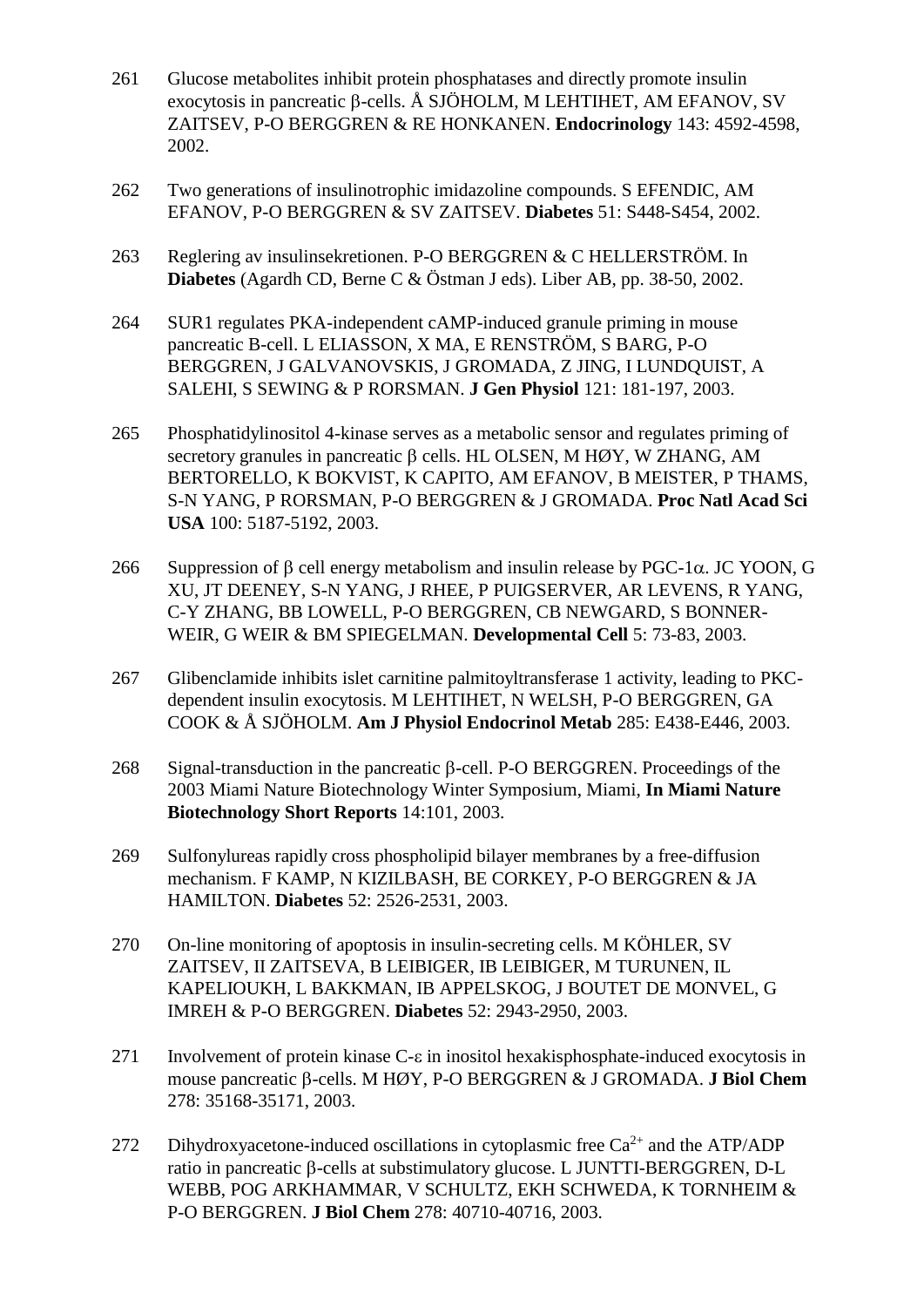- 273 Rapid association of protein kinase C- $\epsilon$  with insulin granules is essential for insulin exocytosis. CF MENDEZ, IB LEIBIGER, B LEIBIGER M HØY, J GROMADA, P-O BERGGREN & AM BERTORELLO. **J Biol Chem** 278: 44753-44757, 2003.
- 274 Cytosolic multiple inositol polyphosphate phosphatase in the regulation of cytoplasmic free  $Ca^{2+}$  concentration. J YU, B LEIBIGER, S-N YANG, JJ CAFFERY, SB SHEARS, IB LEIBIGER, CJ BARKER & P-O BERGGREN. **J Biol Chem** 278: 46210-46218, 2003.
- 275 Isoform-specific insulin receptor signalling involves different plasma membrane domains. S UHLES, T MOEDE, B LEIBIGER, P-O BERGGREN & IB LEIBIGER. **J Cell Biol** 163: 1327-1337, 2003.
- $276$  Long-chain CoA esters activate human pancreatic beta-cell  $K_{ATP}$ -channels: potential role in type 2 diabetes. R BRÄNSTRÖM, CA ASPINWALL, S VÄLIMÄKI, C-G ÖSTENSON, A TIBELL, M ECKHARD, H BRANDHORST, BE CORKEY, P-O BERGGREN & O LARSSON. **Diabetologia** 47: 277-283, 2004.
- 277 Apolipoprotein CIII promotes  $Ca^{2+}$ -dependent  $\beta$  cell death in type 1 diabetes. L JUNTTI-BERGGREN, E REFAI, I APPELSKOG, M ANDERSSON, G IMREH, N DEKKI, S UHLES, L YU, WJ GRIFFITHS, S ZAITSEV, I LEIBIGER, S-N YANG, G OLIVECRONA, H JÖRNVALL & P-O BERGGREN. **Proc Natl Acad Sci USA** 101: 10090-10094, 2004.
- 278 Cyclin-dependent kinase 5 associated with p39 promotes Munc18-1 phosphorylation and Ca<sup>2+</sup>-dependent exocytosis. L LILJA, JU JOHANSSON, J GROMADA, SA MANDIC, G FRIED, P-O BERGGREN & C BARK. **J Biol Chem** 279: 29534-29541, 2004.
- 279 Regulation of  $\beta$ -cell GK gene transcription by insulin. B LEIBIGER, P-O BERGGREN, IB LEIBIGER. In: **Glucokinase and Glycemic Disease: From Basics to Novel Therapeutics** (MATSCHINSKY FM, MAGNUSON MA, eds.) Front Diabetes. Basel, Karger, vol 16, pp 249-261, 2004.
- $280$  Mint1, a Munc-18-interacting protein, is expressed in insulin-secreting  $\beta$ -cells. W ZHANG, L LILJA, C BARK, P-O BERGGREN & B MEISTER. **Biochem Biophys Res Commun** 320: 717-721, 2004.
- 281 Growth hormone promotes  $Ca^{2+}$ -induced  $Ca^{2+}$  release in insulin-secreting cells by ryanodine receptor tyrosine phosphorylation. Q ZHANG, M KÖHLER, S-N YANG, F ZHANG, O LARSSON & P-O BERGGREN. **Mol Endocrinol** 18: 1658-1669, 2004.
- 282 Removal of Ca<sup>2+</sup> channel  $\beta_3$  subunit enhances Ca<sup>2+</sup> oscillation frequency and insulin exocytosis. P-O BERGGREN, S-N YANG, M MURAKAMI, AM EFANOV, S UHLES, M KÖHLER, T MOEDE, A FERNSTRÖM, IB APPELSKOG, CA ASPINWALL, SV ZAITSEV, O LARSSON, L MOITOSO DE VARGAS, C FECHER-TROST, P WEISSGERBER, A LUDWIG, B LEIBIGER, L JUNTTI-BERGGREN, CJ BARKER, J GROMADA, M FREICHEL, IB LEIBIGER & V FLOCKERZI. **Cell** 119: 273-284, 2004.
- $283$  ATP-sensitive K<sup>+</sup> channel-dependent regulation of glucagons release and electrical activity by glucose in wild-type and SUR1<sup>-/-</sup> mouse  $\alpha$ -cells. J GROMADA, X MA, M HØY, K BOKVIST, A SALEHI, P-O BERGGREN & P RORSMAN. **Diabetes** 53: S181-S189, 2004.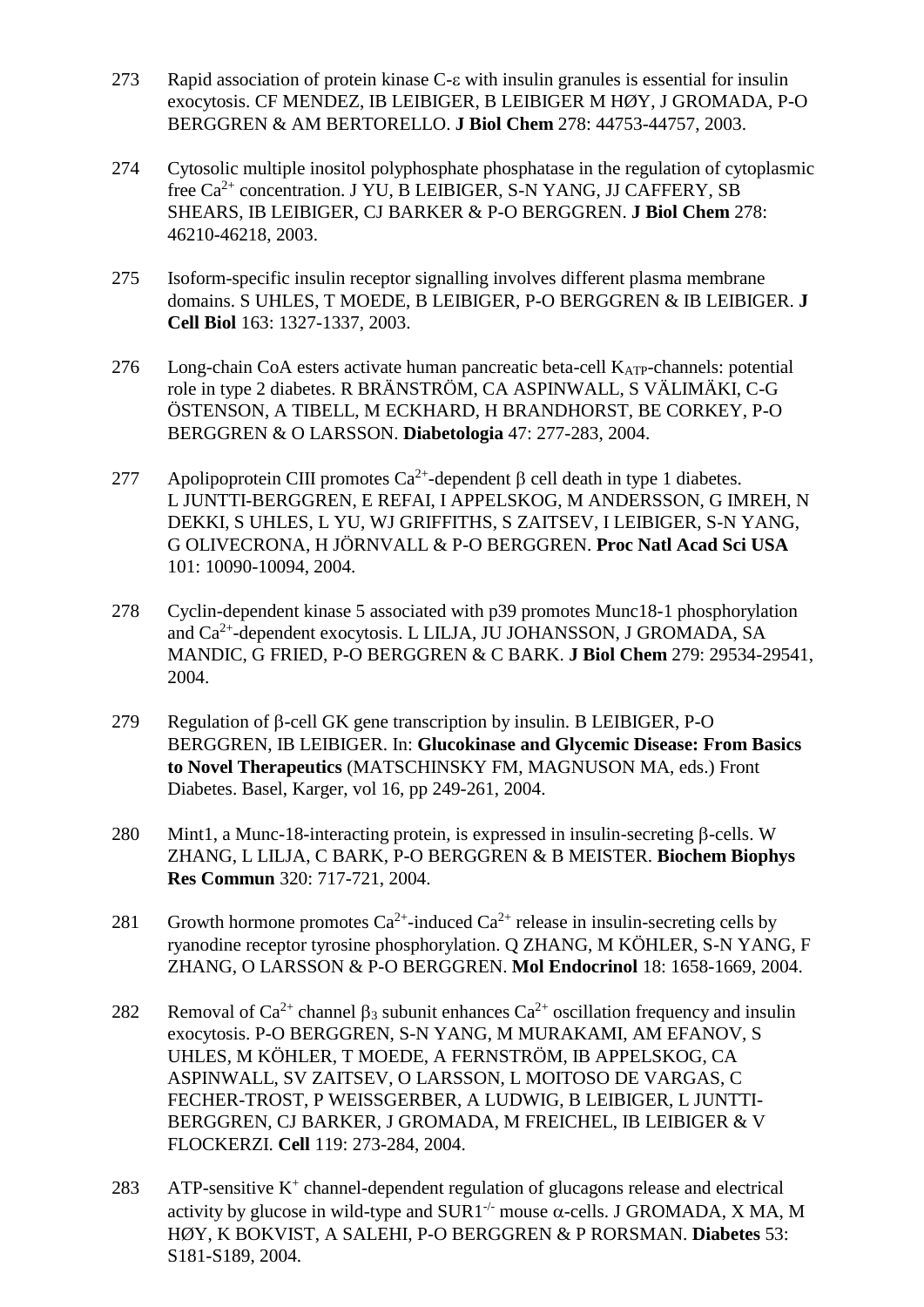- 284 Imaging of pancreatic beta-cell signal-transduction. M KÖHLER, D NYQVIST, T MOEDE, H WAHLSTEDT, O CABRERA, I LEIBIGER & P-O BERGGREN. **Curr Med Chem – Immun Endoc & Metab Agents** 4: 281-299, 2004.
- 285  $\beta$ -cell Ca<sub>v</sub> channel regulation in physiology and pathophysiology. S-N YANG & P-O BERGGREN. **Am J Physiol Endocrinol Metab** 288: E16-E28, 2005.
- 286 Ca<sub>v</sub>2.3 channel and PKC $\lambda$ : new players in insulin secretion. S-N YANG & P-O BERGGREN. **J Clin Invest** 115: 16-20, 2005.
- 287 DARPP-32 and inhibitor-1 are expressed in pancreatic  $\beta$ -cells. L LILJA, B MEISTER, P-O BERGGREN & C BARK. **Biochem Biophys Res Commun** 329, 673-677, 2005.
- 288 Glucagon stimulates exocytosis in mouse and rat pancreatic  $\alpha$ -cells by binding to glucagons receptors. X MA, Y ZHANG, J GROMADA, S SEWING, P-O BERGGREN, K BUSCHARD, A SALEHI, J VIKMAN, P RORSMAN & L ELIASSON. **Mol Endocrinol** 19: 198-212, 2005.
- 289 A novel method for the assessment of cellular composition and beta-cell viability in human islet preparations. H ICHII, L INVERARDI, A PILEGGI, RD MOLANO, O CABRERA, A CAICEDO, S MESSINGER, Y KURODA, P-O BERGGREN & C RICORDI. **Am J Transplant** 5: 1635-1645, 2005.
- 290 Pancreatic islet function in a transgenic mouse expressing fluorescent protein. D NYQVIST, G MATTSSON, M KÖHLER, V LEV-RAM, A ANDERSSON, P-O CARLSSON, A NORDIN, P-O BERGGREN & L JANSSON. **J Endocrinol** 186: 333-341, 2005.
- 291 Donor islet endothelial cells participate in formation of functional vessels within pancreatic islet grafts. D NYQVIST, M KÖHLER, H WAHLSTEDT & P-O BERGGREN. **Diabetes** 54: 2287-2293, 2005.
- 292 Neuronal calcium sensor-1 potentiates glucose-dependent exocytosis in pancreatic  $\beta$ cells through activation of phosphatidylinositol 4-kinase  $\beta$ . J GROMADA, C BARK, K SMIDT, AM EFANOV, J JANSON, SA MANDIC, D-L WEBB, W ZHANG, B MEISTER, A JEROMIN & P-O BERGGREN. **Proc Natl Acad Sci USA** 102: 10303- 10308, 2005.
- 293 Calcium has a permissive role in interleukin-1 $\beta$ -induced c-jun N-terminal kinase activation in insulin-secreting cells. J STØRLING, SV ZAITSEV, IL KAPELIOUKH, AE KARLSEN, N BILLESTRUP, P-O BERGGREN & T MANDRUP-POULSEN. **Endocrinology** 146: 3026-3036, 2005.
- 294 A SIRTain role in pancreatic  $\beta$  cell function. IB LEIBIGER  $\&$  P-O BERGGREN. Cell **Metab** 2: 80-82, 2005.
- 295 Monomeric G-protein, Rhes, is not an imidazoline-regulated protein in pancreatic  $\beta$ cells. VV SHAROYKO, II ZAITSEVA, M VARSANYI, N PORTWOOD, B LEIBIGER, I LEIBIGER, P-O BERGGREN, S EFENDIC & SV ZAITSEV. **Biochem Biophys Res Commun** 338: 1455-1459, 2005.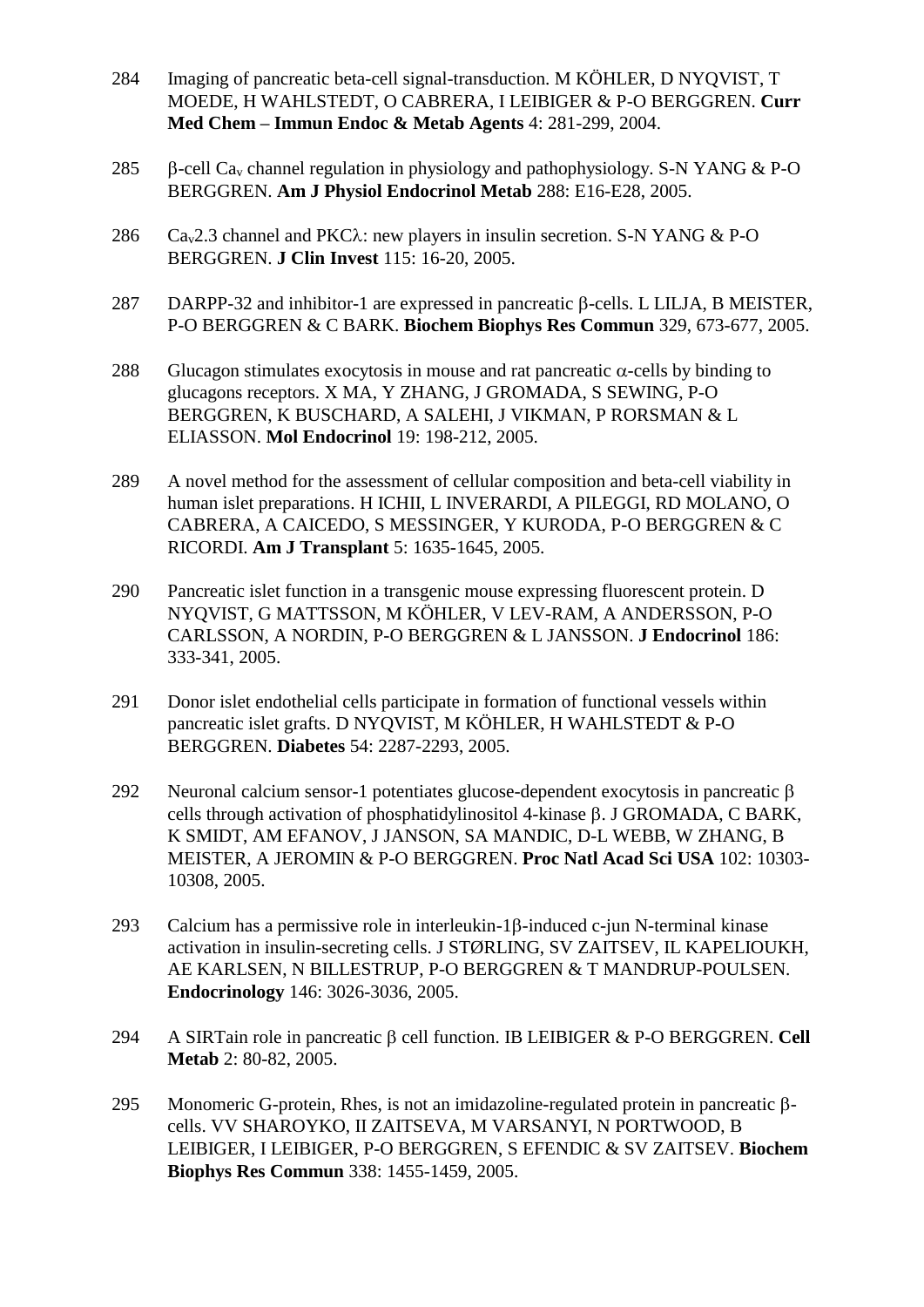- $296$  Transthyretin constitutes a functional component in pancreatic  $\beta$ -cell stimulussecretion coupling. E REFAI, N DEKKI, S-N YANG, G IMREH, O CABRERA, L YU, G YANG, S NORGREN, SM RÖSSNER, L INVERARDI, C RICORDI, G OLIVECRONA, M ANDERSSON, H JÖRNVALL, P-O BERGGREN & L JUNTTI-BERGGREN. **Proc Natl Acad Sci USA** 102: 17020-17025, 2005.
- 297 Cyclin-dependent kinase 5 activators p35 and p39 facilitate formation of functional synapses. JU JOHANSSON, L LILJA, X-L CHEN, H HIGASHIDA, B MEISTER, M NODA, Z-G ZHONG, S YOKOYAMA, P-O BERGGREN & C BARK. **Mol Brain Res** 138: 215-227, 2005.
- 298 Reglering av insulinsekretionen. P-O BERGGREN & C HELLERSTRÖM. In **Diabetes** (Agardh CD, Berne C & Östman J eds). Liber AB, chapter 4: 38-50, 2005.
- 299 Sirt1: a metabolic master switch that modulates lifespan. I LEIBIGER & P-O BERGGREN. **Nature Medicine** 12: 34-36, 2006.
- 300 The unique cytoarchitecture of human pancreatic islets has implications for islet cell function. O CABRERA, DM BERMAN, NS KENYON, C RICORDI, P-O BERGGREN & A CAICEDO. **Proc Natl Acad Sci USA** 103: 2334-2339, 2006.
- $301$  Tomosyn is expressed in  $\beta$ -cells and negatively regulates insulin exocytosis. W ZHANG, L LILJA, SA MANDIC, J GROMADA, K SMIDT, J JANSON, Y TAKAI, C BARK, P-O BERGGREN & B MEISTER. **Diabetes** 55: 574-581, 2006.
- 302 Novel aspects on signal-transduction in the pancreatic  $\beta$ -cell. P-O BERGGREN & IB LEIBIGER. **Nutrition Metabolism & Cardiovascular Diseases** 16: S7-S10, 2006.
- 303 RX871024 reduces NO production but does not protect against pancreatic  $\beta$ -cell death induced by proinflammatory cytokines. II ZAITSEVA, V SHAROYKO, J STØRLING, S EFENDIC, C GUERIN, T MANDRUP-POULSEN, P NICOTERA, P-O BERGGREN & SV ZAITSEV. **Biochem Biophys Res Commun** 347: 1121-1128, 2006.
- $304$  The role of voltage-gated calcium channels in pancreatic  $\beta$ -cell physiology and pathophysiology. S-N YANG & P-O BERGGREN. **Endocrine Reviews** 27: 621-676, 2006.
- 305 Downregulation of EGF receptor signaling in pancreatic islets causes diabetes due to impaired postnatal  $\beta$ -cell growth. PJ MIETTINEN, J USTINOV, P ORMIO, R GAO, J PALGI, E HAKONEN, L JUNTTI-BERGGREN, P-O BERGGREN & T OTONKOSKI. **Diabetes** 55: 3299-3308, 2006.
- 306 Proinsulin C-peptide and insulin: Limited pattern similarities of interest in interpeptide interactions but no C-peptide effect on insulin and IGF-1 receptor signaling. M HENRIKSSON, J JOHANSSON, T MOEDE, I LEIBIGER, J SHAFQAT, P-O BERGGREN & H JÖRNVALL. **Cell Mol Life Sci** 63: 3055-3060, 2006.
- 307 Selective gene activation by spatial segregation of insulin receptor B signaling. S UHLES, T MOEDE, B LEIBIGER, P-O BERGGREN & IB LEIBIGER. **FASEB J** 21: 1609-1621, 2007.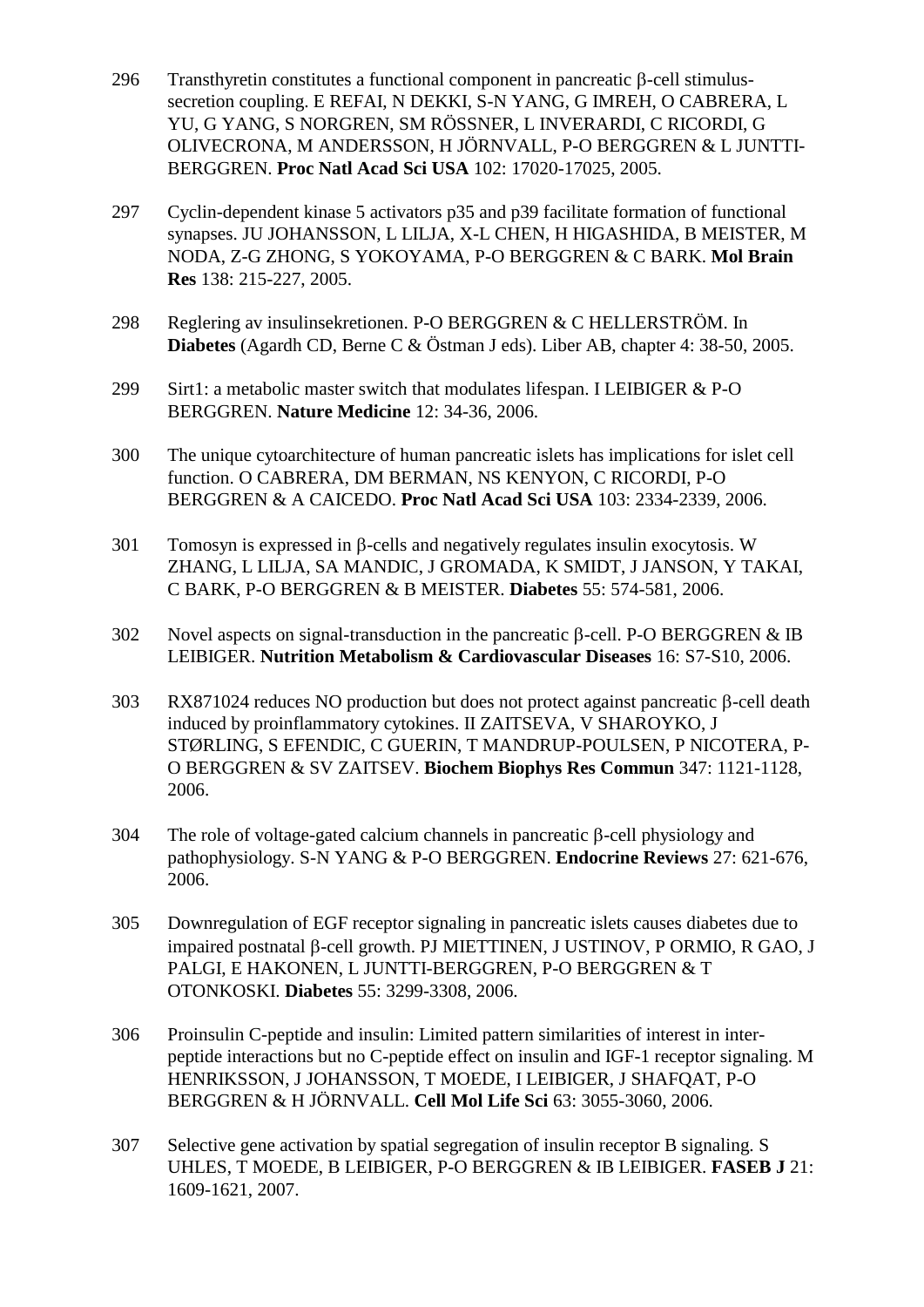- 308 The biobreeding rat diabetes model is infected with Ljungan virus. B NIKLASSON, T HULTMAN, R KALLIES, M NIEDRIG, R NILSSON, P-O BERGGREN, L JUNTTI-BERGGREN, S EFENDIC, A LERNMARK, W KLITZ. **Diabetologia** 50:1559-1560, 2007.
- 309  $\cdot$  R-type Ca<sup>2+</sup>-channel-evoked CICR regulates glucose-induced somatostatin secretion. Q ZHANG, M BENGTSSON, C PARTRIDGE, A SALEHI, M BRAUN, R COX, L ELIASSON, PRV JOHNSON, E RENSTRÖM, T SCHNEIDER, P-O BERGGREN, S GÖPEL, FM ASHCROFT & P RORSMAN. **Nature Cell Biology** 9: 453-460, 2007.
- 310 Differential protein expression in pancreatic islets after treatment with an imidazoline compound. T JÄGERBRINK, H LEXANDER, C PALMBERG, J SHAFQAT, V SHAROYKO, P-O BERGGREN, S EFENDIC, S ZAITSEV & H JÖRNVALL. **Cell Mol Life Sci** 64: 1310-1316, 2007.
- 311 Single residue (K332A) substitution in Kir6.2 abolishes the stimulatory effect of longchain acyl-CoA esters: indications for a long-chain acyl-CoA ester binding motif. R BRÄNSTRÖM, IB LEIBIGER, B LEIBIGER, G KLEMENT, J NILSSON, P ARHEM, CA ASPINWALL, BE CORKEY, O LARSSON & P-O BERGGREN. **Diabetologia** 50:1670-1677, 2007.
- 312 Implantation site-dependent dysfunction of transplanted pancreatic islets. J LAU, G MATTSSON, C CARLSSON, D NYQVIST, M KÖHLER, P-O BERGGREN, L JANSSON & P-O CARLSSON. **Diabetes** 56:1544-1550, 2007.
- 313 Interference with tissue factor prolongs intrahepatic islet allograft survival in a nonhuman primate marginal mass model. DM BERMAN, O CABRERA, NM KENYON, J MILLER, SH TAM, VS KHANDEKAR, KM PICHA, AR SODERMAN RE JORDAN, PJ BUGELSKI, D HORNINGER, M LARK, JE DAVIS, R ALEJANDRO, P-O BERGGREN, M ZIMMERMAN, JJ O'NEIL, C RICORDI & NS KENYON. **Transplantation** 84: 308-315, 2007.
- 314 Glucose recruits KATP channels via non-insulin-containing dense-core granules. SN YANG, N DEKKI WENNA, J YU, G YANG, H QIU, L YU, L JUNTTI-BERGGREN, M KÖHLER & P-O BERGGREN. **Cell Metab** 6: 217-228, 2007.
- 315 Rolf Luft (1914-2007). P-O BERGGREN & K BRISMAR. **Cell Metab** 6: 162-163, 2007.
- 316 Tissue-dependent loss of phosphofructokinase-M in mice with interrupted activity of the distal promoter: impairment in insulin secretion. A-MT RICHARD, D-L WEBB, JM GOODMAN, V SCHULTZ, JN FLANAGAN, L GETTY-KAUSHIK, JT DEENEY, GC YANEY, GA DUNAWAY, P-O BERGGREN & K TORNHEIM. **Am J Physiol Endocrinol Metab** 293: E794-E801, 2007.
- $317$  <sup>3</sup>H-serotonin as a marker of oscillatory insulin secretion in clonal  $\beta$ -cells (INS-1). JT DEENEY, R BRÄNSTRÖM, BE CORKEY, O LARSSON & P-O BERGGREN. **FEBS Lett** 581: 4080-4084, 2007.
- 318 Distribution of intraportally implanted microspheres and fluorescent islets in mice. E VON SETH, D NYQVIST, A ANDERSSON, P-O CARLSSON, M KÖHLER, G MATTSSON, A NORDIN, P-O BERGGREN & L JANSSON.**Cell Transplant** 16: 621-627, 2007.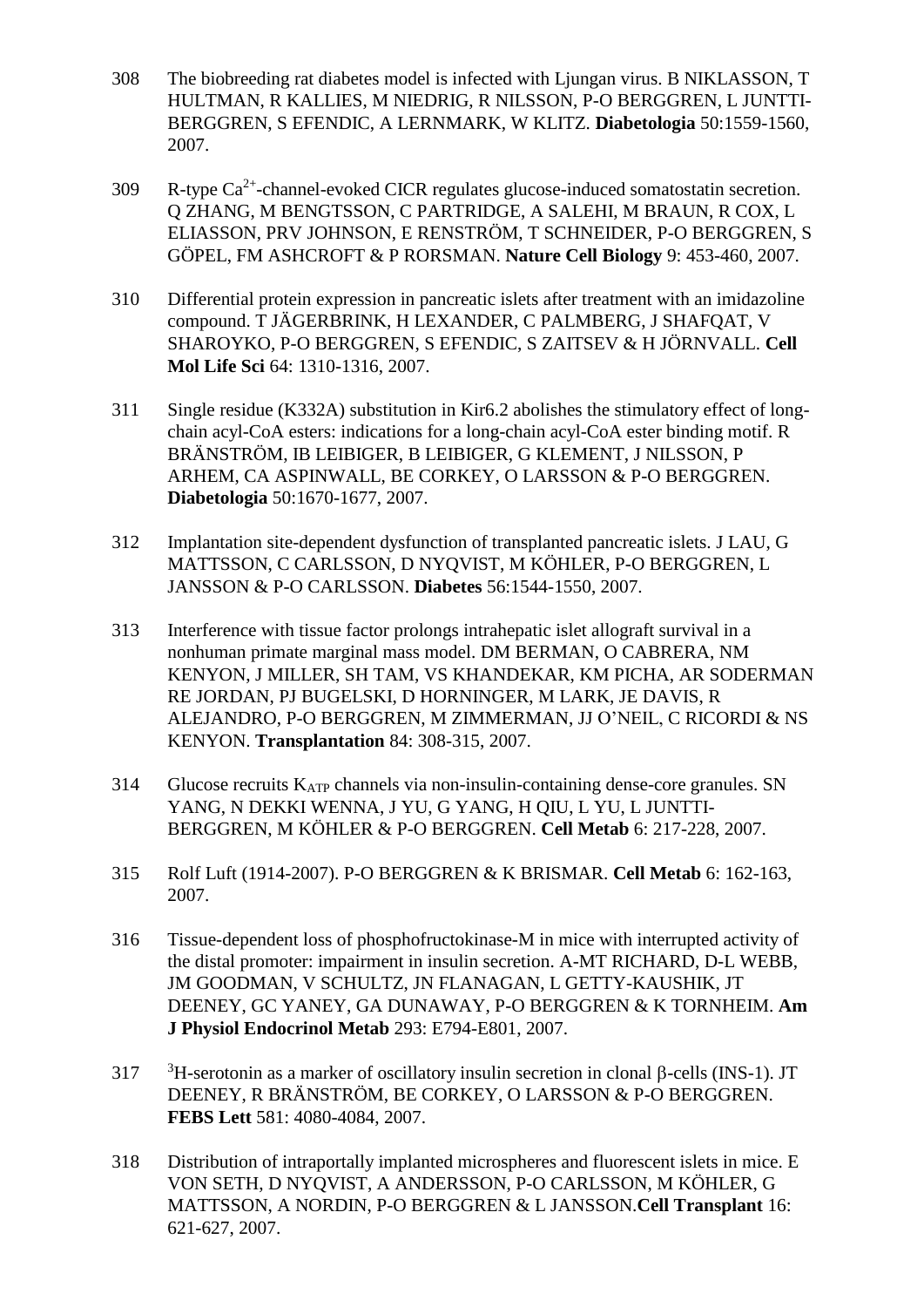- 319 Arachidonic acid signaling is involved in the mechanism of imidazoline-induced  $K_{ATP}$ channel-independent stimulation of insulin secretion. VV SHAROYKO, II ZAITSEVA, B LEIBIGER, S EFENDIC, P-O BERGGREN & SV ZAITSEV. **Cell Mol Life Sci** 64: 2985-2993, 2007.
- $320$  An autocrine insulin feedback loop maintains pancreatic  $\beta$ -cell 3-phosphorylated inositol lipids. J YU, P-O BERGGREN & CJ BARKER. **Mol Endocrinol** 21: 2775- 2784, 2007.
- 321 Requirement of inositol pyrophosphates for full exocytotic capacity in pancreatic  $\beta$ cells. C ILLIES, J GROMADA, R FIUME, B LEIBIGER, J YU, K JUHL, S-N YANG, DK BARMA, JR FALCK, A SAIARDI, CJ BARKER & P-O BERGGREN. **Science** 318: 1299-1302, 2007.
- 322 Type 1 diabetic serum interferes with pancreatic  $\beta$ -cell Ca<sup>2+</sup>-handling. N DEKKI, R NILSSON, S NORGREN, SM RÖSSNER, I APPELSKOG, C MARCUS, O SIMELL, A PUGLIESE, R ALEJANDRO, C RICORDI, P-O BERGGREN & L JUNTTI-BERGGREN. **Biosci Rep** 27: 321-326, 2007.
- 323 Automated, high-througout assays for evaluation of human pancreatic islet function. O CABRERA, MC JACQUES-SILVA, DM BERMAN, A FACHADO, F ECHEVERRI, R POO, A KHAN, NS KENYON, C RICORDI, P-O BERGGREN & A CAICEDO. **Cell Transplant** 16: 1039-1048, 2008.
- 324 Non-invasive *in vivo* imaging of pancreatic islet cell biology. S SPEIER, D NYQVIST, O CABRERA, J YU, RD MOLANO, A PILEGGI, T MOEDE, M KOHLER, J WILBERTZ, B LEIBIGER, C RICORDI, IB LEIBIGER, A CAICEDO & P-O BERGGREN. **Nature Medicine** 14: 574-578, 2008.
- 325 Insulin signaling in the pancreatic beta-cell. IB LEIBIGER, B LEIBIGER & P-O BERGGREN. **Annu Rev Nutrition** 28: 233-251, 2008.
- 326 The imidazoline RX871024 induces death of proliferating insulin-secreting cells by activation of c-jun N-terminal kinase. II ZAITSEVA, J STORLING, T MANDRUP-POULSEN, P-O BERGGREN & SV ZAITSEV. **Cell Mol Life Sci** 65:1248-1255, 2008
- 327 A key role for phosphorylated inositol compounds in pancreatic beta-cell stimulussecretion coupling. P-O BERGGREN & CJ BARKER. **Advances in Enzyme Regulation** 48:276-294, 2008.
- 328 Cyclin-Dependent Kinase 5 and Insulin Secretion. C BARK, M RUPNIK, M JEVSEK, SA MANDIC & P-O BERGGREN*.* In: **Cyclin Dependent Kinase 5 (Cdk 5)** (NY IP and LH TSAI, eds.) Publisher Springer, pp 145-158, 2008.
- 329 Glutamate is a positive autocrine signal for glucagon release. O CABRERA, MC JACQUES-SILVA, S SPEIER, S-N YANG, M KÖHLER, A FACHADO, E VIEIRA, JR ZIERATH, R KIBBEY, DM BERMAN, NS KENYON, C RICORDI, A CAICEDO & P-O BERGGREN. **Cell Metab** 7: 545-554, 2008.
- 330 Professor Rolf Luft 1914-2007. P-O BERGGREN & K BRISMAR. **Diabetologia**, 51: 697-699, 2008.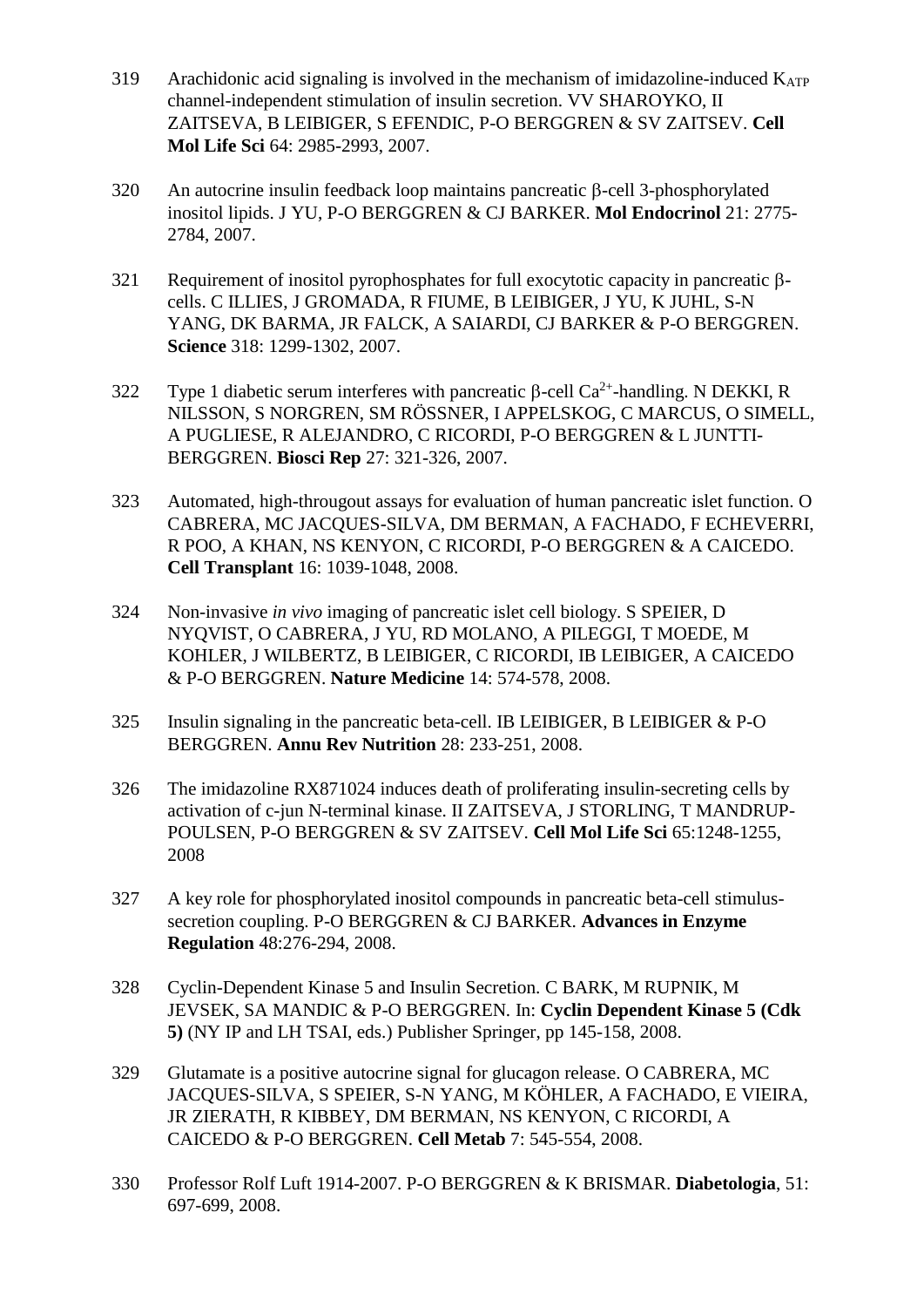- 331 Activin B receptor ALK7 is a negative regulator of pancreatic  $\beta$ -cell function. P BERTOLINO, R HOLMBERG, E REISSMANN, O ANDERSSON, P-O BERGGREN & CF IBÁNEZ. **Proc Natl Acad Sci USA** 105:7246-7251, 2008.
- 332 Noninvasive high-resolution *in vivo* imaging of cell biology in the anterior chamber of the mouse eye. S SPEIER, D NYQVIST, M KÖHLER, A CAICEDO, IB LEIBIGER & P-O BERGGREN. **Nature Protocols** 3:1278-1286, 2008.
- 333 An ancient duplication of exon 5 in the Snap25 gene is required for complex neuronal development/function. JU JOHANSSON, J ERICSSON, J JANSON, S BERAKI, D STANIC, SA MANDIC, MA WIKSTRÖM, T HÖKFELT, SO ÖGREN, B ROZELL, P-O BERGGREN & C BARK. **PLoS Genetics** 4:1-15, e1000278, 2008.
- 334 Real-time monitoring of apoptosis by caspase-3-like protease induced FRET reduction triggered by amyloid aggregation. JF PAULSSON, SW SCHULTZ, M KÖHLER, I LEIBIGER, P-O BERGGREN & GT WESTERMARK. **Experimental Diabetes Research** doi:10.1155/2008/865850.
- 335 Proteins in the insulin-secreting cell line MIN6 bind the imidazoline compound BL11282. J SHAFQAT, M ISHRAT, T JÄGERBRINK, R SILLARD, U MÄEORG, S EFENDIC, P-O BERGGREN, SV ZAITSEV, H JÖRNVALL. **FEBS Lett** 582: 1613-1617, 2008.
- 336 Suramin inhibits the CD40-CD154 costimulatory interaction: A possible mechanism for immunosuppressive effects. E MARGOLLES-CLARK, MC JACQUES-SILVA, L GANESAN, O UMLAND, NS KENYON, C RICORDI, P-O BERGGREN & P BUCHWALD. **Biochem Pharmacol** 77: 1236-1245, 2009.
- 337 Pulling force generated by interacting SNAREs facilitates membrane hemifusion. MH ABDULREDA, A BHALLA, F RICO, P-O BERGGREN, ER CHAPMAN & VT MOY. **Integr Biol** 1: 301-310, 2009.
- 338 Suppressor of cytokine signaling-1 inhibits caspase activation and protects from cytokine-induced beta cell death. I I ZAITSEVA, M HULTCRANTZ, V SHAROYKO, M FLODSTRÖM-TULLBERG, SV ZAITSEV & P-O BERGGREN. **Cell Mol Life Sci** 66: 3787-3795, 2009.
- 339 Antiviral treatments reduce severity of diabetes in Ljungan virus-infected CD-1 mice and delay onset in diabetes-prone BB rats. R HOLMBERG, W KLITZ, M BLIXT, P-O BERGGREN, L JUNTTI-BERGGREN & B NIKLASSON. **Microbiol Immunol** 53: 567-572, 2009.
- 340 Inositol pyrophosphates: structure, enzymology and function. CJ BARKER, C ILLIES, GC GABOARDI & P-O BERGGREN. **Cell Mol Life Sci** 66: 3851-3871, 2009.
- 341 Diphosphoinositol pentakisphosphate as a novel mediator of insulin exocytosis. CJ BARKER, C ILLIES, R FIUME, GC GABOARDI, J YU & P-O BERGGREN. **Advances in Enzyme Regulation** 49: 168-173, 2009.
- 342 Beneficial role of pancreatic microenvironment for angiogenesis in transplanted pancreatic islets. J LAU, C KAMPF, G MATTSSON, D NYQVIST, M KÖHLER, P-O BERGGREN & P-O CARLSSON. **Cell Transplant** 18: 23-30, 2009.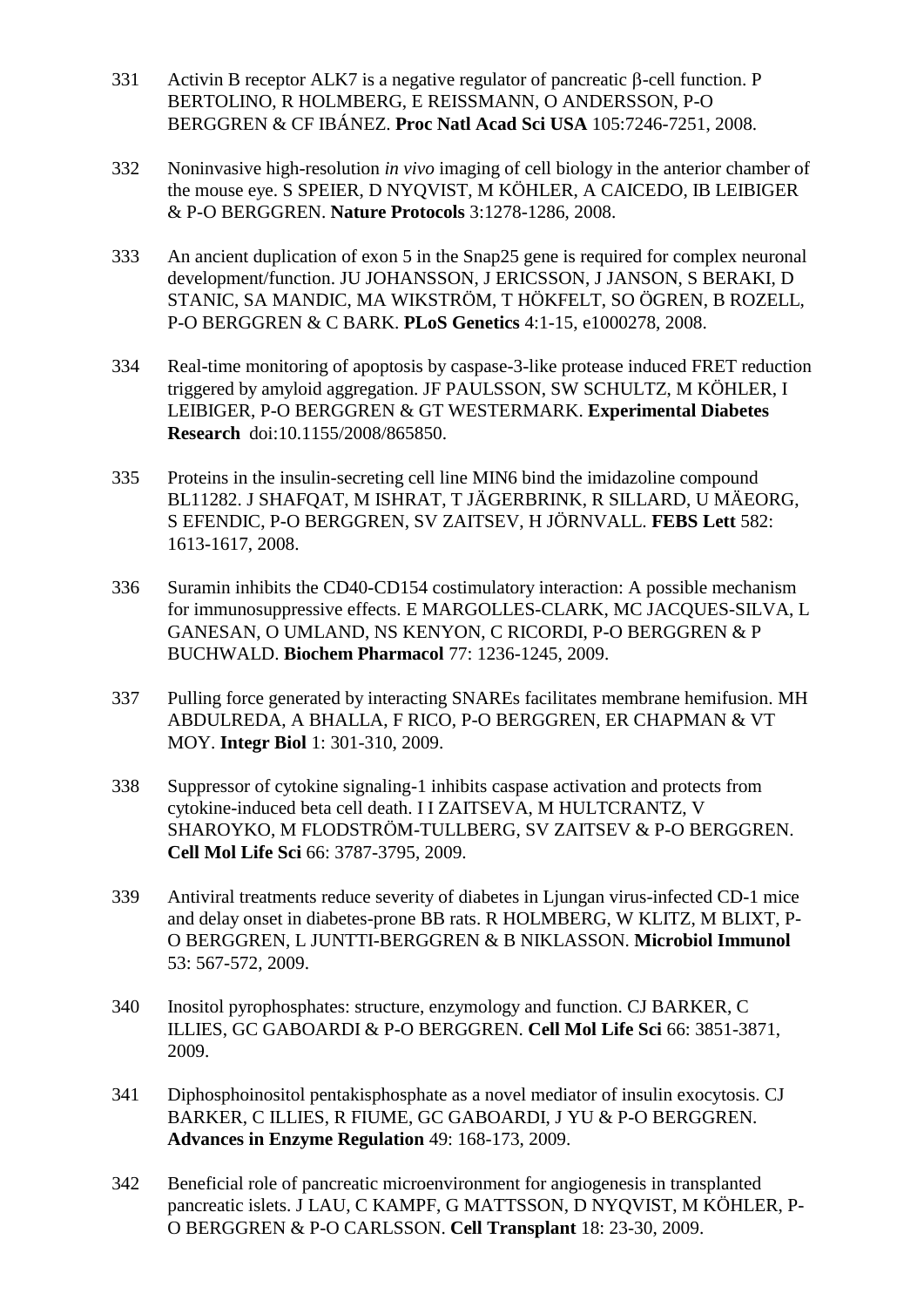- 343 Nephrin is expressed on the surface of insulin vesicles and facilities glucosestimulated insulin release. A FORNONI, J JEON, JV SANTOS, L COBIANCHI, A JAUREGUI, L INVERARDI, SA MANDIC, C BARK, K JOHNSON, G MCNAMARA, A PILEGGI, RD MOLANO, J REISER, K TRYGGVASON, D KERJASCHKI, P-O BERGGREN, P MUNDEL & C RICORDI. **Diabetes** 59:190- 199, 2010.
- 344 Insulin-feedback *via* PI3K-C2 $\alpha$  activated PKB $\alpha$ /Akt1 is required for glucosestimulated insulin secretion. B LEIBIGER, T MOEDE, S UHLES, CJ BARKER, M CREVEAUX, J DOMIN, P-O BERGGREN & IB LEIBIGER. **FASEB J** 24: 1824- 1837, 2010.
- 345 Diphosphoinositol polyphosphates and energy metabolism: Assay for ATP/ADP ratio. A NAGEN, CJ BARKER, P-O BERGGREN, C ILLIES. **In: Inositol Phosphates and Lipids: Methods and Protocols** (ed. CJ Barker). Humana Press Methods in Molecular Biology 645: 123-131, 2010.
- 346 The role of inositol and the principals of labeling, extraction and analysis of inositides in mammalian cells. CJ BARKER & P-O BERGGREN. **In: Inositol Phosphates and Lipids: Methods and Protocols**. (ed. CJ Barker). Humana press Methods in Molecular Biology 645: 1-19, 2010.
- 347 HPLC separation of inositol polyphosphates. CJ BARKER, C ILLIES & P-O BERGGREN. **In: Inositol Phosphates and Lipids: Methods and Protocols**. (ed. CJ Barker). Humana press Methods in Molecular Biology 645: 21-46, 2010.
- $348$  ATP-gated P2X<sub>3</sub>, receptors constitute a positive autocrine signal for insulin release in the human pancreatic beta cell. MC JACQUES-SILVA, M CORREA-MEDINA, O CABRERA, R RODRIGUEZ-DIAZ, N MAKEEVA, A FACHADO, J DIEZ, DM BERMAN, NS KENYON, C RICORDI, A PILEGGI, RD MOLANO, P-O BERGGREN & A CAICEDO. **Proc Natl Acad Sci USA**, 107: 6465-6470, 2010.
- 349 Novel aspects on pancreatic beta-cell signal-transduction. IB LEIBIGER, K BRISMAR & P-O BERGGREN. **Biochem Biophys Res Commun** 396: 111-115, 2010.
- 350 Cholinergic augmentation of insulin release requires ankyrin-B. JA HEALY, KR NILSSON, HE HOHMEIER, J BERGLUND, J DAVIS, J HOFFMAN, M KOHLER, L-S LI, P-O BERGGREN, CB NEWGARD & V BENNETT. **Science Signaling,** 3 (113), ra 19.[DOI:10.1126/scsignal.2000771], 2010.
- 351 Lipotoxicity and decreased islet graft survival. CB LEITÃO, K BERNETTI, T THARAVANIJ, P CURE, V LAURIOLA, P-O BERGGREN, C RICORDI, R ALEJANDRO. **Diabetes Care** 33: 658-660, 2010.
- 352 Interleukin-6 signaling in liver-parenchymal cells suppresses hepatic inflammation and improves systemic insulin action. FT WUNDERLICH, P STRÖHLE, AC KÖNNER, S GRUBER, S TOVAR, HS BRÖNNEKE, L JUNTTI-BERGGREN, L-S LI, N VAN ROOIJEN, C LIBERT, P-O BERGGREN & JC BRÜNING. **Cell Metab**  12: 237-249, 2010.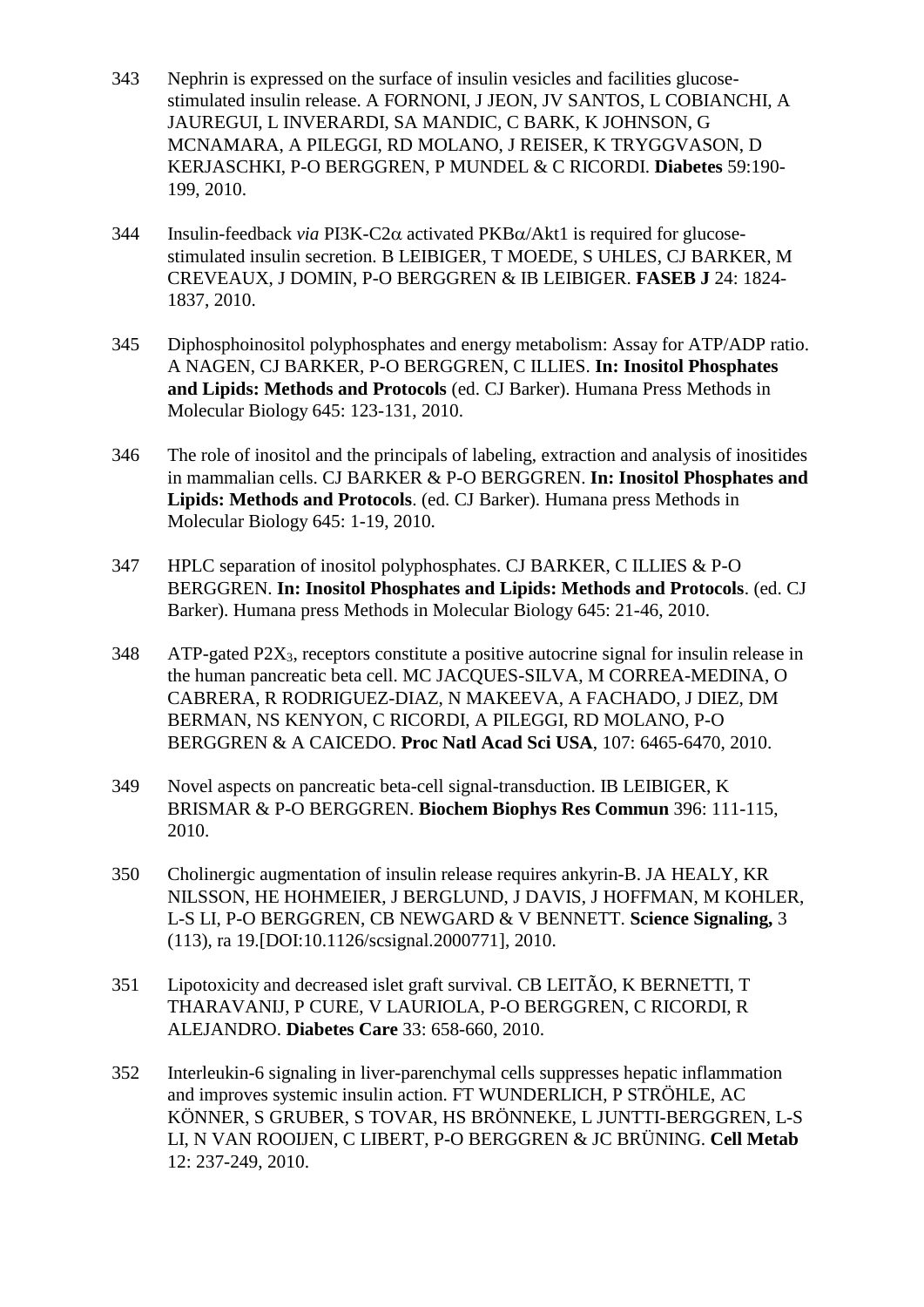- $353$  Electrical short-circuit in  $\beta$ -cells from a patient with non-insulinoma pancreatogenous hypoglycemic syndrome (NIPHS): a case report. R BRÄNSTRÖM, E BERGLUND, P CURMAN, L FORSBERG, A HÖÖG, L GRIMELIUS, P-O BERGGREN, P MATTSSON, P HELLMAN & L JUNTTI-BERGGREN. **J Medical Case Report** 4: 315, 2010.
- 354 The anterior chamber of the eye as a clinical transplantation site for the treatment of diabetes. VL PEREZ, A CAICEDO, DM BERMAN, E ARRIETA, MH ABDULREDA, R RODRIGUEZ-DIAZ, A PILEGGI, E HERNANDEZ, SR DUBOVY, JM PAREL C RICORDI, NM KENYON, NS KENYON & P-O BERGGREN. **Diabetologia** 54: 1121-1126, 2011.
- 355 Short telomeras comprise β-cell signaling and survival. N GUO, EM PARRY, L-S LI, F KEMBOU, N LAUDER, MA HUSSAIN, P-O BERGGREN & M ARMANIOS. **PLoS ONE** 6: doi:10.1371/journal.pone.0017858, 2011.
- 356 Alpha cells secrete acetylcholine as a non-neuronal paracrine signal priming human beta cell function. R RODRIGUEZ-DIAZ, R DANDO, MC JACQUES-SILVA, A FACHADO, J MOLINA, M ABDULREDA, C RICORDI, SD ROPER, P-O BERGGREN & A CAICEDO. **Nature Medicine** 17: 888-892, 2011.
- 357 Innervation patterns of autonomic axons in the human endocrine pancreas. R RODRIGUEZ-DIAZ, MH ABDULREDA, AL FORMOSO, I GANS, C RICORDI, P-O BERGGREN & A CAICEDO. **Cell Metab** 14:45-54, 2011.
- 358 Lowering apolipoprotein CIII delays onset of type 1 diabetes. R HOLMBERG, E REFAI, A HÖÖG, RM CROOKE, M GRAHAM, G OLIVECRONA, P-O BERGGREN & L JUNTTI-BERGGREN. **Proc Natl Acad Sci USA** 108: 10685- 10689, 2011.
- 359 High-resolution, non-invasive longitudinal live imaging of immune responses. MH ABDULREDA, G FALEO, RD MOLANO, M LOPEZ-CABEZAS, J MOLINA, Y TAN, OAR ECEVERRIA, E ZAHR-AKRAWI, R RODRIGUEZ-DIAZ, PK EDLUND, I LEIBIGER, AL BAYER, V PEREZ, C RICORDI, A CAICEDO, A PILEGGI & P-O BERGGREN. **Proc Natl Acad Sci USA** 108: 12863-12868, 2011.
- 360 Munc18-1 and Munc18-2 differently modulate β-cell  $Ca^{2+}$ -sensitivity and kinetics of insulin exocytosis. SA MANDIC, M SKELIN, JU JOHANSSON, MS RUPNIK, P-O BERGGREN & C BARK. **J Biol Chem** 286: 28026-28040, 2011.
- 361 Three-dimensional colocalization analysis in immunostained sections of human pancreas. MH ABDULREDA, R RODRIGUEZ-DIAZ, P-O BERGGREN & A CAICEDO. **Nature Protocol Exchange** (Community contributed) doi: 10.1038/ protex.2011.258.
- 362 Apolipoprotein CIII reduces proinflammatory cytokine-induced apoptosis in rat pancreatic islets via the Akt prosurvival pathway. J STØRLING, L JUNTTI-BERGGREN, G OLIVECRONA, MC PRAUSE, P-O BERGGREN & T MANDRUP-POULSEN. **Endocrinology** 152: 3040-3048, 2011.
- 363 Measuring dynamic hormone release from pancreatic islets using perifusion assay. A FACHADO, J MOLINA, R RODRIGUEZ-DIAZ, MC JACQUES-SILVA, O CABRERA, MH ABDULREDA, P-O BERGGREN & A CAICEDO. **Nature Protocol Exchange** (Community contributed) doi: 10.1038/ protex.2011.260.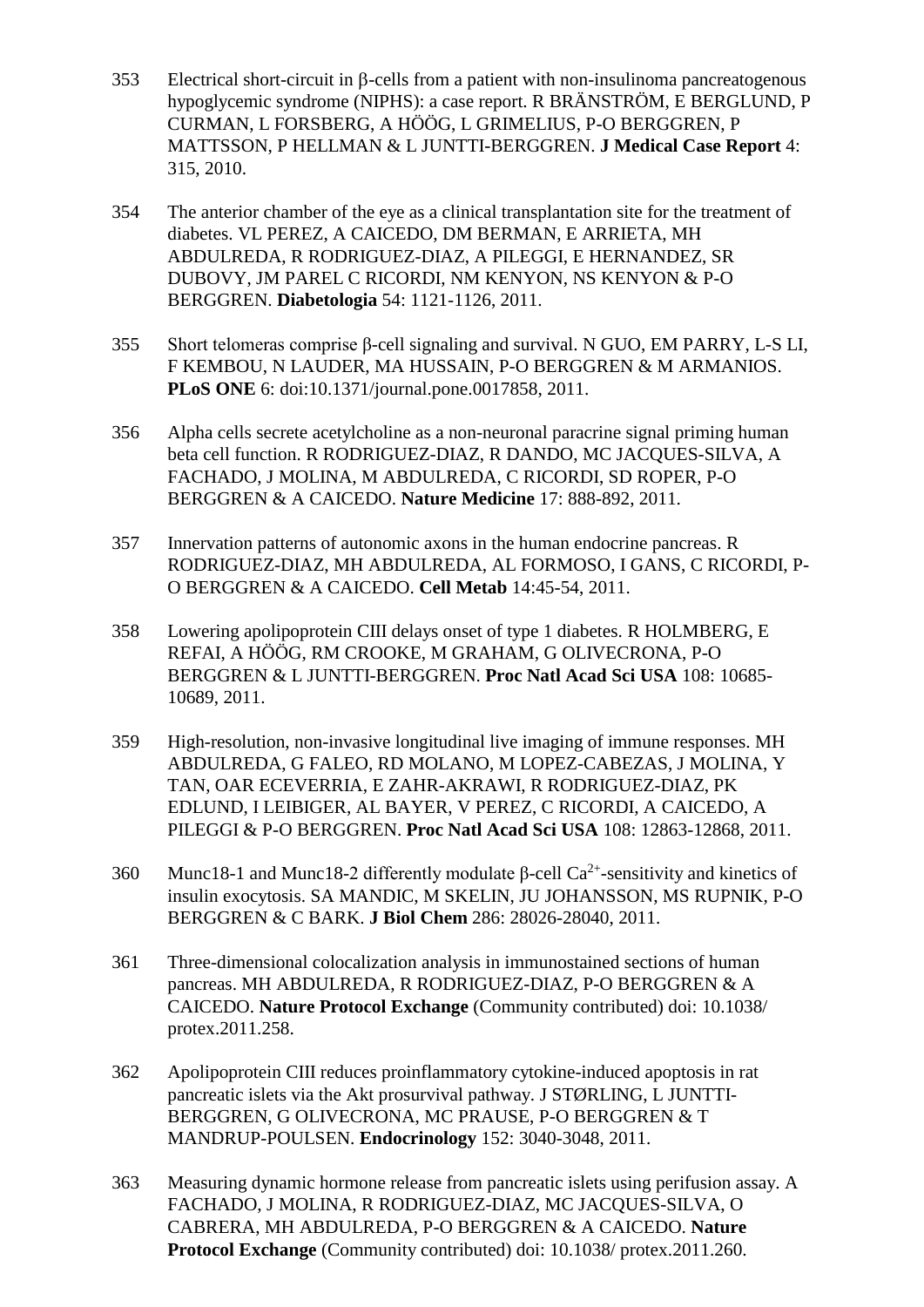- 364 Donor islet endothelial cells in pancreatic islet revascularization. D NYQVIST, S SPEIER, R RODRIGUEZ-DIAZ, RD MOLANO, S LIPOVSEK, M RUPNIK, A DICKER, E ILEGEMS, E ZAHR-AKRAWI, J MOLINA, M LOPEZ-CABEZA, S VILLATE, MH ABDULREDA, C RICORDI, A CAICEDO, A PILEGGI & P-O BERGGREN. **Diabetes** 60: 2571-2577, 2011.
- 365 Anti-inflammatory properties of exenatide in human pancreatic islets. SR CECHIN, I PÉREZ-ÁLVAREZ, E FENJVES, RD MOLANO, A PILEGGI, P-O BERGGREN, C RICORDI & RL PASTORI. **Cell Transplant** 21: 633-648, 2012.
- 366 Non-invasive *in vivo* imaging of pancreatic β-cell function and survival a perspective. IB LEIBIGER, A CAICEDO & P-O BERGGREN. **Acta Physiol** (Oxf) 204: 178-185, 2012.
- 367 One-step purification of functional human pancreatic alpha cells. M KÖHLER, E DARÉ, MY ALI, IB LEIBIGER, A TIBELL, L JUNTTI-BERGGREN & P-O BERGGREN. **Integrative Biology** 4: 209-219, 2012.
- 368 Transthyretin binds to glucose-regulated proteins and is subjected to endocytosis by the pancreatic β-cell. N DEKKI, E REFAI, R HOLMBERG, M KÖHLER, H JÖRNVALL, P-O BERGGREN & L JUNTTI-BERGGREN**. Cell Mol Life Sci** 69: 1733-1743, 2012.
- 369 Letter about Coppetiers et al. [Eletter] A PILEGGI, MH ABDULREDA, G FALEO, RD MOLANO, C RICORDI, A CAICEDO & P-O BERGGREN. **J Clin Invest** (2012) doi:10.1172/JCI59285L1.
- 370 Real-time detection of acetylcholine release from the human endocrine pancreas. R RODRIGUEZ-DIAZ, R DANDO, YA HUANG, P-O BERGGREN, SD ROPER & A CAICEDO. **Nature Protocols** 7: 1015-1023, 2012.
- 371 Markedly decreased blood perfusion of pancreatic islets transplanted intraportally into the liver: Disruption of islet integrity necessary for islet revascularization. J HENRIKSNÄS, J LAU, G ZANGH, P-O BERGGREN, M KÖHLER & P-O CARLSSON. **Diabetes** 61: 665-673, 2012.
- 372 The pancreatic beta cell as a paradigm for advances in inositide research.CJ BARKER & P-O BERGGREN. **Advances in Biological Regulation** 52:361-368, 2012.
- 373 Inositol hexakisphosphate suppresses excitatory neurotransmission via synaptotagmin-1 C2B domain in the hippocampal neuron. S-N YANG, Y SHI, G YANG, Y LI, L YU, O-H SHIN, T BACAJ, TC SÜDHOF, J YU & P-O BERGGREN. **Proc Natl Acad Sci USA** 109: 12183-12188, 2012.
- 374 Noninvasive *in vivo* model demonstrating the effects of autonomic innervations on pancreatic islet function. R RODRIGUEZ-DIAZ, S SPEIER, RD MOLANO, A FORMOSO, I GANS, MH ABDULREDA, O CABRERA, J MOLINA, A FACHADO, C RICORDI, I LEIBIGER, A PILEGGI, P-O BERGGREN & A CAICEDO. **Proc Natl Acad Sci USA** 109: 21456-21461, 2012.
- 375 Glucagon regulates its own synthesis by autocrine signaling. B LEIBIGER, T MOEDE, TP MUHANDIRAMLAGE, D KAISER, P VACA SANCHEZ, IB LEIBIGER & P-O BERGGREN. **Proc Natl Acad Sci USA** 109: 20925-20930: 2012.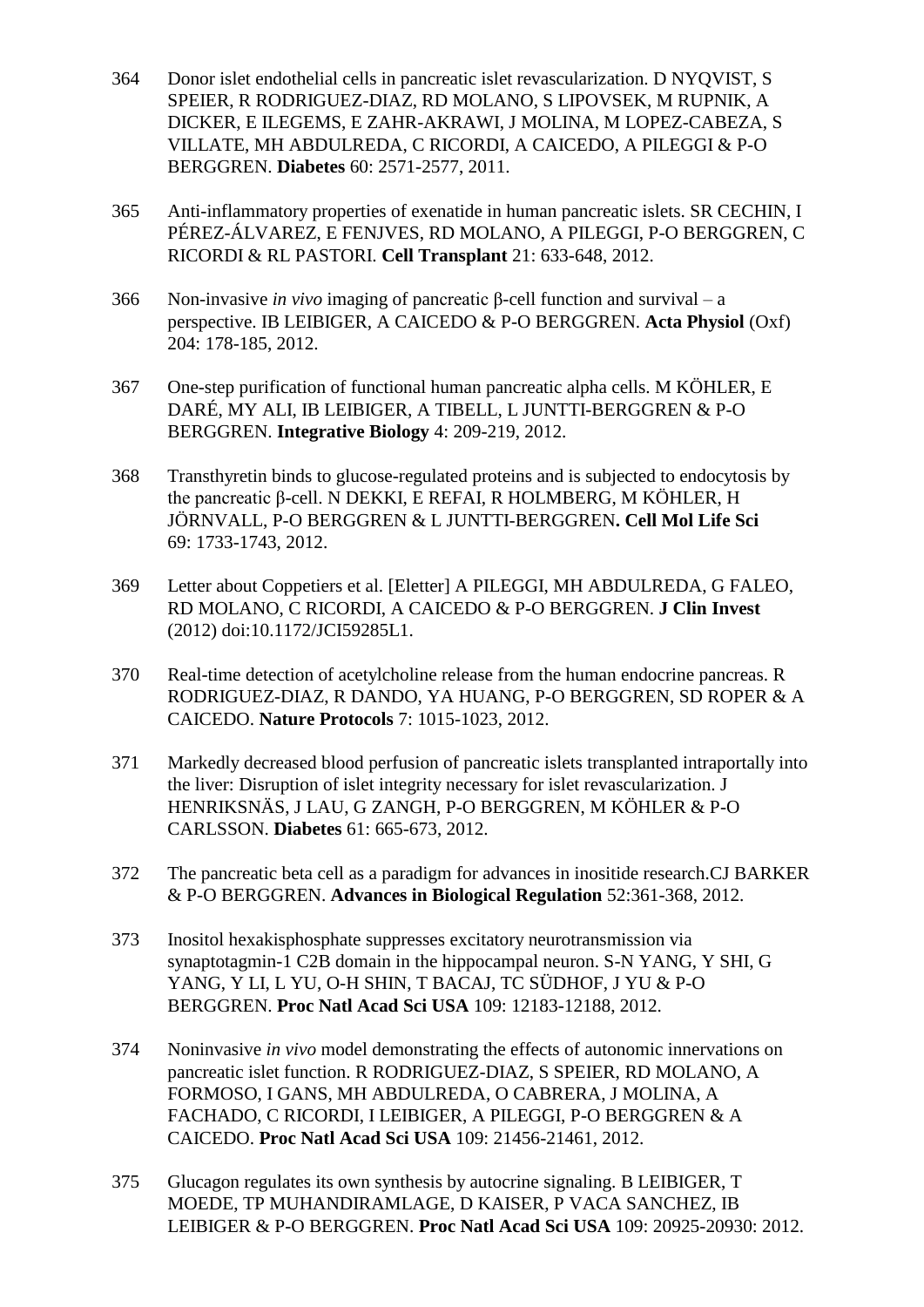- 376 Dynamin-mediated nephrin phosphorylation regulates glucose-stimulated insulin release in pancreatic beta cells. J JEON, I LEIBIGER, T MOEDE, B WALTER, C FAUL, D MAIGUEL, R VILLARREAL, J GUZMAN, P-O BERGGREN, P MUNDEL, C RICORDI, S MERSCHER-GOMEZ & A FORNONI. **J Biol Chem** 287: 28932-28942, 2012.
- 377 Localization of cholesterol, amyloid and glia in Alzheimer's disease transgenic mouse brain tissue using time-of-flight secondary ion mass spectrometry (ToF-SIMS) and immunofluorescence imaging. S SOLÉ-DOMÈNECH, P SJÖVALL, V VUKOJEVIC, R FERNANDO, A CODITA, S SALVE, N BOGDANOVIC, AH MOHAMMED, P HAMMARSTRÖM, KPR NILSSON, FM LAFERLA, S JACOB, P-O BERGGREN, L GIMÉNEZ-LLORT, M SCHALLING, L TERENIUS & B JOHANSSON, **Acta Neuropathol** 125: 145-157, 2013.
- 378 The pancreatic islet as a signaling hub. CJ BARKER, IB LEIBIGER & P-O BERGGREN. **Advances in Biological Regulation** 53: 156-163, 2013.
- 379 New horizons in cellular regulation by inositol polyphosphates: insights from the pancreatic beta cell. CJ BARKER & P-O BERGGREN. **Pharmacological Rev** 65: 641-669, 2013.
- 380 A GLP-1 receptor agonist conjugated to an albumin-binding domain for extended half-life. LINDGREN J, REFAI E, ZAITSEV SV, ABRAHAMSÉN L, BERGGREN P-O, KARLSTRÖM AE. **Peptide Science** Volume 102, Number 3, 102:252-259, 2014.
- 381 Estrogen signaling and the metabolic syndrome: targeting the hepatic estrogen receptor alpha action. M MATIC, G BRYZGALOVA, H GAO, P ANTONSON, P HUMIRE, Y OMOTO, N PORTWOOD, C PRAMFALK, S EFENDIC, P-O BERGGREN, J-Å GUSTAFSSON & K DAHLMAN-WRIGHT. **PLoS ONE** 8: E57458, 2013.
- 382 Transplantation into the anterior chamber of the eye for longitudinal, non-invasive *in vivo* imaging with single-cell resolution in real-time. MH ABDULREDA, A CAICEDO & P-O BERGGREN **J Vis Exp** doi:10.3791/50466, 2013.
- 383 You are what you eat do not blame your mother. IB LEIBIGER, E ILEGEMS & P-O BERGGREN. **Molecular Metabolism** 2: 1-2, 2013
- 384 Emodin regulates glucose utilization by activating AMP-activated protein kinase. P SONG, JH KIM, J GHIM, JH YOON, A LEE, Y KWON, H HYUN, H-Y MOON, H-S CHOI, P-O BERGGREN, P-G SUH & S-H RYU. **J Biol Chem** 288:5732-5742, 2013.
- 385 C1-Ten is a protein tyrosine phosphatase of IRS-1, regulating IRS-1 stability and muscle atrophy. A KOH, MN LEE, YR YANG, H JEONG, J GHIM, J NOH, J KIM, D RYU, S PARK, P SONG, S-H KOO, NR LESLIE, P-O BERGGREN, JH CHOI, P-G SUH & SH RYU. **Mol Cell Biol**. 33: 1608-1620, 2013.
- 386 Evidence for  $Ca^{2+}$ -regulated ATP release in gastrointestinal stromal tumors. E BERGLUND, D BERGLUND, P AKCAKAYA, M GHADERI, E DARÉ, P-O BERGGREN, M KÖHLER, CA ASPINWALL, W-O LUI, J ZEDENIUS, C LARSSON & R BRÄNSTRÖM. **Exp Cell Res** 319: 1229-1238, 2013.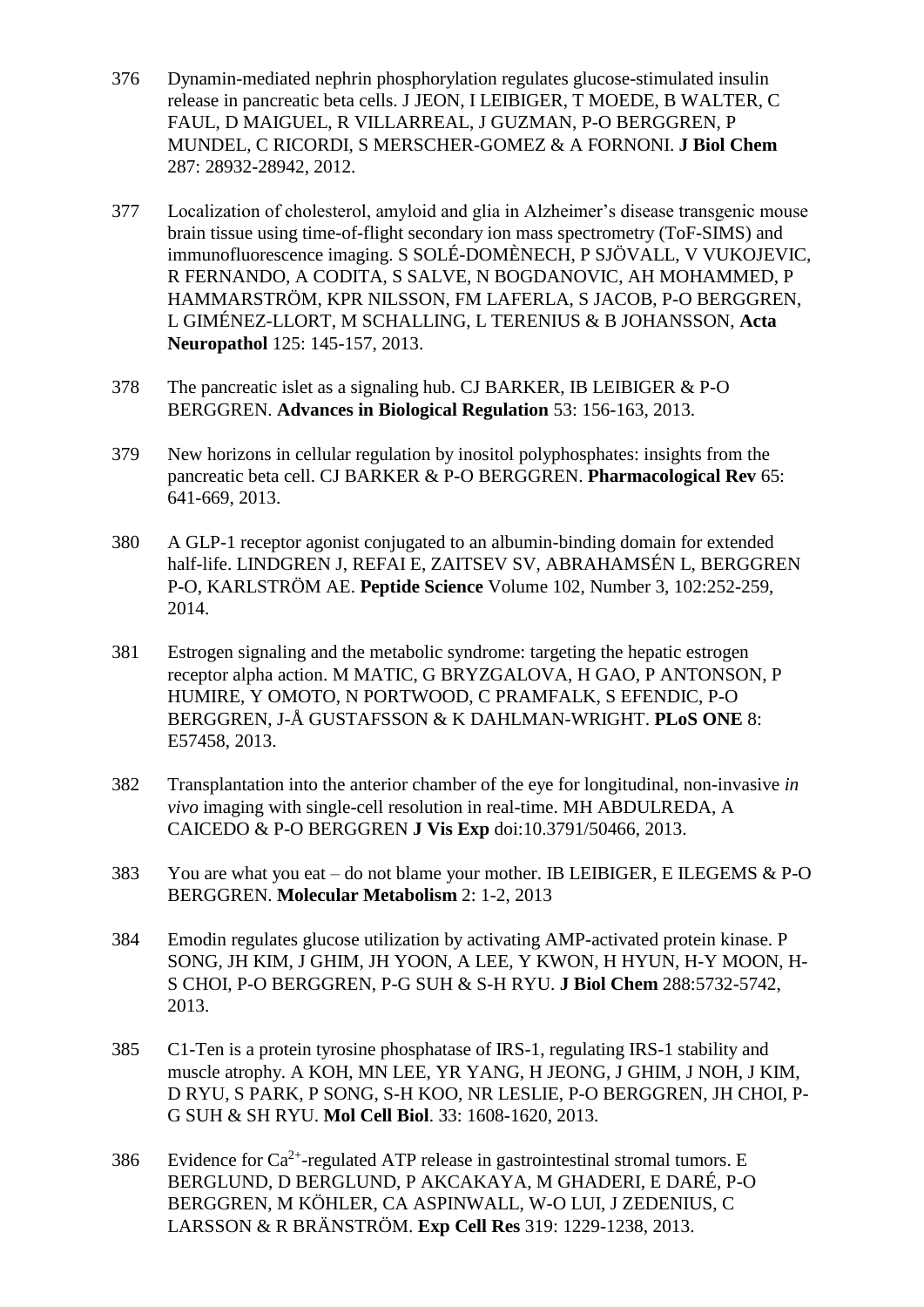- 387 Role of T cell recruitment and chemokine-regulated intra-graft T cell motility patterns in corneal allograft rejection. Y TAN, MH ABDULREDA, F CRUZ-GUILLOTY, N CUTRUFELLO, A SHISHIDO, RE MARTINEZ, S DUFFORT, X XIA, J ECHEGARAY-MENDEZ, RB LEVY, P-O BERGGREN & VL PEREZ. **Am J Transplant** 13: 1461-1473, 2013.
- 388 Leptin promotes KATP channel trafficking by AMPK signaling in pancreatic β-cells. S-H PARK, S-Y RYU, W-J YU, YE HAN, Y-S JI, K OH, J-W SOHN, A LIM, J-P JEON, H LEE, K-H LEE, S-H LEE, P-O BERGGREN, J-H JEON & W-K HO. **Proc Natl Acad Sci USA** 110: 12673-12678, 2013.
- 389 Imaging dynamics of CD11 $c^+$  cells and Foxp3<sup>+</sup> cells in progressive autoimmune insulitis in the NOD mouse model of type 1 diabetes. A SCHMIDT-CHRISTENSEN, L HANSEN, E ILEGEMS, N FRANSÉN-PETTERSSON, U DAHL, S GUPTA, Å LAREFALK, TD HANNIBAL, A SCHULZ, P-O BERGGREN & D HOLMBERG. **Diabetologia** 56: 2669-2678, 2013.
- 390 A natural body window to study human pancreatic islet cell function and survival. MH ABDULREDA, A CAICEDO & P-O BERGGREN **CellR4** 1: 111-122, 2013.
- 391 Islet inflammation in plain sight. MH ABDULREDA & P-O BERGGREN. **Diabetes, Obesity and Metabolism** 15: 105-116, 2013.
- 392 Reporter islets in the eye reveal the plasticity of the endocrine pancreas. E ILEGEMS, A DICKER, S SPEIER, A SHARMA, A BAHOW, P KARLSSON EDLUND, IB LEIBIGER & P-O BERGGREN. **Proc Natl Acad Sci USA** 110: 20581-20586, 2013.
- 393 Apolipoprotein CIII hyperactivates β cell Cav1 channels through SR-BI/β1 integrindependent coactivation of PKA and Src. Y SHI, G YANG, J YU, L YU, R WESTENBROEK, WA CATTERALL, L JUNTTI-BERGGREN, P-O BERGGREN & S-N YANG. **Cell Mol Life Sci** 71: 1289-1303, 2014.
- 394 Differential regulation of mouse pancreatic islet insulin secretion and Smad proteins by activin ligands. H WU, K MEZGHENNA, P MARMOL, T GUO, A MOLINER, S-N YANG, P-O BERGGREN & C IBÁNEZ. **Diabetologia** 57: 148-156, 2014.
- 395 aP2-Cre-mediated inactivation of estrogen receptor alpha causes hydrometra. P ANTONSON, M MATIC, N PORTWOOD RV KUIPER, G BRYZGALOVA, H GAO, SH WINDAHL, P HUMIRE, C OHLSSON, P-O BERGGREN, J-Å GUSTAFSSON & K DAHLMAN-WRIGHT. **PLoS ONE** 9: e85581, 2014.
- 396 In vivo imaging of kidney glomeruli transplanted into the anterior chamber of the mouse eye. AD KISTLER, A CAICEDO, MH ABDULREDA, C FAUL, D KERJASCHKI, P-O BERGGREN, J REISER & A FORNONI. **Scientific Reports** 4: 3872, DOI: 10.1038/srep03872, 2014.
- 397 Real-time immune cell interactions in target tissue during autoimmune-induced damage and graft tolerance. J MISKA, MH ABDULREDA, P DEVARAJAN, JB LUI, J SUZUKI, A PILEGGI, P-O BERGGREN & Z CHEN. **J Exp Med** 211: 441- 456, 2014.
- 398 TNF-α and IFN-γ promote lymphocyte adhesion to endothelial junctional regions facilitating transendothelial migration. J JACZEWSKA, MH ABDULREDA, CY YAU, MM SCHMITT, I SCHUBERT, P-O BERGGREN, C WEBER, RR KOENEN, VT MOY & EP WOJCIKIEWICZ. **J Leukoc Biol** 95: 265-274, 2014.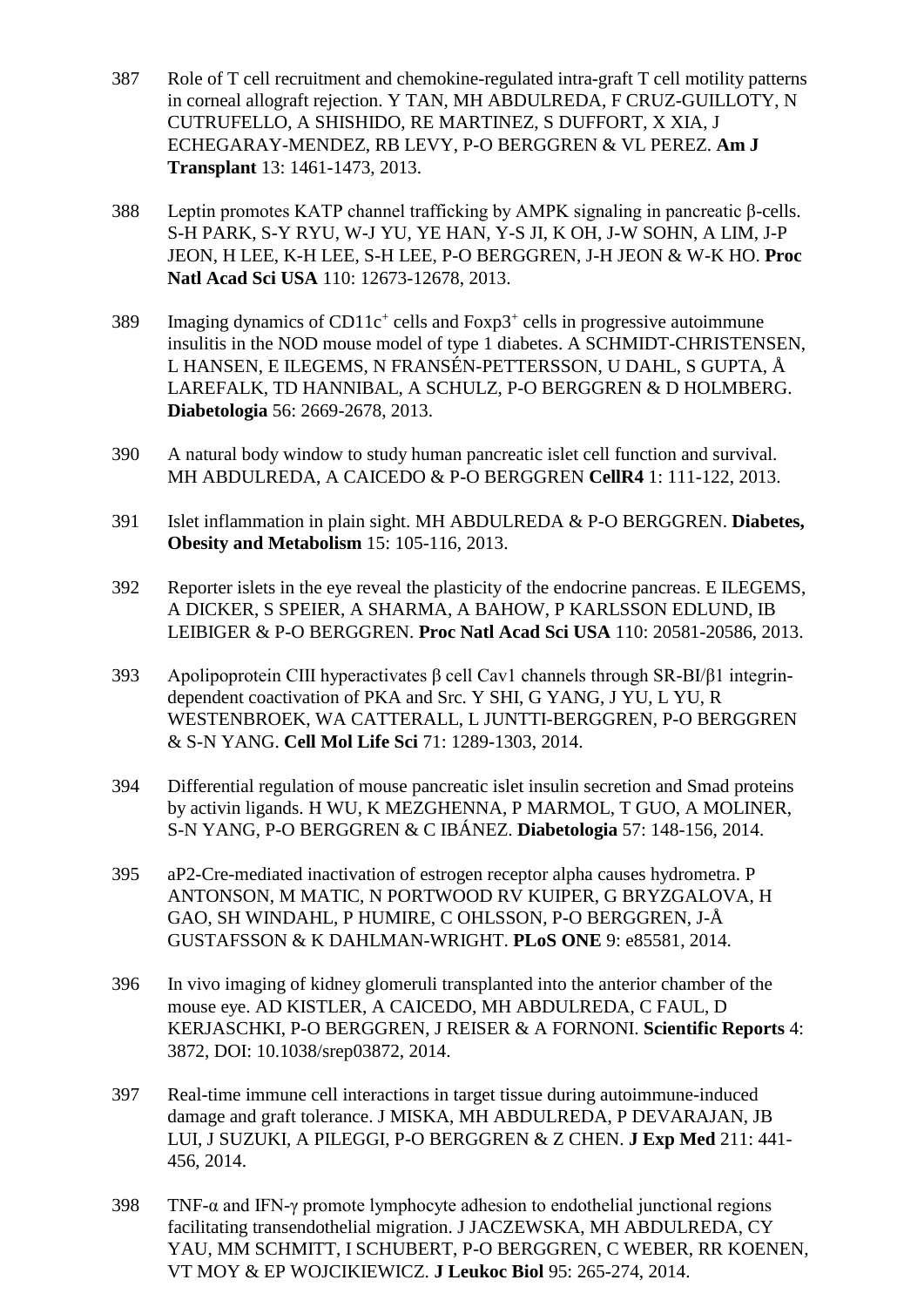- 399 Control of insulin secretion by cholinergic signaling in the human pancreatic islet. J MOLINA, R RODRIGUEZ-DIAZ, A FACHADO, MC JACQUES-SILVA, P-O BERGGREN & A CAICEDO. **Diabetes** 63: 2714-2726, 2014.
- 400 CXCL12 secreted from adipose tissue recruits macrophages and induces insulin resistance in mice. D KIM, J KIM, JH YOON, J GHIM, K YEA, P SONG, S PARK, A LEE, C-P HONG, MS JANG, Y KWON, S PARK, MH JANG, P-O BERGGREN, P-G SUH & SH RYU. **Diabetologia** 57: 1456-1465, 2014.
- 401 Short and prolonged exposure to hyperglycaemia in human fibroblasts and endothelial cells: Metabolic and osmotic effects. N MORUZZI, M DEL SOLE, R FATO, JM GERDES, P-O BERGGREN, C BERGAMINI, K BRISMAR. **Int J Biochem Cell Biol** 53: 66-76, 2014.
- 402 Contribution of endothelial injury and inflammation in early phase to vein graft failure: The causal factors impact on the development of intimal hyperplasia in murine models. C-N TSENG, E KARLÖF, Y-T CHANG, M LENGQUIST, P ROTZIUM, P-O BERGGREN, U HEDIN & EE ERIKSSON. **PLoS ONE** 9(6): e98904, 2014.
- 403 Defects in  $\beta$ -cell Ca<sup>2+</sup> dynamics in age-induced diabetes. L LI, A TRIFUNOVIC, M KÖHLER, Y WANG, J PETROVIC BERGLUND, C ILLIES, L JUNTTI-BERGGREN, N-G LARSSON & P-O BERGGREN. **Diabetes** 63: 4100-4114, 2014.
- 404 Adipsin is an adipokine that improves β cell function in diabetes. JC LO, S LJUBICIC, B LEIBIGER, M KERN, IB LEIBIGER, T MOEDE, ME KELLY, DC BHOWMICK, I MURANO, P COHEN, AS BANKS, MJ KHANDEKAR, A DIETRICH, JS FLIER, S CINTI, M BLÜHER, NN DANIAL, P-O BERGGREN & B SPIEGELMAN. **Cell** 158: 41-53, 2014.
- 405 Mitochondrial GTP insensitivity contributes to hypoglycemia in hyperinsulinemia hyperammonemia (HI/HA) by inhibiting glucagon release. RG KIBBEY, CS CHOI, HY LEE, O CABRERA, RL PONGRATZ, X ZHAO, AL BIRKENFELD, C LI, P-O BERGGREN, C STANLEY & GI SHULMAN. **Diabetes** 63: 4218-4229, 2014.
- 406 Ionic mechanisms in pancreatic β cell signaling. S-N YANG, Y SHI, G YANG, Y LI, J YU & P-O BERGGREN. **Cell Mol Life Sci** 71: 4149-4177, 2014.
- 407 Expression of nucleobindin 1 (NUCB1) in pancreatic islets and other endocrine tissues. P WILLIAMS, S TULKE, E ILEGEMS, P-O BERGGREN & C BROBERGER. **Cell Tissue Res** 358: 331-342, 2014.
- 408 Intravital imaging of cytotoxic T lymphocytes. G FALEO, P-O BERGGREN & A PILEGGI. **In: Cytotoxic T-Cells: Methods and Protocols**. (ed. E Ranieri). Human Press Methods in Molecular Biology 1186: 121-129, 2014.
- 409 Ciliary dysfunction impairs pancreatic insulin secretion and promotes development of type 2 diabetes in rodents. JM GERDES, S CHRISTOU-SAVINA, Y XIONG, T MOEDE, N MORUZZI, P KARLSSON-EDLUND, B LEIBIGER, IB LEIBIGER, C-G ÖSTENSON, PL BEALES & P-O BERGGREN. **Nature Communications** 2014 Nov 6;5:5308. DOI: 10.1038/ncomms6308, 2014.
- 410 Young capillary vessels rejuvenate aged pancreatic islets. J ALMACA, J MOLINA, R ARROJO E DRIGO, MH ABDULREDA, WB JEON, P-O BERGGREN, A CAICEDO & HG NAM. **Proc Natl Acad Sci USA** 111: 17612-17617, 2014.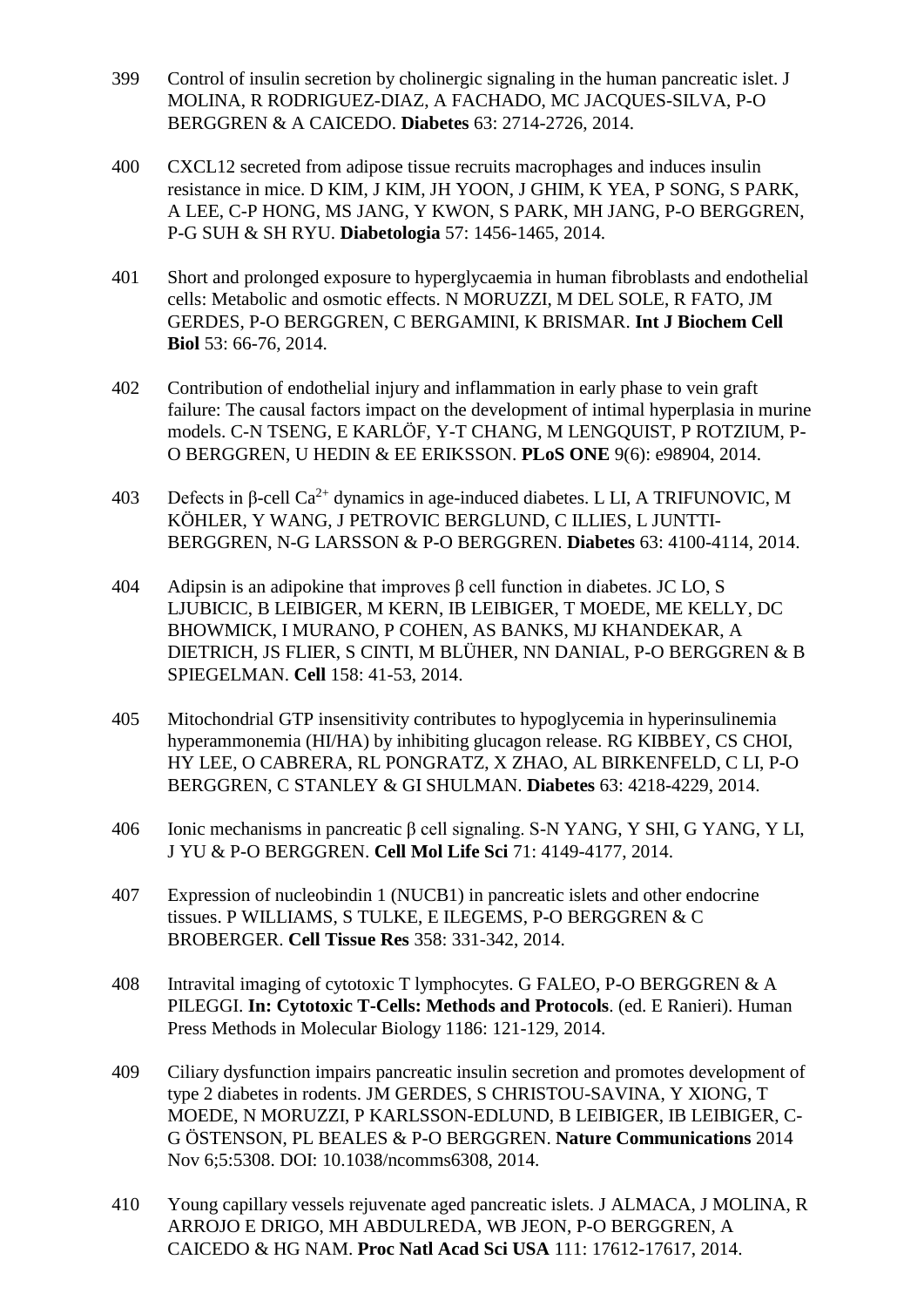- 411 Ca<sub>v</sub>1.2 and Ca<sub>v</sub>1.3 channel hyperactivation in mouse islet  $\beta$  cells exposed to type 1 diabetic serum. G YANG, Y SHI, J YU, Y LI, L YU, A WELLING, F HOFMANN, J STRIESSNIG, L JUNTTI-BERGGREN, P-O BERGGREN & S-N YANG. **Cell Mol Life Sci** 72: 1197-1207, 2015.
- 412  $\beta$ -cell Ca<sup>2+</sup> dynamics and function are compromised in aging. CJ BARKER, L LI, M KÖHLER & P-O BERGGREN. **Advances in Biological Regulation** 57: 112-119, 2015.
- 413 Regulation of glucose homeostasis using radiogenetics and magnetogenetics in mice. IB LEIBIGER & P-O BERGGREN. **Nature Medicine** 21: 14-16, 2015.
- 414 Characterization of pancreatic NMDA receptors as possible drug targets for diabetes treatment. J MARQUARD, S OTTER, A WELTERS, A STIRBAN, A FISCHER, J EGLINGER, D HEREBIAN, O KLETKE, MS KLEMEN, A STOZER, S WNENDT, L PIEMONTI, M KÖHLER, J FERRER, B THORENS, F SCHLIESS, MS RUPNIK, T HEISE, P-O BERGGREN, N KLÖCKER, T MEISSNER, E MAYATEPEK, D EBERHARD, M KRAGL & E LAMMERT. **Nature Medicine** 21: 363-372, 2015.
- 415 Proteomic analysis of the palmitate-induced myotube secretome reveals involvement of the annexin A1-FPR2 pathway in insulin resistance. J H YOON, D KIM, J-H JANG, J GHIM, S PARK, P SONG, Y KWON, J KIM, D HWANG, Y-S BAE, P-G SUH, P-O BERGGREN & SH RYU. **Mol Cell Proteomics** 14: 882-892, 2015.
- 416 Apolipoprotein CIII links islet insulin resistance to β-cell failure in diabetes. K ÅVALL, Y ALI, IB LEIBIGER, B LEIBIGER, T MOEDE, M PASCHEN, A DICKER, E DARÉ, M KÖHLER, E ILEGEMS, MH ABDULREDA, M GRAHAM, RM CROOKE, VSY TAY, E REFAI, SK NILSSON, S JACOB, L SELANDER, P-O BERGGREN & L JUNTTI-BERGGREN. **Proc Natl Acad Sci USA** 112: E2611- E2619, 2015.
- 417 Light scattering as an intrinsic indicator for pancreatic islet cell mass and secretion. E ILEGEMS, PP VAN KRIEKEN, PK EDLUND, A DICKER, T ALANENTALO, M ERIKSSON, S MANDIC, U AHLGREN & P-O BERGGREN. **Sci Rep** 2015 Jun 1;5:10740.
- 418 The pancreatic β-cell in deadly encounter with apolipoprotein CIII. L JUNTTI-BERGGREN, Y ALI & P-O BERGGREN. **Cell Cycle** 14: (17):2715-2716, 2015.
- 419 Secretome protein signature of human gastrointestinal stromal tumor cells. E BERGLUND, E DARÉ, RMM BRANCA, P AKCAKAYA, R FRÖBOM, P-O BERGGREN, W-O LUI, C LARSSON, J ZEDENIUS, L ORRE, J LEHTIÖ, J KIM & R BRÄNSTRÖM. **Exp Cell Res** 336: 158-170, 2015.
- 420 Pancreatic islet survival and engraftment is promoted by culture on functionalized spider silk matrices. U JOHANSSON, M RIA, K ÅVALL, N DEKKI SHALALY, SV ZAITSEV, P-O BERGGREN & M HEDHAMMAR. **PLoS One** 10 (6) DOI:10.1371/ journal.pone.0130169, 2015.
- 421 Apolipoprotein a1 increases mitochondrial biogenesis through AMP-activated protein kinase. P SONG, Y KWON, K YEA, H-Y MOON, JH YOON, J GHIM, H HYUN, D KIM, A KOH, P-O BERGGREN, P-G SUH & SH RYU. **Cellular Signalling** 27: 1873-1881, 2015.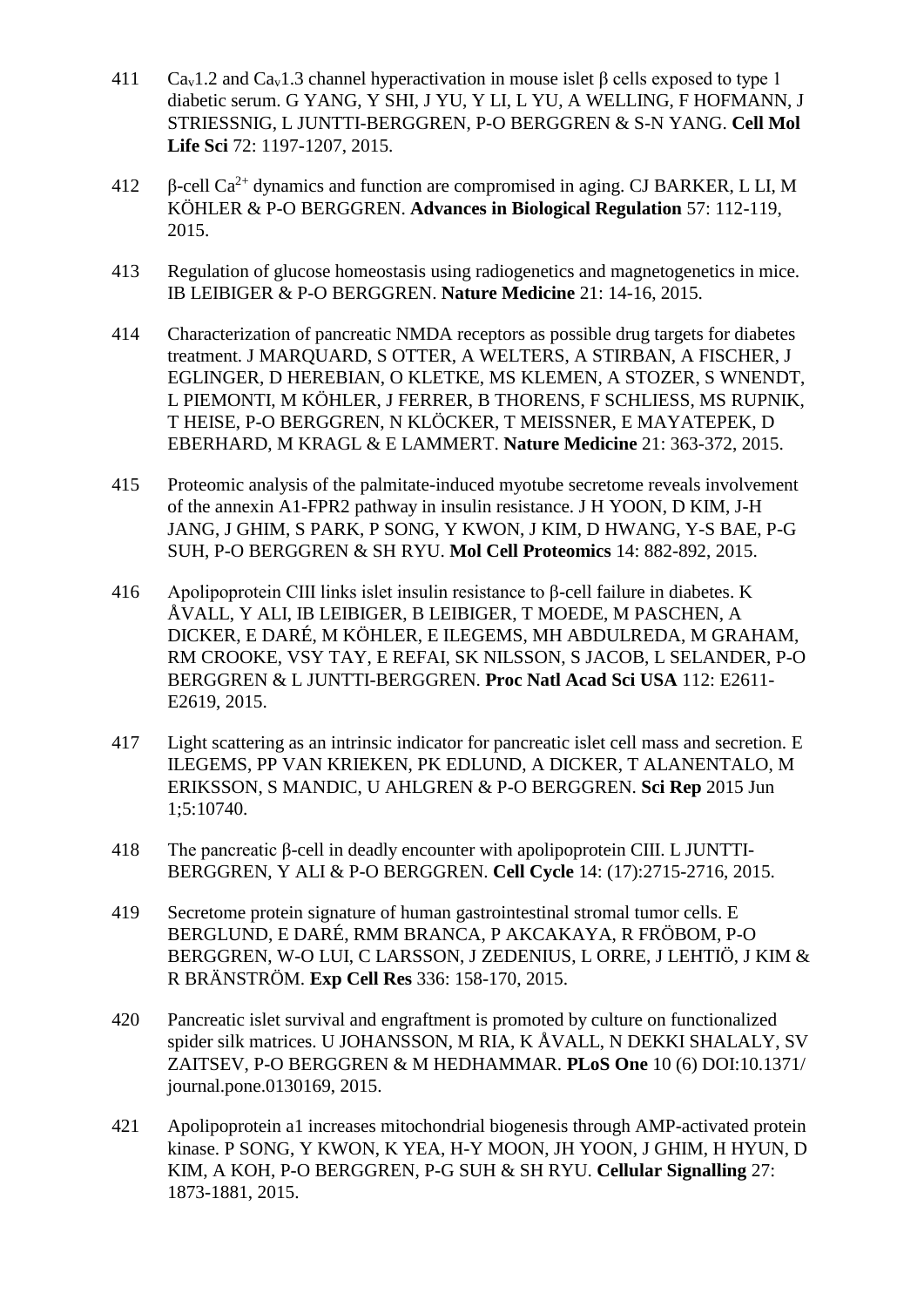- 422 Nephrin contributes to insulin secretion and affects mammalian target of rapamycin signaling independently of insulin receptor. R VILLARREAL, A MITROFANOVA, D MAIGUEL, X MORALES, J JEON, F GRAHAMMER, IB LEIBIGER, J GUZMAN, A FACHADO, TH YOO, A BUSCHER KATIN, J GELLERMAN, S MERSCHER, GW BURKE, P-O BERGGREN, J OH, TB HUBER & A FORNONI. **J Am Soc Nephrol** 27 (4), 1029-1041 April 2016, doi: 10.1681/ASN.2015020210.
- 423 Agonistic aptamer to the insulin receptor leads to biased signaling and functional selectivity through allosteric modulation. N-O YUNN, A KOH, S HAN, JH LIM, S PARK, J LEE, E KIM, SK JANG, P-O BERGGREN & SH RUY. **Nucleic Acids Research** 43: 7688-7701, 2015.
- 424 New insights into the architecture of the islet of Langerhans: a focused cross-species assessment. R ARROJO E DRIGO, Y ALI, J DIEZ, DK SRINIVASAN, P-O BERGGREN & BO BOEHM. **Diabetologia** 58: 2218-2228 , 2015.
- 425 Outer hair cell lateral wall structure constrains the mobility of plasma membrane proteins. T YAMASHITA, A HASSAN, S JACOB, J TEMIROV, R GURSKY, L HORNER, S LEIJON, V FROHLICH, P-O BERGGREN, WE BROWNWELL, M AUER, B LEIBIGER, M MELLDO-LAGARDE, J FANG, S FRASE, A FRIDBERGER, P HAKIZIMANA, S EMASIST & J ZUO. **PLoS Genet** 11(9):e1005500. doi:10.1371/journal.pgen.1005500
- 426 PI3K-C2α knockdown results in re-routing of insulin signaling and pancreatic beta cell proliferation. B LEIBIGER, T MOEDE, M PASCHEN, N-O YUNN, JH LIM, SH RYU, T PEREIRA, P-O BERGGREN & IB LEIBIGER. **Cell Reports** 13: 15-22, 2015.
- 427 Glucose intolerance and pancreatic β-cell dysfunction in the anorectic *anx/anx* mouse. C LINDFORS, A KATZ, L SELANDER, JE JOHANSEN, G MARCONI, M SCHALLING, T HÖKFELT, P-O BERGGREN, S ZAITSEV & IAK NILSSON. **Am J Physiol Endocrinol Metab** 309: E418-E427, 2015.
- 428 Spatial and temporal coordination of insulin granule exocytosis in intact human pancreatic islets. J ALMACA, T LIANG, HY GAISANO, HG NAM, P-O BERGGREN & A CAICEDO. **Diabetologia** 58: 2810-2818, 2015.
- 429 ARA290 improves insulin release and glucose tolerance in type 2 diabetic GK rats. C MULLER, K YASSIN, L-S LI, M PALMBLAD, S EFENDIC, P-O BERGGREN, A CERAMI, M BRINES, C-G ÖSTENSON. **Mol Med** 21: 969-978, 2015.
- 430 TLR3-/4-priming differentially promotes  $Ca^{2+}$  signalling and cytokine expression and  $Ca<sup>2+</sup>$ -dependently augments cytokine release in hMSCs. KS PARK, SH KIM, A DAS, S-N YANG, KH JUNG, MK KIM, P-O BERGGREN, Y LEE, JC CHAI, HJ KIM & YG CHAI. **Scientific Reports** DOI:10.1038/srep23103, 2016.
- 431 Liraglutide compromises pancreatic beta cell function in a humanized mouse model. MH ABDULREDA, R RODRIGUEZ-DIAZ, A CAICEDO & P-O BERGGREN. **Cell Metab** 23: 541-546, 2016.
- 432 The anterior chamber of the eye is a transplantation site that supports and enables visualization of beta cell development in mice. Y ALI, J DIEZ, L SELANDER, X ZHENG, H EDLUND & P-O BERGGREN. **Diabetologia** 59: 1007-1011, 2016.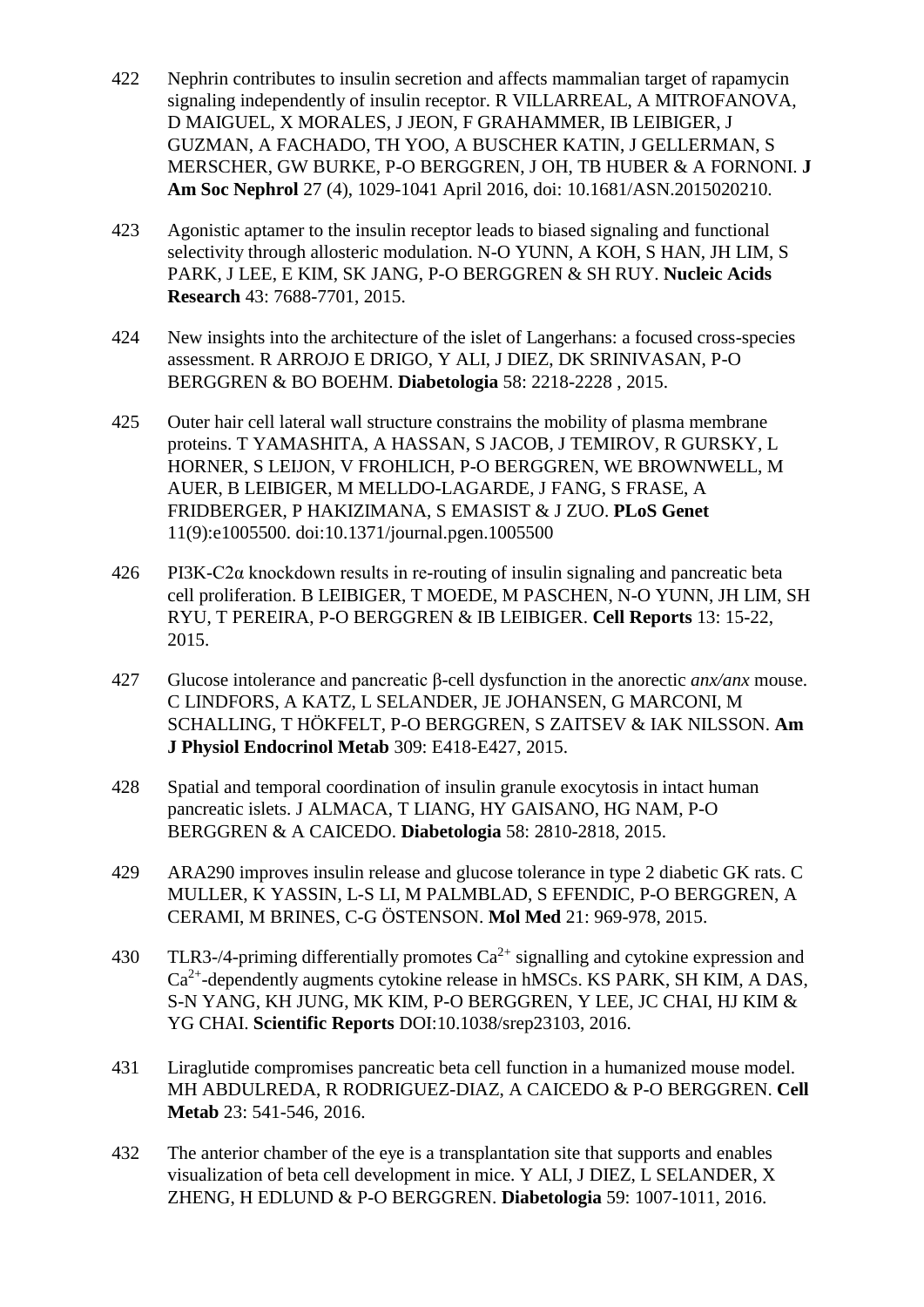- 433 Non-invasive cell type selective *in vivo* monitoring of insulin resistance dynamics. M PASCHEN, T MOEDE, B LEIBIGER, S JACOB, G BRYZGALOVA, IB LEIBIGER, P-O BERGGREN. **Scientific Reports** DOI:10.1038/srep21448, 2016.
- 434 Insulinotropic compounds decrease endothelial cell survival. II ZAITSEVA, P-O BERGGREN & ZAITSEV SV. **Toxicology in Vitro** 33: 1-8, 2016.
- 435 Silk matrices promote formation of insulin-secreting islet-like clusters. N DEKKI SHALALY, M RIA, U JOHANSSON, K ÅVALL, P-O BERGGREN, M HEDHAMMAR. **Biomaterials** 90: 50-61, 2016.
- 436 Nephrin contributes to insulin secretion and affects mammalian target of rapamycin signaling independently of insulin receptor. R VILLARREAL, A MITROFANOVA, D MAIGUEL, X MORALES, J JEON, F GRAHAMMER, IB LEIBIGER, J GUZMAN, A FACHADO, TH YOO, A BUSHER KATIN, J GELLERMANN, S MERSCHER, GW BURKE, P-O BERGGREN, J OH, TB HUMBER & A FORNONI. **J Am Soc Nephrol** 27: 1029-1041, 2016.
- 437 The imidazoline compound RX871024 promotes insulinoma cell death independent of AMP-activated protein kinase inhibition. II ZAITSEVA, SV ZAITSEV & P-O BERGGREN. **Invest New Drugs** 34: 522-529, 2016.
- 438 Diabetes prevention through antiviral treatment in biobreeding rats. B NIKLASSON, G ARBRANDT A KAWECKI, L JUNTTI-BERGGREN, P-O BERGGREN, SM AL-QAHTANI, A-L GUSTAFSSON, G BRYZGALOVA & W KLITZ. **Viral Immunology** 29: 452-458, 2016.
- 439 Clinical intraocular islet transplantation is not a number issue. A SHISHIDO, A CAICEDO, R RODRIGUEZ-DIAZ, A PILEGGI, P-O BERGGREN & MH ABDULREDA. **CellR4** 4(4): e2120, 2016.
- 440 The different faces of the pancreatic islet. MH ABDULREDA, R RODRIGUEZ-DIAZ, O CABRERA, A CAICEDO & P-O BERGGREN. **In: Pancreatic Islet Isolation** (ed. M. Ramírez-Domínguez). **Advances in Experimental Medicine and Biology** 938: 11-24, 2016.
- 441 Activation of hepatic AMPK by 17β-estradiol suppresses both nuclear receptor Nr2c2/TR4 and its downstream lipogenic targets, reduces gluconeogenic genes and improves insulin signaling. SM AL-QAHTANI, G BRYZGALOVA, S EFENDIC, P-O BERGGREN & N PORTWOOD. **Dis Mol Med** 4: 55-67, 2016.
- 442 Human beta cells produce and release serotonin to inhibit glucagon secretion from alpha cells. J ALMACA, J MOLINA, D MENEGAZ, AN PRONIN, A TAMAYO, V SLEPAK, P-O BERGGREN & A CAICEDO. **Cell Reports** 17: 3281-3291, 2016.
- 443 17β-estradiol suppresses visceral adipogenesis and activates brown adipose tissuespecific gene expression. SM AL-QAHTANI, G BRYZGALOVA, I VALLADOLID-ACEBES, M KORACH-ANDRÉ, K DAHLMAN-WRIGHT, S EFENDIC, P-O BERGGREN & N PORTWOOD. **Horm Mol Biol Clin Invest** 29: 13-26, 2017.
- 444 Apolipoprotein CIII is a new player in diabetes. L JUNTTI-BERGGREN & P-O BERGGREN. **Curr Opin Lipidol** 28: 27-31, 2017.
- 445 Phase modulation of insulin pulses enhances glucose regulation and enables inter-islet synchronization. B LEE, T SONG, K LEE, J KIM, S HAN, P-O BERGGREN, SH RYU & J JO. **PLoS ONE** Vol:12, 2017.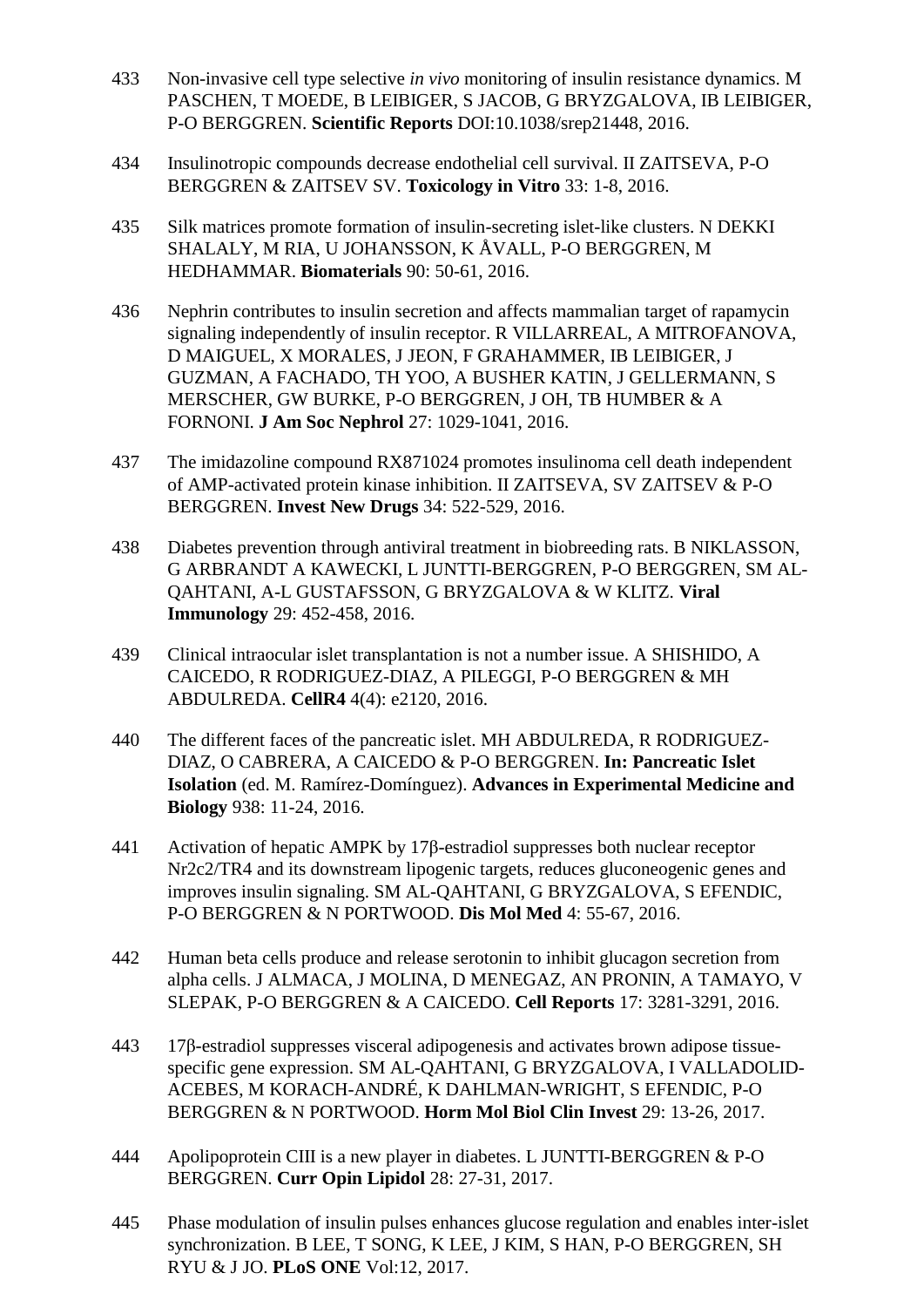- 446 Preservation of anti-cancer and immunosuppressive properties of rapamycin achieved through controlled releasing particles. YL FAN, HW HOU, HM TAY, WM GUO, P-O BERGGREN& SCJ LOO. **AAPS PharmaSciTech** 18: 2648-2657, 2017.
- 447 A novel toolbox to investigate tissue spatial organization applied to the study of the islets of Langerhans. TNH TRAN, R DRIGO, P-O BERGGREN & T BOUDIER. **Scientific Reports** DOI: 10.1038/srep44261, 2017.
- 448 Intraocular *in vivo* imaging of pancreatic islet cell physiology/pathology. IB LEIBIGER & P-O BERGGREN. **Molecular Metabolism** 6: 1002-1009, 2017.
- 449 Biochemical profiling of diabetes disease progression by multivariate vibrational microspectroscopy of the pancreas. C NORD, M ERIKSSON, A DICKER, A ERIKSSON, E GRONG, E ILEGEMS, R MÅRVIK, B KULSENG, P-O BERGGREN, A GORZSAS & U AHLGREN. **Scientific Reports** DOI:10.1038/ s41598-017-0705-z, 2017.
- 450 Pancreatic islet blood flow dynamics in primates. JA DIEZ, R ARROJO E DRIGO, X ZHENG, OV STELMASHENKO, M CHUA, R RODRIGUEZ-DIAZ, M FUKUDA, M KÖHLER, I LEIBIGER, SMM TUN, GJ AUGUSTINE, VA BARATHI, P-O BERGGREN. **Cell Reports** 20: 1490-1501, 2017.
- 451 SNAP-25b-deficiency increases insulin secretion and changes spatiotemporal profile of  $Ca<sup>2+</sup>$  oscillations in β cell networks. T DARAIO, LK BOMBEK, M GOSAK, I VALLADOLID-ACEBES, MS KLEMEN, E REFAI, P-O BERGGREN, K BRISMAR, MS RUPNIK & C BARK. **Scientific Reports** DOI:10.1038/s41598.017- 08082-y.
- 452 Insulin modulates the frequency of  $Ca^{2+}$  oscillations in mouse pancreatic islets. B LEE, T SONG, K LEE, J KIM, P-O BERGGREN, SH RY & J JO. **PLoS ONE** doi.org/10.1371/journal.pone.0183569, 2017.
- 453 Kinetics of functional beta cell mass decay in a diphtheria toxin receptor mouse model of diabetes. PP VAN KRIEKEN, A DICKER, M ERIKSSON, PL HERRERA, U AHLGREN, P-O BERGGREN & E ILEGEMS. **Scientific Reports** DOI:10.1038/ s41598-017-12124.w, 2017.
- 454 DISC1 modulates neuronal stress responses by gate-keeping ER-mitochondria  $Ca^{2+}$ transfer through the MAM. SJ PARK, SB LEE, Y SUH, S-J KIM, N LEE, J-H HONG, C PARK, Y WOO, K ISHIZUKA, J-H KIM, P-O BERGGREN, A SAWA & SK PARK. **Cell Reports** 21: 2748-2759, 2017.
- 455 Inhibition of C1-Ten PTPase activity reduces insulin resistance through IRS-1 and AMPK pathways. H JEONG, A KOH, J LEE, D PARK, JO LEE, MN LEE, K-J JO, HNK TRAN, E KIM, B-S MIN, HS KIM, P-O BERGGREN & SH RYU. **Scientific Reports** DOI:10.1038/s41598-017-18081-8, 2017
- 456 Mechanistic understanding of insulin receptor modulation: Implications for the development of anti-diabetic drugs. N-O YUNN, J KIM, Y KIM, I LEIBIGER, P-O BERGGREN & SH RYU, **Pharmacology and Therapeutics** 185: 86-98, 2018
- 457 The yin and yang of apolipoprotein CIII. K ÅVALL, P-O BERGGREN, L JUNTTI-BERGGREN. **Diabetes Metab** 44: 303-304, 2018.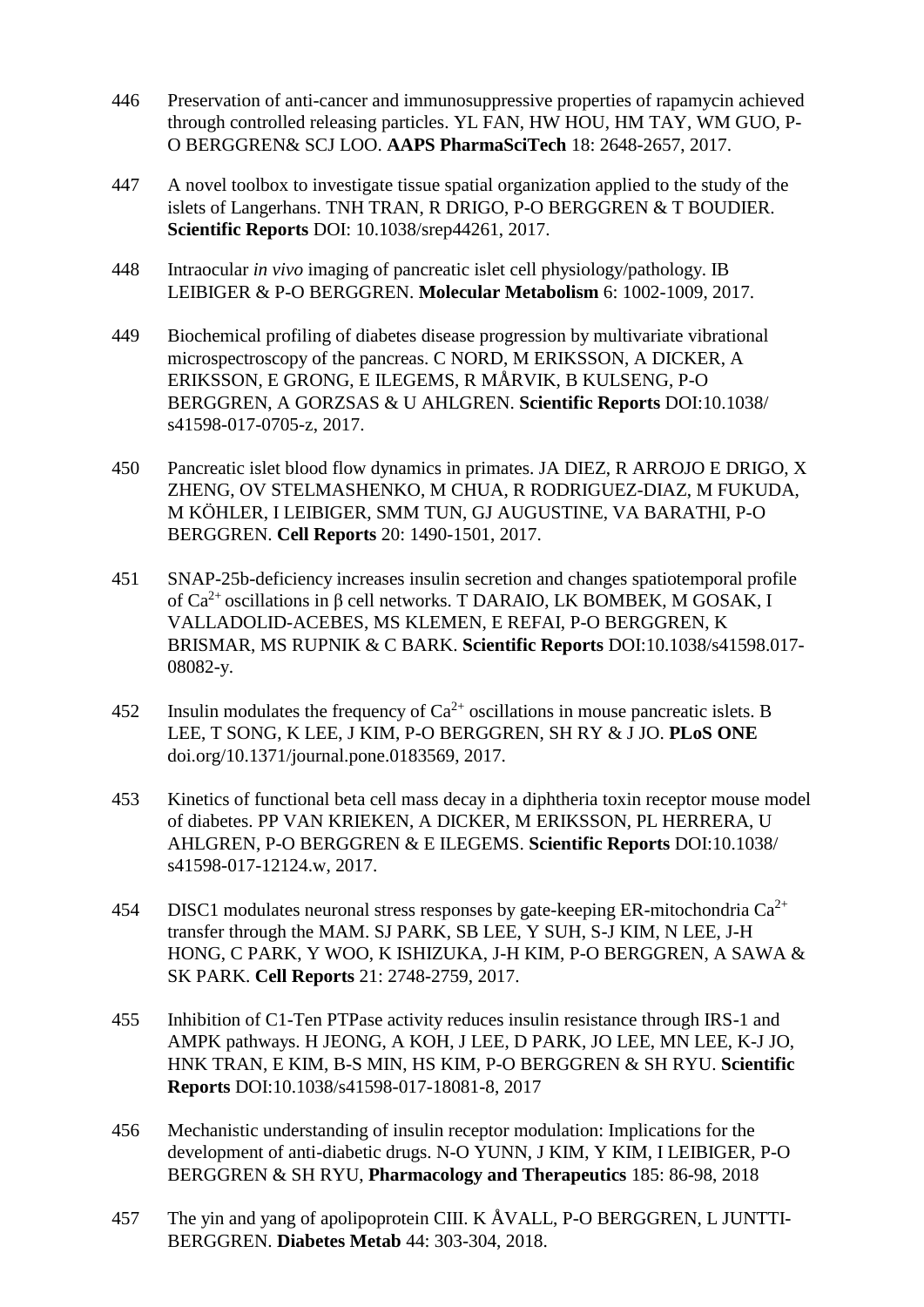- 458 Protein kinase- and lipase inhibitors of inositide metabolism deplete  $IP<sub>7</sub>$  indirectly in pancreatic β-cells: Off-target effects on cellular bioenergetics and direct effects on IP6K activity. SS RAJASEKARAN, C ILLIES, SB SHEARS, H WANG, TS AYLA, JO MARTINS, E DARÉ, P-O BERGGREN & CJ BARKER. **Cellular Signalling** 42: 127-133, 2018.
- 459 Kynurenic acid and GPR35 regulate adipose tissue energy homeostasis and inflammation. LZ AGUDELO, DMS FERREIRA, I CERVENKA, G BRYZGALOVA, S DADVAR, PR JANNIG, AT PETTERSSON-KLEIN, T LAKSHMIKANTH, EG SUSTARSIC, M PORSMYR-PALMERTZ, JC CORREIA, M IZADI, V MARTINEZ-REDONDO, PM UELAND, Ö MIDTTUN, Z GERHART-HINES, P BRODIN, T PEREIRA, P-O BERGGREN & JL RUAS. **Cell Metab** 27: 378-394, 2018.
- 460 Paracrine interactions within the pancreatic islet determine the glycemic set point. RODRIGUEZ DIAZ R, MOLANO RD, WEITZ JR, ABDULREDA MH, BERMAN DM, LEIBIGER B, LEIBIGER I, KENYON NS, RICORDI C, PILEGGI A, CAICEDO A & BERGGREN P-O. **Cell Metab** 27: 549-558, 2018.
- 461 Inositol hexakisphosphate kinase 1 is a metabolic sensor in pancreatic β-cells. SS RAJASEKARAN, J KIM, G-C GABOARDI, J GROMADA, SB SHEARS, K TIAGO DOS SANTOS, EL NOLASCO, S DE SOUZA FERREIRA, C ILLIES, M KÖHLER, C GU, SH RYU, JO MARTINS, E DARÉ, CJ BARKER & P-O BERGGREN. **Cellular Signalling** 46: 120-128, 2018.
- 462 Blocking  $Ca^{2+}$  channel  $\beta_3$  subunit reverses diabetes. K LEE, J KIM, M KÖHLER, J YU, Y SHI, S-N YANG, SH RYU & P-O BERGGREN. **Cell Reports** 24: 922-934, 2018.
- 463 Integrative micro-endscopic system combined with conventional microscope for live animal tissue imaging. M KÖHLER, B PAULSON, Y KIM, S LEE, A DICKER, P VAN KRIEKEN, JY KIM, C-G PACK, J JOO, P-O BERGGREN & JK KIM. **J Biophotonics** doi: 10.1002/jbio.201800206.
- 464 Co-immunoprecipitation assay using endogenous nuclear proteins from cells cultured under hypoxic conditions. X ZHENG, CQE HO, KL LEE, K GRADIN, TS PEREIRA, P-O BERGGREN & Y ALI. **JOVE** doi: 10.3791/57836, 2018.
- 465 Neither polyphenol-rich red wine nor fenobrite affects the onset of type-1 diabetes mellitus in the BB rat. K ÅVALL, P-O BERGGREN & L JUNTTI-BERGGREN. **Lab Anim Res** 34: 126-131, 2018.
- 466 miR-31 regulates energy metabolism and is suppressed in T cells from patients with Sjögren's syndrome. A JOHANSSON, WA NYBERG, M SJÖSTRAND, N MORUZZI, P BERGMAN, M KHADEMI, M ANDERSSON, F PIEHL, P-O BERGGREN, R COVACU, M JAGODIC & A ESPINOSA. **Europ J Immunol** 49: 313-322, 2019.
- 467 Diet-induced β-cell insulin resistance results in reversible loss of functional β-cell mass. M PASCHEN, T MOEDE, I VALLADOLID-ACEBES, B LEIBIGER, N MORUZZI, S JACOB, CF GARCIA-PRIETO, K BRISMAR, IB LEI BIGER & P-O BERGGREN. **FASEB J** 33: 204-218, 2019.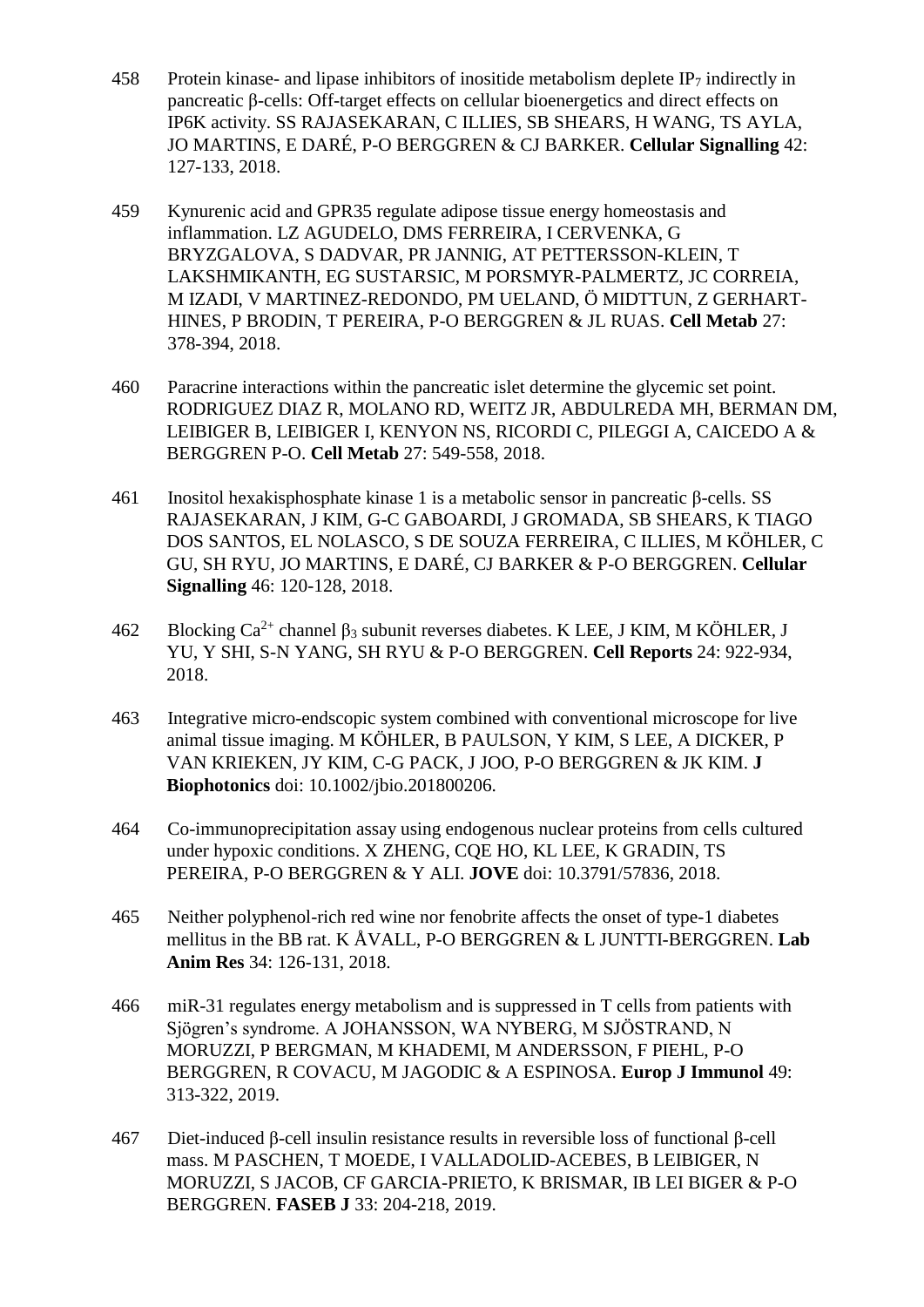- 468 Operational immune tolerance towards transplanted allogeneic pancreatic islets in mice and a non-human primate. ABDULREDA HM, BERMAN DM, SHISHIDO A, MARTIN C, HOSSAMELDIN M, TSHIGGFRIE A, HERNANDEZ LF, HERNANDEZ A, RICORDI C, PAREL JM, JANKOWSKA-GAN E, BURLINGHAM WJ, ARRIETA-QUINTERO EA, PEREZ VL, KENYON NS & BERGGREN P-O. **Diabetologia** 62;(5)811-821, 2019.
- 469 The eye as a novel imaging site in diabetes research. S-N YANG & P-O BERGGREN. **Pharmacology & Therapeutics**. 197: 103-121, 2019.
- 470 Local release of rapamycin by microparticles delays islet rejection within the anterior chamber of the eye. Y FAN, X ZHENG, Y ALI, P-O BERGGREN & SCJ LOO. **Scientific Reports**. Doi.org/10.1038/s41598-019-40404-0, 2019.
- 471 The association of thyroid-stimulating hormone (TSH) and free thyroxine (fT4) concentration levels with carbohydrate and lipid metabolism in obese and overweight teenagers. KA KORZENIOWSKA, M BRZEZINSKI, K SZAREJKO, M RADZIWITT, T ANYSZEK, L CZUPRYNIAK, P SOSZYNSKI, P-O BERGGREN & M MYSLIWIEC. **Endokrynologia Polska** 70: 172-178, 2019.
- 472 Inositol pyrophosphates and Akt/PKB: Is the pancreatic β-cell the exception to the rule? J KIM, E DARÉ, S SURENDRAN RAJASEKARAN, SH RYU, P-O BERGGREN & CJ BARKER. **Cellular Signalling** 58: 131-136, 2019.
- 473 Assembly of functionalized silk together with cells to obtain proliferative 3D cultures integrated in a network of ECM-like microfibers. U JOHANSSON, M WIDHE, N DEKKI SHALALY, I LINARES ARREGUI, L NILEBÄCK, C PANAGIOTIS TASIOPOULOS, C ÅSTRAND, P-O BERGGREN, C GASSER & M HEDHAMMAR. **Scientific Reports.** Doi.org/10.1038/s41598-019-42541-y.
- 474 In vivo imaging of type 1 diabetes immunopathology using eye-transplanted islets in NOD mice. ABDULREDA MH, MOLANO RD, FALEO G, LOPEZ-CABEZAS M, SHISHIDO A, ULISSI U, FOTINO C, HERNANDEZ LF, TSCHIGGFRIE A, ALDRICH VR, TAMAYO-GARCIA A, BAYER AS, RICORDI C, CAICEDO A, BUCHWALD P, PILEGGI A, BERGGREN P-O. **Diabetologia** Jul;62(7):1237-1250, 2019.
- 475 Translational assessment of a genetic engineering methodology to improve islet function for transplantation. P VAN KRIEKEN, A VOZNENSENSKAYA, A DICKER, Y XIONG, J HONG PARK, J IK LEE, E ILLEGEMS, P-O BERGGREN. **EBioMedicine** 45 (2019) 529-541. Doi.org/10.1016/j.ebiom.2019.06.045.
- 476 Phospholipase C-β1 potentiates glucose-stimulated insulin secretion. HWANG HJ, YANG YR, KIM HY, CHOI Y, PARK KS, LEE H, MA JS, YAMAMOTO M, KIM J, CHAE YC, CHOI JH, COCCO L, BERGGREN P-O, JANG HJ, SUH PG. **FASEB J. 33,** 10668-10679 (2019). Doi: 10.1096/fj.201802732RR 2019.
- 477 Structural basis for delta cell paracrine regulation in pancreatic islets. R ARROJO-DRIGO, S JACOB, C GARCIA-PRIETO, X ZHENG, M FUKUDA, H TRAN THI NHU, O STELMASHENKO, FL MARTINS PECANHA, R RODRIGUES-DIAZ, E BUSHONG, T DEERINCK, S PHAN, Y ALI, I LEIBIGER, M CHUA, T BOUDIER, SH SONG, M GRAF, G AUGUSTINE, M ELLISMAN, P-O BERGGREN. **Nature Communications** 16:10(1):3700, 2019. Doi:10.1038/s41467-019-11517-x.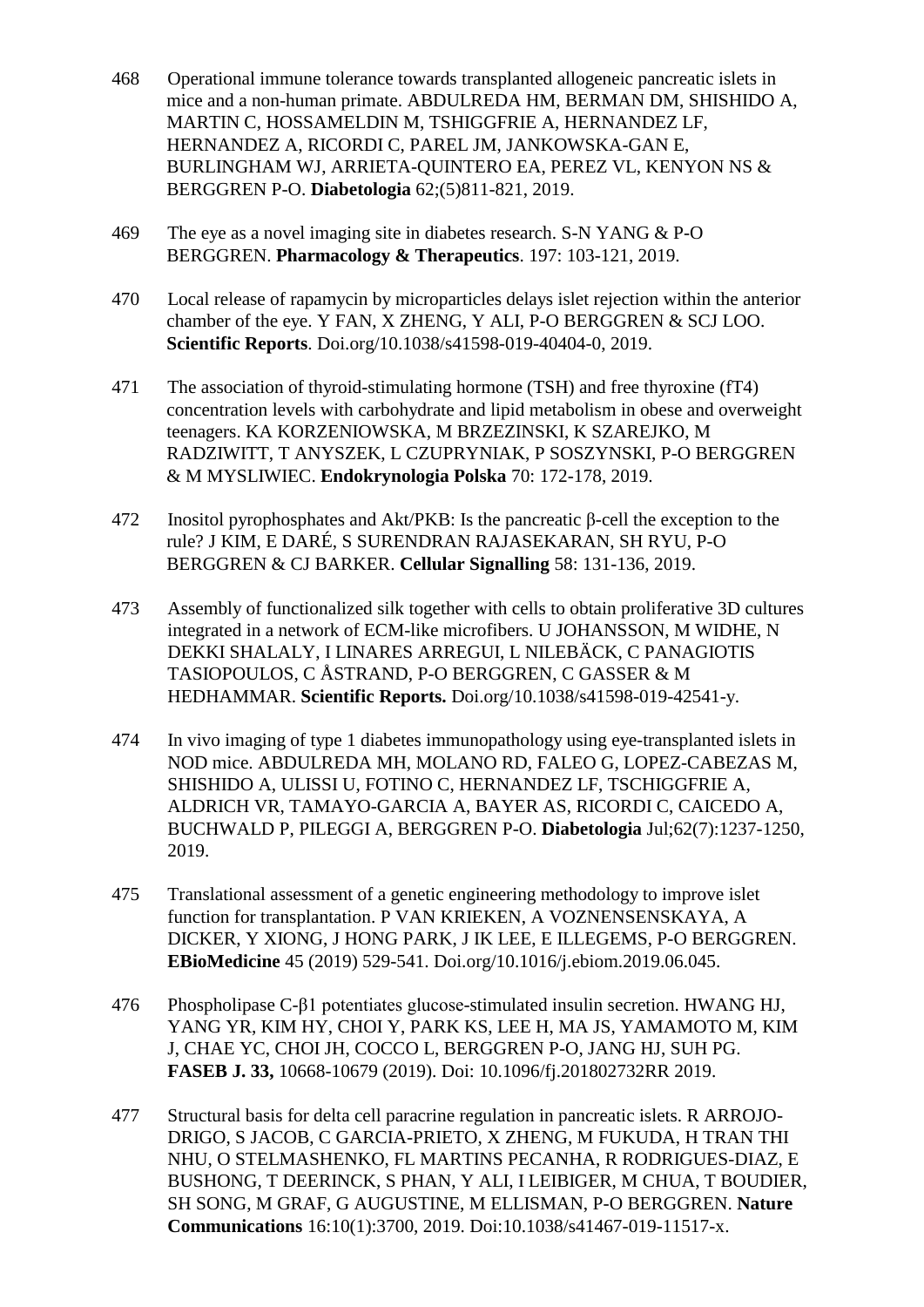- 478 Islet macrophages are associated with islet vascular remodeling and compensatory hyperinsulinemia during diabetes. CHITTEZHATH M, GUNASEELAN D, ZHENG X, HASAN R, TAY VS, LIM ST, WANG X, BERGGREN P-O, BORNSTEIN S, BOEHM B, RUEDI C, ALI Y. **Am J Physiol Endocrinol Metab** 317: E1108-E1120, 2019 Oct 1. doi: 10.1152/ajpendo.00248.2019.
- 479 Noninvasive intravital high-resolution imaging of pancreatic neuroendocrine tumours. BALAN M, TRUSOHAMN M, NING FC, JACOB S, PIETRAS K, ERIKSSON U, BERGGREN P-O, NYQUIST D. **Scientific Reports** (2019) 9:14636. doi.org/10.1038./s41598-019-51093-0.
- 480 Mechanism and effects of pulsatile GABA secretion from cytosolic pools in the human beta cell. MENEGAZ D, WALKER HAGAN D, ALMAÇA J, CIANCIARUSO C, RODRIGUEZ-DIAZ R, MOLINA J, DOLAN RM, BECKER MW, SCHWALIE PC, NANO R, LEBRETON F, KANG C, SAH R, GAISANO HY, BERGGREN P-O, BAEKKESKOV S, CAICEDO A, PHELPS EA. **Nature Metabolism** November 2019, Vol 1, 1110-1126.
- 481 Intraocular Pressure Monitoring Following Islet Transplantation to the Anterior Chamber of the Eye. KIM J, KIM J, KU M, CHA E, JU S, PARK WY, KIM KH, KIM DW, BERGGREN P-O, PARK JU. **Nano Letters** 11;20(3):1517-1525, November, 2019, Doi: 10.1021/acs.nanolett.9b03605
- 482 IgGs from patients with amyotrophic lateral sclerosis and diabetes target  $CA<sub>v</sub>α<sub>2</sub>δ$ subunits impairing islet cell function and survival. SHI Y, PARK KS, KIM SH, YU J, ZHAO K, YU L, OH KW, LEE K, KIM J, CHAGGAR K, LI Y, DOLPHIN AC, CATTERALL WA, RYU SH, YANG SN, BERGGREN P-O. **Proc Natl Acad Sci USA** 11;116(52):26816-26822 November, 2019, Doi: www.pnas.org/cgi/doi/10.1073/pnas.1911956116.
- 483 Enhanced expression of β-cell Cav3.1 channels impairs insulin release and glucose homeostasis. YU J, SHI Y, ZHAO K, YANG G, YU L, LI Y, ANDERSSON EM, ÄMMÄLÄ C, YANG SN, BERGGREN P-O. **Proc Natl Acad Sci USA** 2020 Jan 7;117(1):448-453. doi: 10.1073/pnas.1908691117.
- 484 In vivo Ca<sup>2+</sup> dynamics in single pancreatic β-cells. JACOB S, KÖHLER M, TRÖSTER P, VISA MAJORA M, GARCÍA-PRIETO CF, ALANENTALO T, MOEDE T, LEIBIGER B, LEIBIGER IB, BERGGREN P-O. **FASEB J** 2020 Jan;34(1):945-959. doi: 10.1096/fj.201901302RR.
- 485 Modelling of dysregulated glucagon secretion in type 2 diabetes by considering mitochondrial alterations in pancreatic alpha-cells. GRUBELNIK V, MARKOVIČ R, LIPOVŠEK S, LEITINGER G, GOSAK M, DOLENŠEK J, VALLADOLID-ACEBES I, BERGGREN P-O, STOŽER A, PERC M, MARHL M. **R Soc open sci** 7:191171. http://dx.doi.org/10.1098/rsos.191171.
- 486 Islet Transpantation to the Anterior Chamber of the Eye A Future Treatment Option for Insulin-Deficient Type-2 Diabetics? A Case Report from Nonhuman Type-2 Diabetic Primate. TUN SBB, CHUA M, HASAN R, KÖHLER M, ZHENG X, ALI Y, ABDULREDA M, JUNTTI-BERGGREN L, BARATHI VA, BERGGREN P-O. **Cell Transp** 29:1-9, 2020.